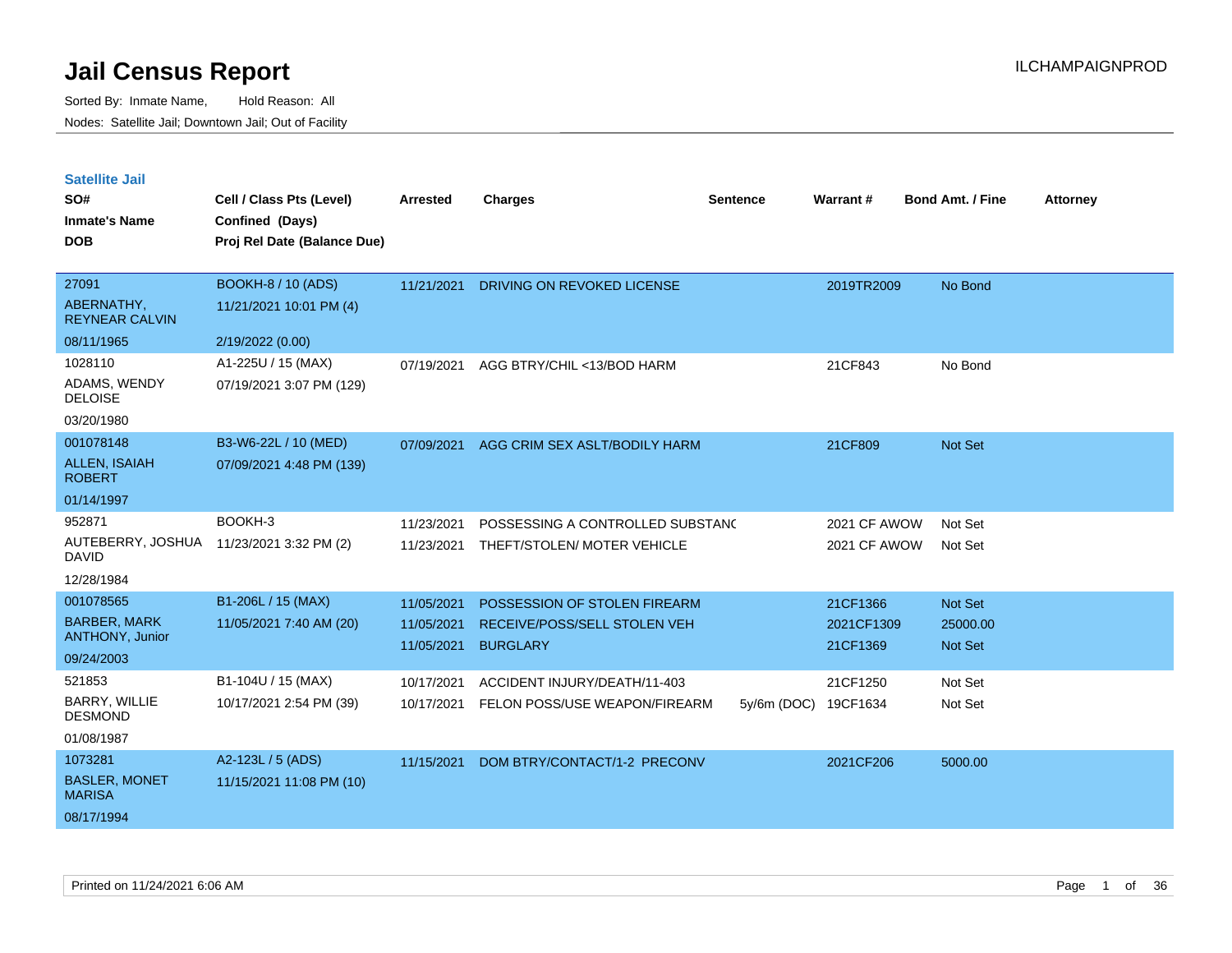| rouco. Calcillo Jali, Downtown Jali, Out of Facility |                                             |                 |                                        |                 |           |                         |                 |
|------------------------------------------------------|---------------------------------------------|-----------------|----------------------------------------|-----------------|-----------|-------------------------|-----------------|
| SO#<br>Inmate's Name                                 | Cell / Class Pts (Level)<br>Confined (Days) | <b>Arrested</b> | <b>Charges</b>                         | <b>Sentence</b> | Warrant#  | <b>Bond Amt. / Fine</b> | <b>Attorney</b> |
| DOB                                                  | Proj Rel Date (Balance Due)                 |                 |                                        |                 |           |                         |                 |
| 001078595                                            | A2-221L / 10 (ADS)                          |                 | 11/20/2021 AGGRAVATED DOMESTIC BATTERY |                 | 21CF1426  | No Bond                 |                 |
| <b>BEADLES, KIERA</b><br>RENEE                       | 11/20/2021 1:54 AM (5)                      |                 |                                        |                 |           |                         |                 |
| 01/23/1991                                           |                                             |                 |                                        |                 |           |                         |                 |
| 55826                                                | B1-102L / 15 (MAX)                          | 10/22/2021      | MFG/DEL 100<400 GR COCA/ANLG           |                 | 21CF1284  | Not Set                 |                 |
| BEAUREGARD,<br>MAURICE RONALD,                       | 10/22/2021 7:57 AM (34)                     |                 |                                        |                 |           |                         |                 |
| 06/19/1982                                           |                                             |                 |                                        |                 |           |                         |                 |
| 1059371                                              | A4-103L / 15 (MAX)                          | 11/15/2021      | <b>RESIDENTIAL BURGLARY</b>            | 10y (DOC)       | 2021CF154 | No Bond                 |                 |
| <b>BECKETT, ANQWAUN</b><br>JAWAUN                    | 11/15/2021 11:01 AM (10)                    | 11/15/2021      | AGG BATTERY/PEACE OFFICER              | 5y (DOC)        | 2021CF154 | No Bond                 |                 |
| 11/14/1996                                           |                                             |                 |                                        |                 |           |                         |                 |
| 001078535                                            | B2-T2-07U / 15 (SPH)                        | 10/26/2021      | <b>CRIM SEX ASSAULT/FORCE</b>          |                 | 21CF1305  | Not Set                 |                 |
| BERRY, DAVID ISAAC                                   | 10/26/2021 10:52 AM (30)                    |                 |                                        |                 |           |                         |                 |
| 09/23/2000                                           |                                             |                 |                                        |                 |           |                         |                 |
| 1057334                                              | B4-221U / 15 (MAX)                          | 10/27/2021      | MURDER/INTENT TO KILL/INJURE           |                 |           | No Bond                 |                 |
| BEVERLY, DAVID<br><b>BENJAMIN</b>                    | 10/27/2021 1:42 PM (29)                     |                 |                                        |                 |           |                         |                 |
| 03/31/1987                                           |                                             |                 |                                        |                 |           |                         |                 |
| 57176                                                | B3-W3-10L / 5 (MIN)                         | 11/04/2021      | DRIVING ON REVOKED LICENSE             |                 | 2021CF92  | Not Set                 |                 |
| BICKERS, LARRY RAY                                   | 11/04/2021 4:37 PM (21)                     |                 |                                        |                 |           |                         |                 |
| 03/03/1966                                           | 11/3/2021 (0.00)                            |                 |                                        |                 |           |                         |                 |
| 29626                                                | B1-105U / 10 (MED)                          | 11/09/2021      | MFG/DEL 15<100 GR COCA/ANALOG          |                 | 21CF1387  | <b>Not Set</b>          |                 |
| <b>BISHOP, DARRELL</b><br><b>EDWARD</b>              | 11/09/2021 4:46 PM (16)                     |                 |                                        |                 |           |                         |                 |
| 07/18/1968                                           |                                             |                 |                                        |                 |           |                         |                 |
| 1018137                                              | A2-222L / 5 (MIN)                           | 11/23/2021      | <b>RETAIL THEFT</b>                    |                 | 20CF257   | No Bond                 |                 |
| BROWN, ASHLEY<br>SHAUNTRELL                          | 11/23/2021 2:33 PM (2)                      |                 |                                        |                 |           |                         |                 |
| 09/08/1993                                           |                                             |                 |                                        |                 |           |                         |                 |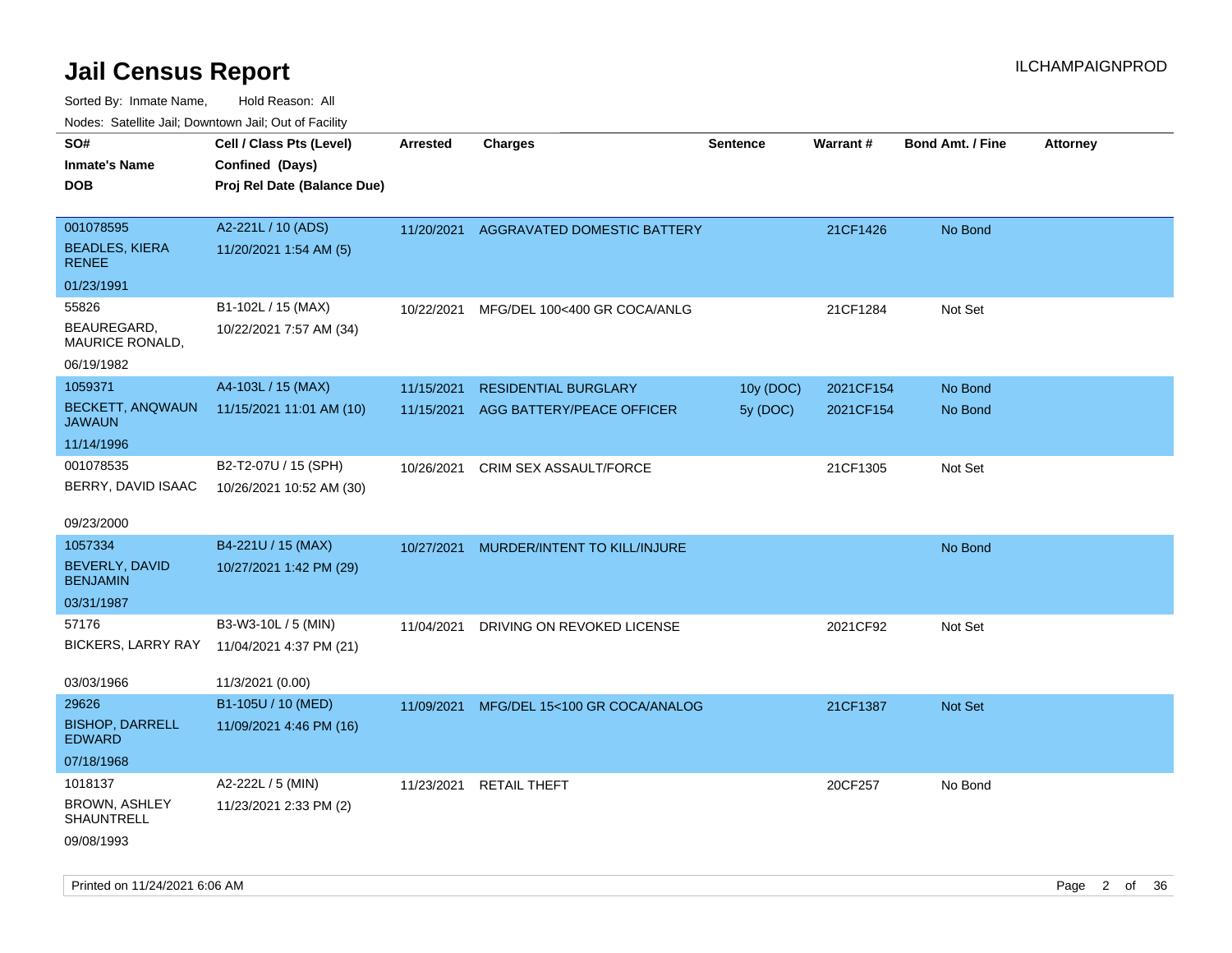| SO#                                   | Cell / Class Pts (Level)    | Arrested   | <b>Charges</b>                   | <b>Sentence</b> | Warrant #  | <b>Bond Amt. / Fine</b> | <b>Attorney</b> |
|---------------------------------------|-----------------------------|------------|----------------------------------|-----------------|------------|-------------------------|-----------------|
| <b>Inmate's Name</b>                  | Confined (Days)             |            |                                  |                 |            |                         |                 |
| <b>DOB</b>                            | Proj Rel Date (Balance Due) |            |                                  |                 |            |                         |                 |
|                                       |                             |            |                                  |                 |            |                         |                 |
| 51247                                 | B1-202U / 10 (MED)          | 04/15/2021 | FELON POSS/USE WEAPON/FIREARM    |                 | 21CF411    | Not Set                 |                 |
| <b>BROWN, DANTE</b><br><b>MAURICE</b> | 04/15/2021 6:24 PM (224)    |            |                                  |                 |            |                         |                 |
| 04/19/1979                            |                             |            |                                  |                 |            |                         |                 |
| 1067476                               | A4-106L / 10 (MED)          | 11/13/2021 | AGG DOMESTIC BATTERY/STRANGLE    |                 | 20CF575    | 5000.00                 |                 |
| <b>BROWN, JAMES</b>                   | 11/13/2021 2:35 AM (12)     | 11/13/2021 | LEAVING THE SCENE INVOLV VEHICLE |                 | 20TR3784   | 5000.00                 |                 |
| <b>BRONELL</b>                        |                             | 11/13/2021 | RESIDENTIAL BURGLARY             |                 | 21CF385    | 25000.00                |                 |
| 01/08/1996                            |                             |            |                                  |                 |            |                         |                 |
| 1035923                               | B3-W3-12L / 10 (MED)        | 08/23/2021 | POSS STOLEN VEHICLE > \$25,000   |                 | 21CF1029   | Not Set                 |                 |
| <b>BROWN, KYRELL</b><br><b>NAJUAN</b> | 08/23/2021 9:46 AM (94)     |            |                                  |                 |            |                         |                 |
| 06/14/1993                            |                             |            |                                  |                 |            |                         |                 |
| 29957                                 | A3-116L / 15 (MAX)          | 11/13/2021 | FELON POSS/USE WEAPON/FIREARM    |                 | 21CF1390   | Not Set                 |                 |
| <b>BROWN, RODNEY</b>                  | 11/13/2021 8:57 PM (12)     | 11/13/2021 | AGG CRIM SX AB/>5 YR OLDER VIC   |                 | 2019CF0718 | 250000.00               |                 |
| LOUIS                                 |                             |            |                                  |                 |            |                         |                 |
| 01/07/1968                            |                             |            |                                  |                 |            |                         |                 |
| 001077945                             | A2-121L / 10 (MED)          | 11/13/2021 | AGG ASLT PEACE OFF/FIRE/ER WRK   |                 | 2021CF637  | 1000.00                 |                 |
| <b>BROWN, SIDREA</b><br><b>RENEIA</b> | 11/13/2021 10:49 AM (12)    | 11/13/2021 | <b>BURGLARY</b>                  |                 | 2021CF543  | 50000.00                |                 |
| 07/23/1992                            |                             | 11/17/2021 | <b>BURGLARY</b>                  |                 | 21CF1264   | 1000.00                 |                 |
| 1071534                               |                             |            |                                  |                 |            |                         |                 |
| BRYANT, KETONE                        | B2-T2-08L / 10 (SPH)        | 09/18/2020 | AGG BATTERY/DISCHARGE FIREARM    |                 | 20CF1049   | Not Set                 |                 |
| LEVELL                                | 09/18/2020 1:19 PM (433)    |            |                                  |                 |            |                         |                 |
| 04/07/2000                            |                             |            |                                  |                 |            |                         |                 |
| 56936                                 | B4-225U / 15 (MAX)          | 11/01/2021 | PUBLIC INDECENCY/EXPOSURE/3+     |                 |            | Not Set                 |                 |
| CALDWELL, STEVEN<br><b>ANDRE</b>      | 11/01/2021 1:09 PM (24)     |            |                                  |                 |            |                         |                 |
| 04/19/1982                            |                             |            |                                  |                 |            |                         |                 |
| 39474                                 | B1-101U / 10 (ADS)          | 07/06/2021 | MFG/DEL 15<100 GR HEROIN/ANLG    |                 | 21CF792    | Not Set                 |                 |
| CAMPBELL, AARON<br><b>JACOB</b>       | 07/06/2021 11:56 PM (142)   |            |                                  |                 |            |                         |                 |
| 07/18/1974                            |                             |            |                                  |                 |            |                         |                 |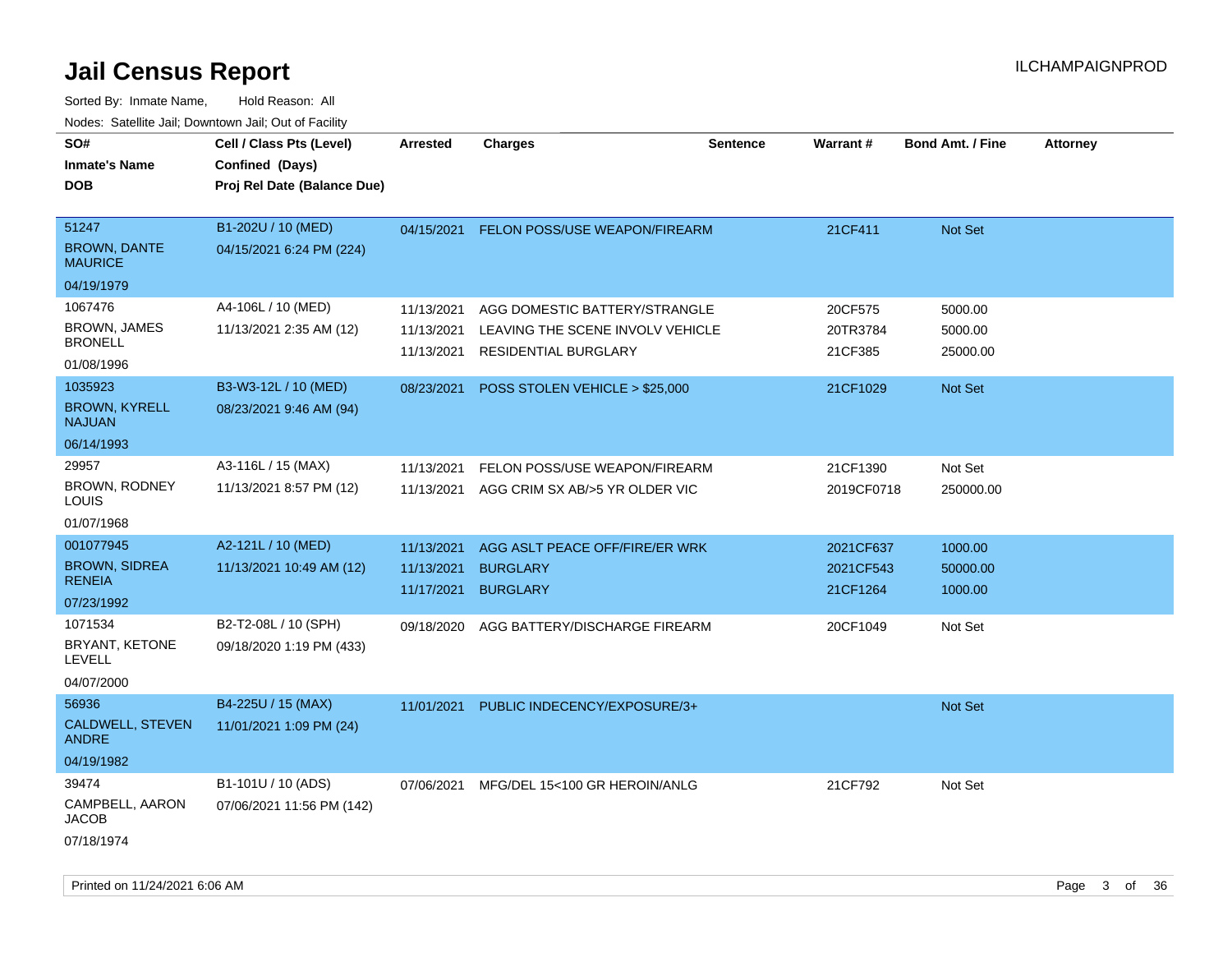| SO#<br><b>Inmate's Name</b><br><b>DOB</b>   | Cell / Class Pts (Level)<br>Confined (Days)<br>Proj Rel Date (Balance Due) | <b>Arrested</b> | <b>Charges</b>                   | <b>Sentence</b> | Warrant#   | <b>Bond Amt. / Fine</b> | <b>Attorney</b> |
|---------------------------------------------|----------------------------------------------------------------------------|-----------------|----------------------------------|-----------------|------------|-------------------------|-----------------|
|                                             |                                                                            |                 |                                  |                 |            |                         |                 |
| 996275                                      | A4-104L / 10 (ADS)                                                         | 11/15/2021      | FELON POSS/USE WEAPON/FIREARM    |                 | 21CF1398   | Not Set                 |                 |
| CAMPBELL, JOHNNIE<br>LEE, Third             | 11/15/2021 8:37 AM (10)                                                    | 11/15/2021      | <b>UNLICENSED</b>                |                 | 21TR9796   | Not Set                 |                 |
| 04/02/1992                                  |                                                                            |                 |                                  |                 |            |                         |                 |
| 958898<br>CHAMBERS, GARY<br>DANTE           | A3-211U / 15 (ADS)<br>11/18/2021 5:10 AM (7)                               | 11/18/2021      | AGGRAVATED DOMESTIC BATTERY      |                 | 21CF1409   | Not Set                 |                 |
| 05/24/1973                                  |                                                                            |                 |                                  |                 |            |                         |                 |
| 1072407                                     | BOOKF-2                                                                    | 11/23/2021      | POSSESSING A CONTROLLED SUBSTANC |                 | 21CFAWOW   | Not Set                 |                 |
| <b>CLARK, AMY KANANI</b>                    | 11/23/2021 3:35 PM (2)                                                     |                 |                                  |                 |            |                         |                 |
| 11/29/1988                                  |                                                                            |                 |                                  |                 |            |                         |                 |
| 1037478                                     | BOOKF-2                                                                    | 11/22/2021      | DOMESTIC BATTERY                 |                 | 21CM534    | Not Set                 |                 |
| CLAY, JALESSA TANEE 11/22/2021 11:56 AM (3) |                                                                            |                 |                                  |                 |            |                         |                 |
| 12/20/1988                                  |                                                                            |                 |                                  |                 |            |                         |                 |
| 960551                                      | B4-225L / 10 (MED)                                                         | 08/26/2021      | DOMESTIC BATTERY/HARM/VIO O/P    |                 | 21CF1035   | 100000.00               |                 |
| <b>COFFIN, KYLE LAIR</b>                    | 08/26/2021 4:43 AM (91)                                                    | 08/26/2021      | POSS HYPO/SYRINGE/NEEDLES/1ST    |                 | 2021 CM116 | 1000.00                 |                 |
|                                             |                                                                            |                 |                                  |                 |            |                         |                 |
| 09/21/1988                                  |                                                                            |                 |                                  |                 |            |                         |                 |
| 34805                                       | B4-226L / 15 (MAX)                                                         | 10/01/2021      | <b>DOMESTIC BATTERY</b>          |                 | 21CF1183   | Not Set                 |                 |
| CONERLY, KIN JOSEPH 10/01/2021 1:53 AM (55) |                                                                            | 10/01/2021      | ARMED HABITUAL CRIMINAL          |                 | 21CF1184   | Not Set                 |                 |
| 11/16/1971                                  |                                                                            | 10/06/2021      | POSS STOLEN VEHICLE > \$25,000   |                 | 19CF1786   | Not Set                 |                 |
| 1074319                                     | B2-DR / 15 (SPH)                                                           |                 |                                  |                 |            |                         |                 |
|                                             |                                                                            | 10/12/2021      | AGGRAVATED CRUELTY TO ANIMALS    |                 | 21CF1238   | <b>Not Set</b>          |                 |
| CRAIG, DAVUCCI<br><b>DAVION</b>             | 10/12/2021 11:36 AM (44)                                                   | 10/14/2021      | <b>MURDER</b>                    |                 | 21CF1239   | Not Set                 |                 |
| 08/02/2001                                  |                                                                            |                 |                                  |                 |            |                         |                 |
| 001077549                                   | B2-T3-10L / 10 (SPH)                                                       | 12/22/2020      | PRED CRIM SEX ASLT/VICTIM <13    |                 | 2020CF1469 | Not Set                 |                 |
| CRISTOBAL-MATEO,<br><b>CRISTOBAL</b>        | 12/22/2020 1:17 PM (338)                                                   |                 |                                  |                 |            |                         |                 |
| 12/02/1988                                  |                                                                            |                 |                                  |                 |            |                         |                 |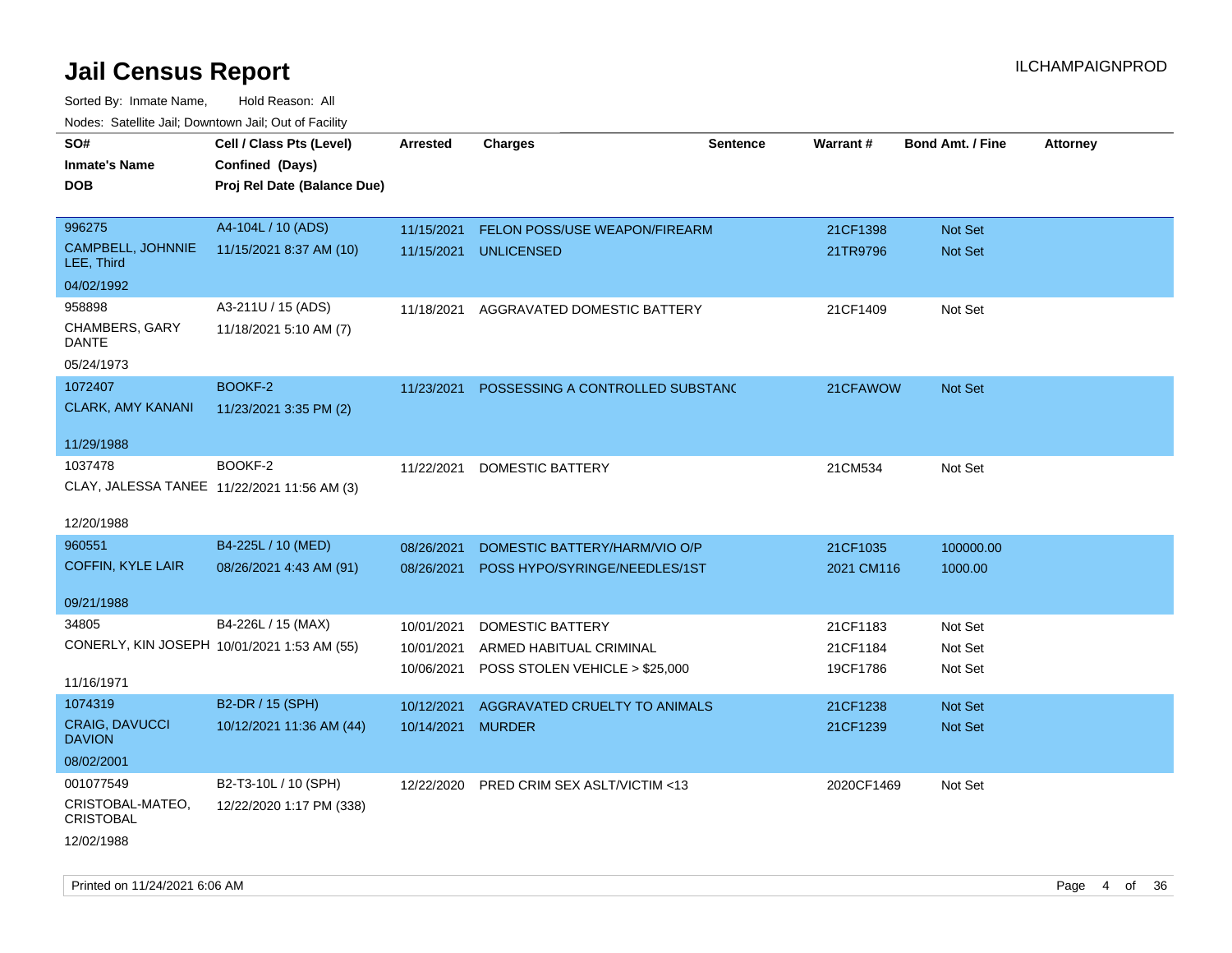Sorted By: Inmate Name, Hold Reason: All Nodes: Satellite Jail; Downtown Jail; Out of Facility

| nouco. Catolino call, Downtown call, Out of Fabilit |                             |                    |                                 |                 |            |                         |                 |
|-----------------------------------------------------|-----------------------------|--------------------|---------------------------------|-----------------|------------|-------------------------|-----------------|
| SO#                                                 | Cell / Class Pts (Level)    | <b>Arrested</b>    | <b>Charges</b>                  | <b>Sentence</b> | Warrant#   | <b>Bond Amt. / Fine</b> | <b>Attorney</b> |
| <b>Inmate's Name</b>                                | Confined (Days)             |                    |                                 |                 |            |                         |                 |
| <b>DOB</b>                                          | Proj Rel Date (Balance Due) |                    |                                 |                 |            |                         |                 |
|                                                     |                             |                    |                                 |                 |            |                         |                 |
| 001077536                                           | B2-T1-03U / 10 (SPH)        | 12/20/2020 ROBBERY |                                 |                 | 20CF1446   | Not Set                 |                 |
| DAVIS, ARTRE LAVAE                                  | 12/20/2020 1:38 PM (340)    |                    |                                 |                 |            |                         |                 |
| 06/26/2002                                          |                             |                    |                                 |                 |            |                         |                 |
| 1067370                                             | B1-205U / 15 (MAX)          | 11/05/2021         | FIREARM/FOID INVALID/NOT ELIG   |                 | 21CF1370   | Not Set                 |                 |
| DAVIS, AUSTIN<br><b>CHRISTOPHER</b>                 | 11/06/2021 12:23 AM (19)    |                    |                                 |                 |            |                         |                 |
| 08/11/1997                                          |                             |                    |                                 |                 |            |                         |                 |
| 1023587                                             | B1-203U / 15 (MAX)          | 09/24/2021         | MFG/DEL CANNABIS/2.5-10 GRAMS   |                 | 21CF1155   | Not Set                 |                 |
| <b>DAVIS, MARTIN</b><br><b>DENNIS</b>               | 09/24/2021 9:38 PM (62)     | 09/24/2021         | <b>ARMED HABITUAL CRIMINAL</b>  |                 | 2021-CF681 | 500000.00               |                 |
| 12/02/1994                                          |                             |                    |                                 |                 |            |                         |                 |
| 001077634                                           | A2-223L / 5 (ADS)           | 09/23/2021         | OBSTRUCT JUST/DESTROY EVIDENCE  |                 | 21CF887    | 25000.00                |                 |
| DAVIS, TAMIKA                                       | 09/23/2021 12:30 AM (63)    |                    |                                 |                 |            |                         |                 |
| 03/11/1974                                          |                             |                    |                                 |                 |            |                         |                 |
| 56972                                               | B4-227U / 10 (MED)          | 08/30/2021         | POSS STOLEN VEHICLE > \$25,000  |                 | 21CF1044   | Not Set                 |                 |
| DAY, DANIEL JOSEPH                                  | 08/30/2021 3:07 PM (87)     | 09/04/2021         | <b>BURGLARY</b>                 |                 | 21CF1054   | Not Set                 |                 |
|                                                     |                             |                    |                                 |                 |            |                         |                 |
| 10/16/1982                                          |                             |                    |                                 |                 |            |                         |                 |
| 989143                                              | B3-W2-06L / 10 (MED)        | 09/27/2021         | STALKING/CAUSE PERSON DISTRESS  |                 | 21CF1149   | 50000.00                |                 |
| DIAL, CLAYTON COLE                                  | 09/27/2021 4:12 PM (59)     | 09/27/2021         | <b>VIOLATE ORDER PROTECTION</b> |                 | 21CM440    | 25000.00                |                 |
| 07/28/1991                                          |                             | 09/27/2021         | POSSESSION OF METH< 5 GRAMS     |                 |            | 9430.00                 |                 |
| 515892                                              | A4-107U / 15 (ADS)          | 11/18/2021         | AGG DOMESTIC BATTERY/STRANGLE   |                 | 15CF1432   | No Bond                 |                 |
| <b>DISHMAN, BYRON</b><br><b>EUJEAN</b>              | 11/18/2021 2:33 PM (7)      |                    |                                 |                 |            |                         |                 |
| 07/30/1983                                          |                             |                    |                                 |                 |            |                         |                 |
| 25659                                               | B4-125L / 15 (MAX)          | 06/15/2021         | <b>RESIDENTIAL BURGLARY</b>     |                 | 2020CF1218 | 50000.00                |                 |
| DORRIS, LORENZO                                     | 06/15/2021 6:17 AM (163)    | 06/15/2021         | <b>BURGLARY</b>                 |                 | 21CF689    | Not Set                 |                 |

07/19/1966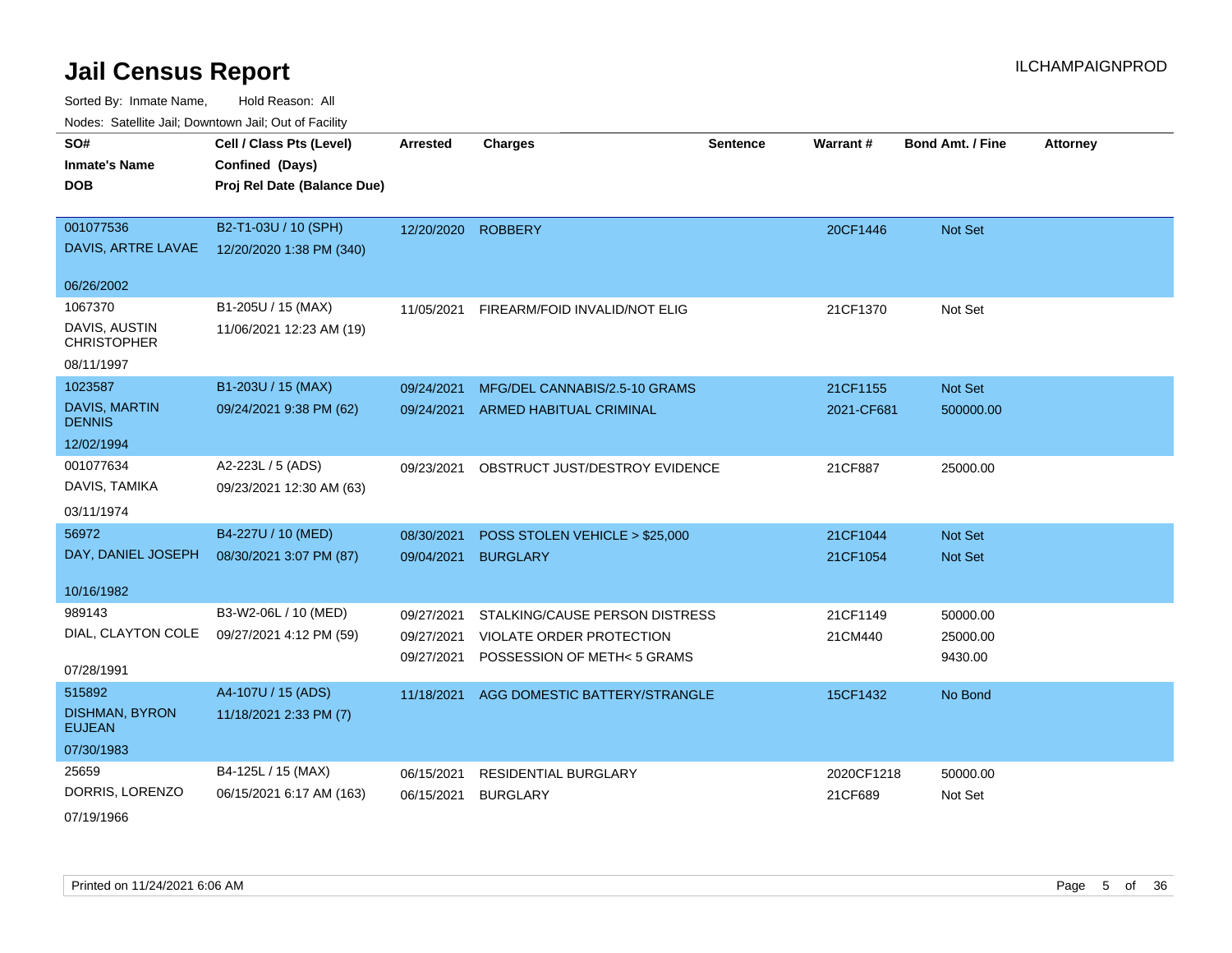| SO#<br><b>Inmate's Name</b><br><b>DOB</b>                   | Cell / Class Pts (Level)<br>Confined (Days)<br>Proj Rel Date (Balance Due) | <b>Arrested</b>                                                                                                            | <b>Charges</b>                                                                                                                                                                                                                                                                                        | <b>Sentence</b> | Warrant#                                                                                               | <b>Bond Amt. / Fine</b>                                                                          | <b>Attorney</b> |
|-------------------------------------------------------------|----------------------------------------------------------------------------|----------------------------------------------------------------------------------------------------------------------------|-------------------------------------------------------------------------------------------------------------------------------------------------------------------------------------------------------------------------------------------------------------------------------------------------------|-----------------|--------------------------------------------------------------------------------------------------------|--------------------------------------------------------------------------------------------------|-----------------|
| 45194<br><b>FALLS, ANDREW</b><br>08/15/1976                 | B3-W1-01U / 10 (MED)<br>10/20/2021 12:59 AM (36)                           | 10/20/2021                                                                                                                 | DOMESTIC BATTERY/OTHER PRIOR                                                                                                                                                                                                                                                                          |                 | 21CF1265                                                                                               | Not Set                                                                                          |                 |
| 527081<br>FERGUSON,<br><b>CHRISTOPHER</b><br>12/21/1981     | B3-W6-24L / 10 (MED)<br>09/06/2021 1:18 PM (80)                            | 09/06/2021                                                                                                                 | ARSON/REAL/PERSONAL PROP>\$150                                                                                                                                                                                                                                                                        |                 | 2021 CF 797                                                                                            | 25000.00                                                                                         |                 |
| 54397<br>FICKLIN, GORDON<br><b>RAYMOND</b><br>11/03/1973    | BOOKH-7<br>11/23/2021 10:22 AM (2)                                         | 11/23/2021<br>11/23/2021<br>11/23/2021<br>11/23/2021<br>11/23/2021<br>11/23/2021<br>11/23/2021<br>11/23/2021<br>11/23/2021 | <b>DISORDERLY CONDUCT</b><br>SPEEDING 26-34 MPH OVER LIMIT<br>FELON POSS/USE WEAPON/FIREARM<br><b>HRSMT/THREATEN PERSON/KILL</b><br>FLEEING/ATTEMPT ELUDE OFFICER<br>DRIVING ON SUSPENDED LICENSE<br><b>RECKLESS DRIVING</b><br>CRIM DMG/GOVT PROP/>\$500-\$10K<br>RESIST/OBSTRUCTING A PEACE OFFICEF |                 | 21CMAWOW<br>21TR6537<br>21CF859<br>21CF767<br>21CFAWOW<br>21CMAWOW<br>21CMAWOW<br>21CFAWOW<br>21CFAWOW | 100.00<br>1500.00<br>50000.00<br>50000.00<br>Not Set<br>2500.00<br>Not Set<br>Not Set<br>Not Set |                 |
| 524764<br>FISCUS, ROBERT<br><b>LOWELL</b><br>02/17/1986     | B3-W2-08L / 5 (MIN)<br>09/18/2021 10:50 AM (68)                            | 09/18/2021                                                                                                                 | METH DELIVERY/15<100 GRAMS                                                                                                                                                                                                                                                                            |                 | 21CF627                                                                                                | 50000.00                                                                                         |                 |
| 518395<br>09/10/1985                                        | B2-T3-12L / 15 (SPH)<br>FRANDLE, MARK RYAN 07/07/2020 3:42 PM (506)        | 07/07/2020                                                                                                                 | <b>CRIMINAL SEXUAL ASSAULT</b>                                                                                                                                                                                                                                                                        |                 | 2020-CF735                                                                                             | 250000.00                                                                                        |                 |
| 001078583<br>FRAZIER, RICHARD<br><b>EMOND</b><br>04/19/2001 | A3-212L / 15 (MAX)<br>11/14/2021 3:12 AM (11)                              | 11/14/2021                                                                                                                 | AGG UNLAWFUL USE WEAPON/PERSON                                                                                                                                                                                                                                                                        |                 | 21CF1392                                                                                               | Not Set                                                                                          |                 |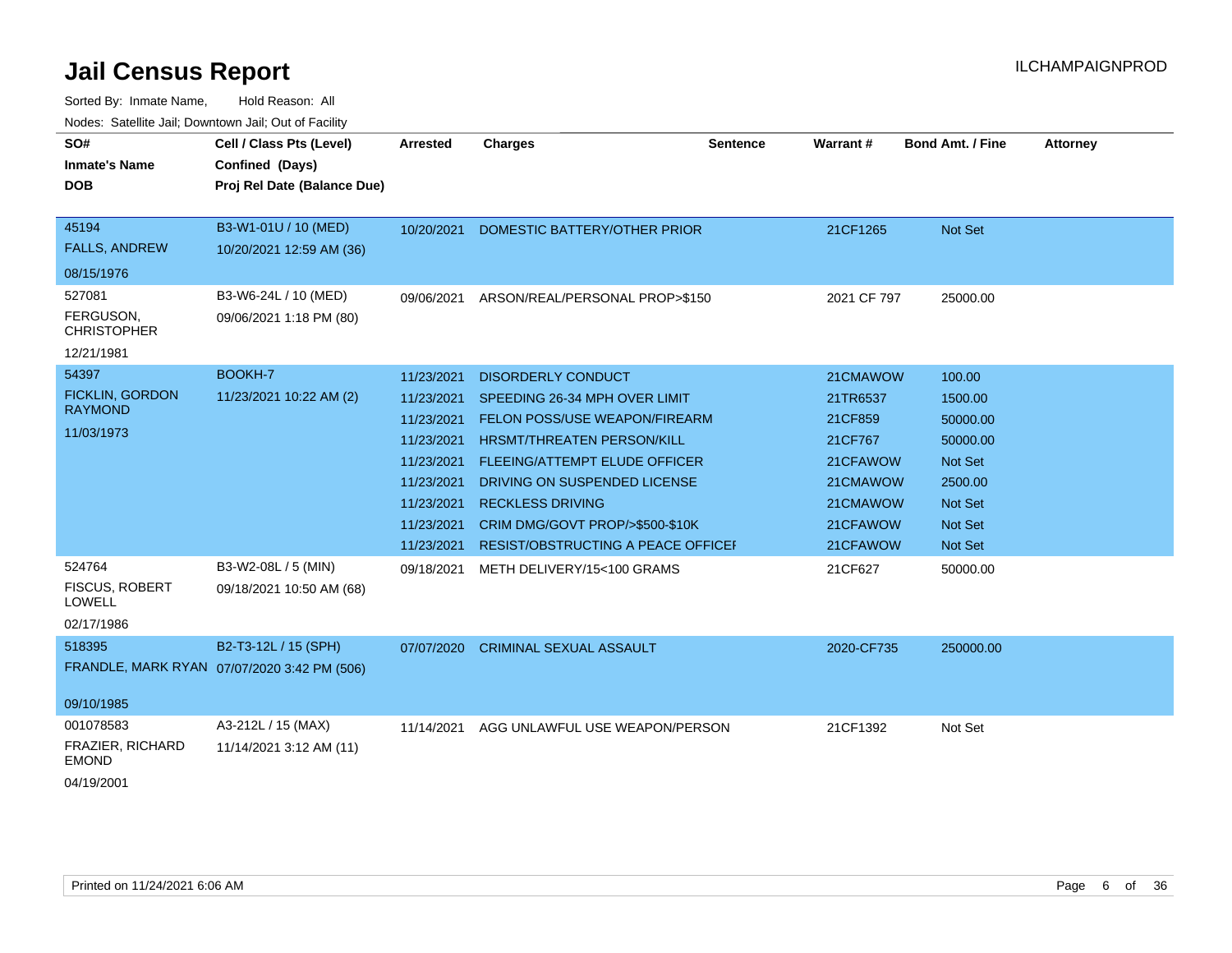Sorted By: Inmate Name, Hold Reason: All Nodes: Satellite Jail; Downtown Jail; Out of Facility

| SO#                             | Cell / Class Pts (Level)                   | <b>Arrested</b> | <b>Charges</b>                     | <b>Sentence</b> | Warrant#   | <b>Bond Amt. / Fine</b> | <b>Attorney</b> |
|---------------------------------|--------------------------------------------|-----------------|------------------------------------|-----------------|------------|-------------------------|-----------------|
| <b>Inmate's Name</b>            | Confined (Days)                            |                 |                                    |                 |            |                         |                 |
| <b>DOB</b>                      | Proj Rel Date (Balance Due)                |                 |                                    |                 |            |                         |                 |
|                                 |                                            |                 |                                    |                 |            |                         |                 |
| 001077934                       | A1-224L / 10 (MED)                         | 08/22/2021      | <b>DOMESTIC BATTERY</b>            |                 | 21 CM 172  | 10000.00                |                 |
| FREED, LOGAN<br><b>SUZANNE</b>  | 08/22/2021 11:45 PM (95)                   | 08/22/2021      | AGG DUI/ACCIDENT/DEATH             |                 | 21CF1024   | Not Set                 |                 |
| 08/18/1996                      |                                            |                 |                                    |                 |            |                         |                 |
| 001078290                       | A1-124L / 10 (ADS)                         | 08/19/2021      | MACHINE GUN/AUTO WEAPON/VEH        |                 | 21CF1012   | Not Set                 |                 |
| FREEMAN, ANGEL<br>JANILA KAY    | 08/19/2021 1:26 AM (98)                    |                 |                                    |                 |            |                         |                 |
| 12/25/1995                      |                                            |                 |                                    |                 |            |                         |                 |
| 001078450                       | B3-W2-05U / 10 (MED)                       | 10/26/2021      | <b>AGGRAVATED BATTERY</b>          |                 |            | <b>Not Set</b>          |                 |
| GAMBLE, HAKEEM<br><b>DARION</b> | 10/26/2021 1:01 PM (30)                    | 10/26/2021      | BURGLARY W/O CAUSING DAMAGE        |                 |            | No Bond                 |                 |
| 12/17/1999                      | 12/23/2021 (0.00)                          |                 |                                    |                 |            |                         |                 |
| 001078607                       | BOOKH-3                                    | 11/22/2021      | FELON POSS/USE FIREARM/PAROLE      |                 | 21CFAWOW   | Not Set                 |                 |
| GRAY, WILLIAM<br>DA'VON         | 11/22/2021 2:57 PM (3)                     | 11/22/2021      | ARMED HABITUAL CRIMINAL            |                 | 21CFAWOW   | Not Set                 |                 |
| 04/18/1984                      |                                            |                 |                                    |                 |            |                         |                 |
| 1069726                         | A3-216L / 5 (ADS)                          | 11/17/2021      | POSS AMT CON SUB EXCEPT(A)/(D)     |                 | 21CF472    | 10000.00                |                 |
| <b>GREER, CONNOR JAY</b>        | 11/17/2021 5:26 PM (8)                     | 11/17/2021      | <b>BURGLARY W/O CAUSING DAMAGE</b> |                 | 19CF1421   | 10000.00                |                 |
| 02/22/1994                      |                                            |                 |                                    |                 |            |                         |                 |
| 56342                           | B1-205L / 10 (MED)                         | 10/21/2021      | THEFT CONTROL INTENT <\$500        |                 | 17CF1451   | 10000.00                |                 |
| <b>GRIFFIN, NATHAN</b>          | 10/21/2021 4:20 PM (35)                    | 10/21/2021      | DRIVING ON REVOKED LICENSE         |                 | 20TR1979   | 3000.00                 |                 |
| <b>EUGENE</b>                   |                                            | 10/21/2021      | ARMED HABITUAL CRIMINAL            |                 | 21CF1279   | Not Set                 |                 |
| 02/24/1969                      |                                            |                 |                                    |                 |            |                         |                 |
| 1038973                         | B4-127L / 10 (MED)                         | 11/05/2021      | AGG DOMESTIC BATTERY/STRANGLE      |                 | 21CF1365   | Not Set                 |                 |
|                                 | HAYS, DAMIEN CLYDE 11/05/2021 8:59 PM (20) |                 |                                    |                 |            |                         |                 |
| 03/19/1994                      |                                            |                 |                                    |                 |            |                         |                 |
| 965829                          | BOOKH-4 / 10 (ADS)                         | 09/09/2021      | HRSMT/NO CONVERSATION/KILL         |                 | 2021CF1072 | 25000.00                |                 |
| HEINZ, ANDREW<br><b>MICHAEL</b> | 09/09/2021 5:21 PM (77)                    | 09/13/2021      | PROBATION VIOLATION                |                 | 21CF7      | Not Set                 |                 |
|                                 |                                            |                 |                                    |                 |            |                         |                 |

07/01/1987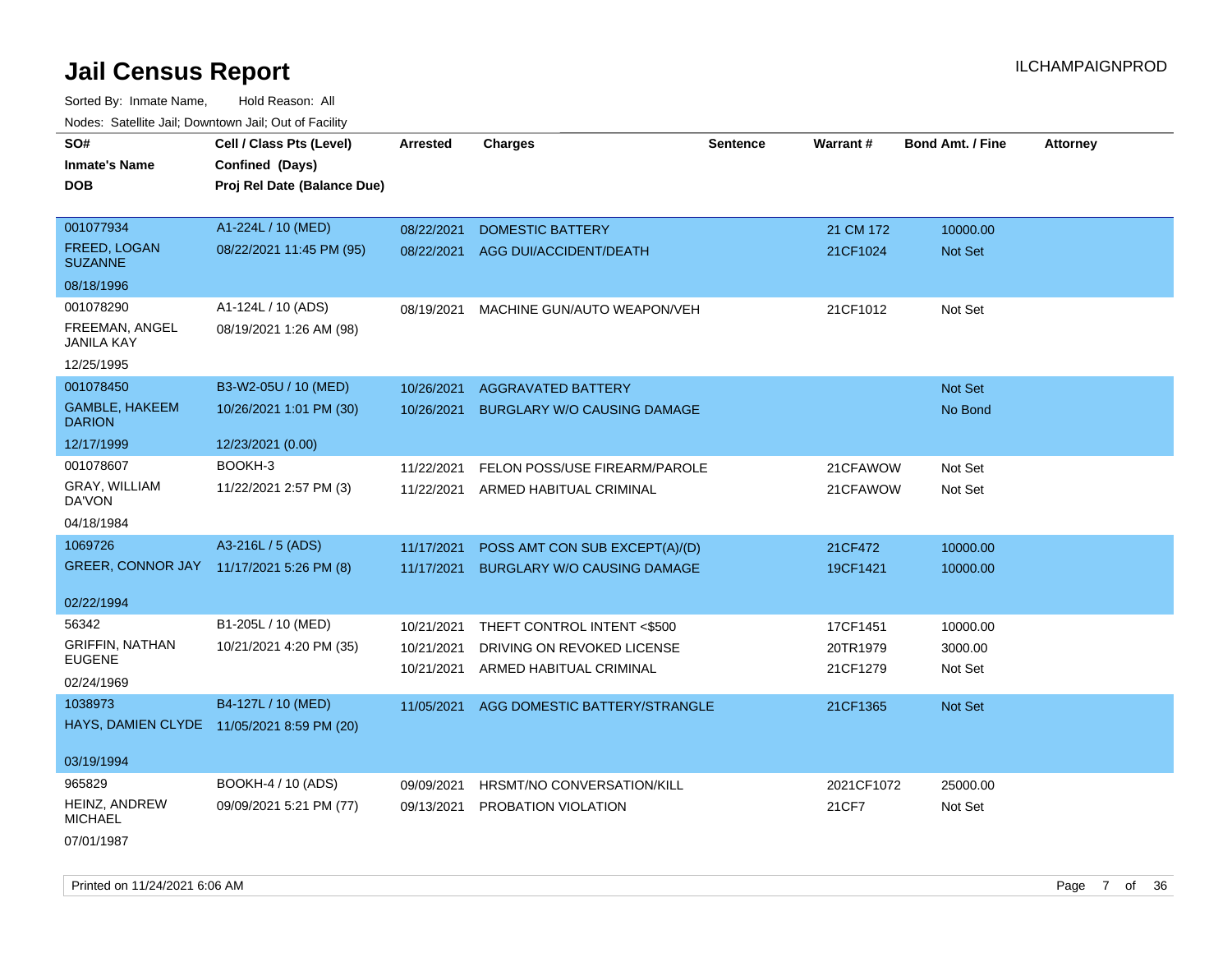| SO#                                | Cell / Class Pts (Level)    | <b>Arrested</b> | <b>Charges</b>                       | <b>Sentence</b> | Warrant#   | <b>Bond Amt. / Fine</b> | <b>Attorney</b> |
|------------------------------------|-----------------------------|-----------------|--------------------------------------|-----------------|------------|-------------------------|-----------------|
| <b>Inmate's Name</b>               | Confined (Days)             |                 |                                      |                 |            |                         |                 |
| <b>DOB</b>                         | Proj Rel Date (Balance Due) |                 |                                      |                 |            |                         |                 |
|                                    |                             |                 |                                      |                 |            |                         |                 |
| 001078488                          | B2-T3-11U / 15 (SPH)        | 10/14/2021      | PRED CRIM SEX ASLT/VICTIM <13        |                 | 21CF1232   | 500000.00               |                 |
| HERNANDEZ-LOPEZ,<br><b>ERNESTO</b> | 10/14/2021 3:15 PM (42)     | 10/14/2021      | <b>FUGITIVE FROM JUSTICE</b>         |                 | 21CF1246   | Not Set                 |                 |
| 11/28/1975                         |                             |                 |                                      |                 |            |                         |                 |
| 1041135                            | B1-107U / 15 (MAX)          | 10/19/2021      | ARMED VIOLENCE/CATEGORY I            |                 | 21CF1266   | No Bond                 |                 |
| HILL, DEONANCE<br><b>JAMES</b>     | 10/19/2021 5:46 PM (37)     |                 |                                      |                 |            |                         |                 |
| 04/28/1992                         |                             |                 |                                      |                 |            |                         |                 |
| 975293                             | B2-T4-14L / 10 (SPH)        | 07/21/2021      | VIO ORDER/PRIOR VIO OF ORDER         |                 | 21CF914    | No Bond                 |                 |
| HILL, JACOB MILES                  | 07/21/2021 8:43 PM (127)    | 07/21/2021      | <b>STALKING</b>                      |                 | 2021CF863  | <b>Not Set</b>          |                 |
|                                    |                             | 07/25/2021      | PAROLE REVOCATION                    |                 | CH2104646  | <b>Not Set</b>          |                 |
| 02/06/1988                         |                             | 08/18/2021      | <b>HARASS WITNESS/FAMILY MBR/REP</b> |                 | 21CF992    | <b>Not Set</b>          |                 |
|                                    |                             | 09/09/2021      | AGG STALKING/BODILY HARM             |                 | 21CF1073   | Not Set                 |                 |
| 48471                              | B1-207L / 15 (MAX)          | 08/08/2021      | AGG BATTERY/DISCHARGE FIREARM        |                 | 21CF946    | Not Set                 |                 |
| HILL, RAMESH<br><b>JERMAINE</b>    | 08/08/2021 4:45 AM (109)    |                 |                                      |                 |            |                         |                 |
| 12/11/1978                         |                             |                 |                                      |                 |            |                         |                 |
| 1043704                            | B4-223L / 15 (MAX)          | 07/13/2021      | PROBATION VIOLATION                  |                 | 18CF1697   | 25000.00                |                 |
| <b>HOUSTON, STEVEN</b>             | 07/13/2021 5:56 AM (135)    | 07/13/2021      | PROBATION VIOLATION                  |                 | 19CF1295   | 25000.00                |                 |
| <b>CORDELL</b>                     |                             | 07/13/2021      | ARMED ROBBERY/ARMED W/FIREARM        |                 | 21CF815    | Not Set                 |                 |
| 01/24/1989                         |                             |                 |                                      |                 |            |                         |                 |
| 1061996                            | A1-227U / 5 (MIN)           | 10/30/2021      | <b>THEFT</b>                         |                 | 21CF1321   | No Bond                 |                 |
| HUBBARD, REBEKIAH<br><b>DIONA</b>  | 10/30/2021 1:37 PM (26)     | 10/30/2021      | DRVG UNDER INFLUENCE OF DRUG         |                 | 2021DT71   | 7500.00                 |                 |
| 04/08/1998                         |                             | 10/30/2021      | CRIM DAMAGE TO PROPERTY <\$500       |                 | 2021CM156  | 660.00                  |                 |
|                                    |                             | 10/30/2021      | RETAIL THEFT/DISP MERCH/<\$300       |                 | 2018CF1302 | 20000.00                |                 |
|                                    |                             | 10/31/2021      | USE FORGED CR/DEBIT CARD/<\$300      | 2y (DOC)        | 2020CF670  | No Bond                 |                 |
| 953555                             | B4-122L / 15 (MAX)          | 03/10/2021      | <b>CRIM TRESPASS TO RESIDENCE</b>    |                 | 21CF272    | Not Set                 |                 |
| HUNT, TAVARIS EARL                 | 03/10/2021 4:58 AM (260)    | 04/14/2021      | AGG FLEEING POLICE/21 MPH OVER       | 3y (DOC)        | 2020CF94   | 10000.00                |                 |
| 12/29/1987                         |                             |                 |                                      |                 |            |                         |                 |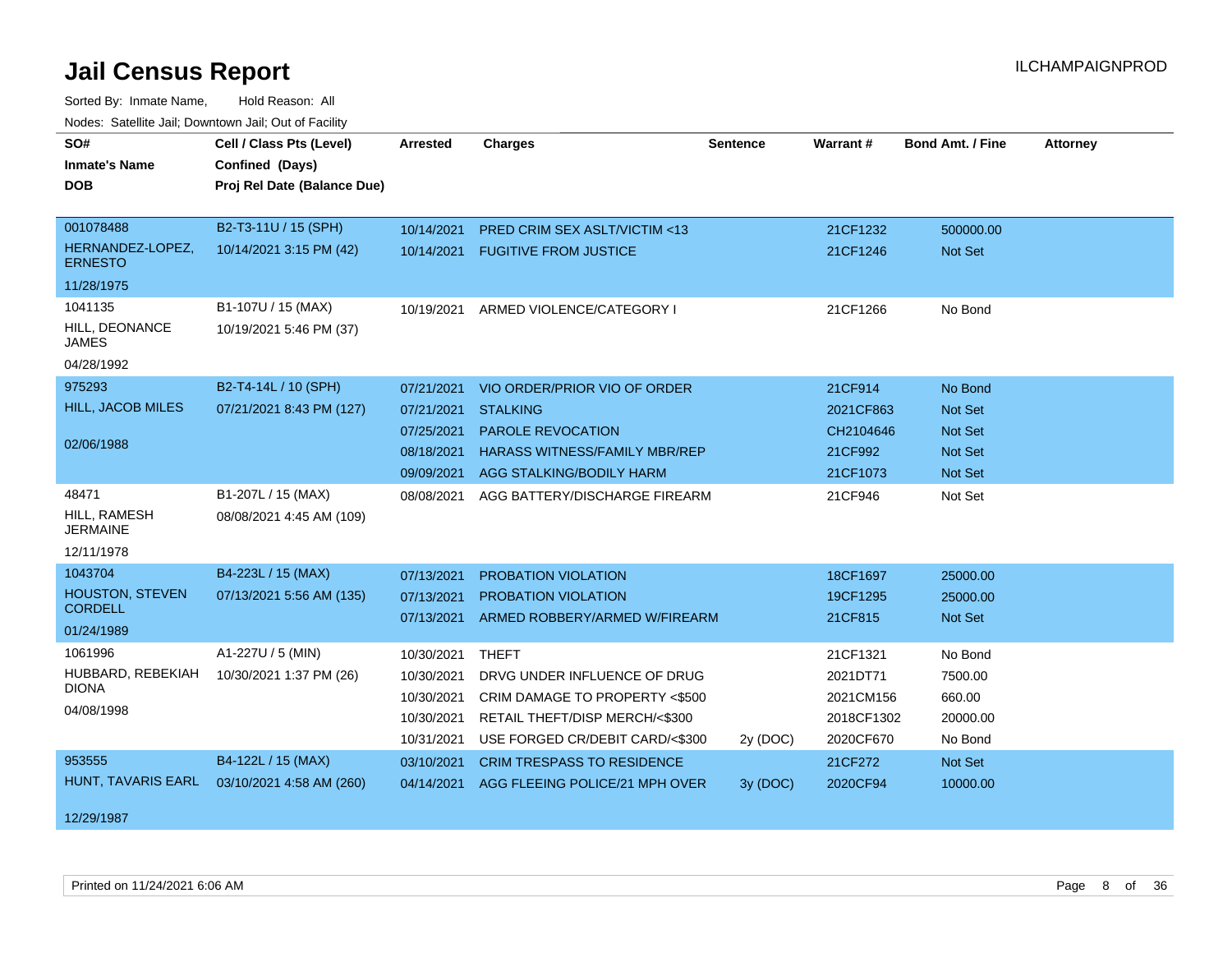| rouco. Calcillo Jali, Downtown Jali, Out of Facility              |                                                                            |                          |                                                                   |                 |                         |                         |                 |
|-------------------------------------------------------------------|----------------------------------------------------------------------------|--------------------------|-------------------------------------------------------------------|-----------------|-------------------------|-------------------------|-----------------|
| SO#<br>Inmate's Name<br>DOB                                       | Cell / Class Pts (Level)<br>Confined (Days)<br>Proj Rel Date (Balance Due) | <b>Arrested</b>          | Charges                                                           | <b>Sentence</b> | Warrant#                | <b>Bond Amt. / Fine</b> | <b>Attorney</b> |
| 38993<br><b>JACKSON, LAMONT</b><br>JEREMIE                        | B4-126L / 15 (MAX)<br>02/13/2021 7:45 AM (285)                             |                          | 02/13/2021 ATTEMPT (FIRST DEGREE MURDER)                          |                 | 21CF181                 | Not Set                 |                 |
| 07/31/1973<br>532426<br>JACKSON, NATASHA<br>RENETTA<br>01/02/1987 | A1-126L / 10 (ADS)<br>05/16/2021 12:24 AM (193)                            | 05/16/2021               | AGGRAVATED BATTERY/NURSE                                          |                 | 2021CF344               | No Bond                 |                 |
| 001077487<br><b>JACKSON, TERREL</b><br>DANDRE<br>08/11/1990       | B3-W8-30L / 10 (MED)<br>12/03/2020 10:18 AM (357)                          | 12/03/2020<br>11/09/2021 | FELON POSS/USE WEAPON/FIREARM<br>AGG DISCHARGE FIREARM/OCC VEH    |                 | 20CF1377<br>21CR0331401 | Not Set<br>No Bond      |                 |
| 001077864<br>D<br>01/26/1990                                      | B1-103L / 15 (MAX)<br>JAMERSON, ANTHONY 04/18/2021 7:21 PM (221)           | 04/18/2021               | FELON POSS/USE WEAPON/FIREARM                                     |                 | 21CF428                 | Not Set                 |                 |
| 001077437<br>JOHNSON, ANTONIO<br>LASHAUN<br>01/06/1980            | B3-W4-16L / 10 (MED)<br>08/23/2021 7:48 PM (94)                            | 08/23/2021               | DOM BTRY/CONTACT/1-2 PRECONV                                      |                 | 21CF1025                | <b>Not Set</b>          |                 |
| 1071536<br>JOHNSON, ZACHERY<br>EDWARD<br>10/30/1987               | B1-206U / 15 (MAX)<br>06/17/2021 2:00 AM (161)                             | 06/17/2021               | ATTEMPT (FIRST DEGREE MURDER)                                     |                 | 21CF702                 | Not Set                 |                 |
| 506244<br><b>JOSLIN, JASON LEE</b><br>12/22/1985                  | B1-204L / 15 (MAX)<br>07/15/2021 4:38 AM (133)                             | 07/15/2021               | ARMED ROBBERY/ARMED W/FIREARM                                     |                 | 2021CF791               | 250000.00               |                 |
| 1068501<br>KING, JULIUS<br><b>EMANUEL</b><br>04/08/1985           | BOOKH-3<br>11/23/2021 3:18 PM (2)                                          | 11/23/2021<br>11/23/2021 | RESIST/OBSTRUCTING A PEACE OFFICER<br>DRVG UNDER INFLU OF ALCOHOL |                 | 2021CF926<br>2021DT183  | 10000.00<br>1000.00     |                 |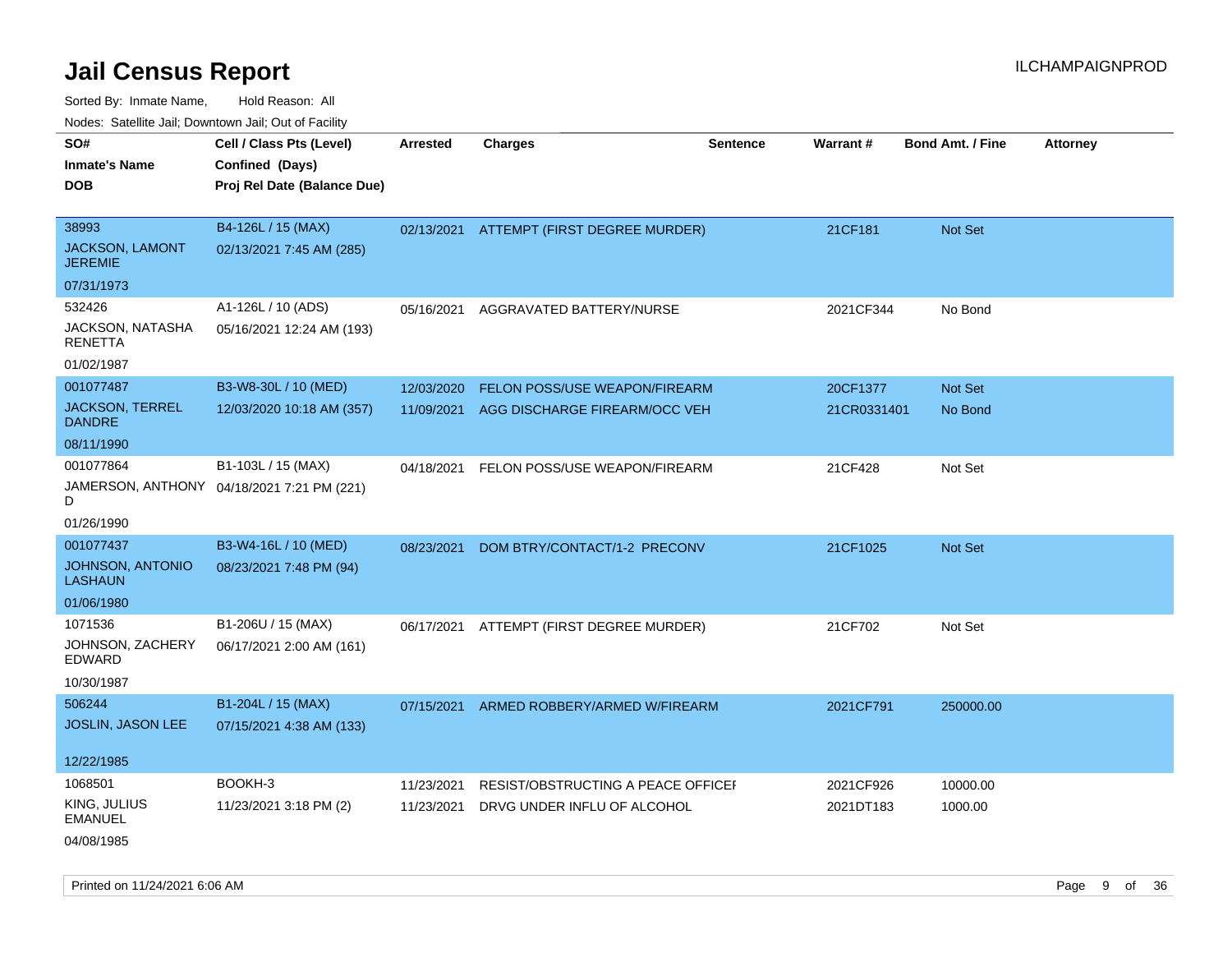| SO#<br><b>Inmate's Name</b><br><b>DOB</b>                        | Cell / Class Pts (Level)<br>Confined (Days)<br>Proj Rel Date (Balance Due) | <b>Arrested</b>                                      | <b>Charges</b>                                                                                             | <b>Sentence</b> | Warrant#                                                     | <b>Bond Amt. / Fine</b>                       | <b>Attorney</b> |
|------------------------------------------------------------------|----------------------------------------------------------------------------|------------------------------------------------------|------------------------------------------------------------------------------------------------------------|-----------------|--------------------------------------------------------------|-----------------------------------------------|-----------------|
| 1070011<br>LAWS, WILLIAM<br>ZARAK, Third                         | B4-124U / 15 (MAX)<br>08/03/2021 3:53 PM (114)                             | 08/03/2021                                           | AGG DISCH FIREARM/1ST AID PERS                                                                             |                 | 21CF929                                                      | Not Set                                       |                 |
| 07/06/1999                                                       |                                                                            |                                                      |                                                                                                            |                 |                                                              |                                               |                 |
| 548089<br>LEWIS, LAWRENCE<br>PAUL, Third<br>02/08/1993           | B1-204U / 15 (MAX)<br>12/04/2020 4:42 AM (356)                             | 12/04/2020<br>12/04/2020<br>12/04/2020               | METH DELIVERY/100<400 GRAMS<br>ATTEMPT (FIRST DEGREE MURDER)<br>AGG DOMESTIC BATTERY/STRANGLE              |                 | 20CF1481<br>20CF1378<br>18CF1507                             | Not Set<br>Not Set<br>10000.00                |                 |
| 001077524<br><b>LEWIS, TREVOR</b><br><b>DANIEL</b><br>06/03/2002 | B2-T4-15U / 10 (SPH)<br>12/14/2020 5:16 PM (346)                           | 12/14/2020<br>12/14/2020<br>12/14/2020<br>12/14/2020 | AGG BATTERY/JUDGE/EMT<br><b>RESIDENTIAL ARSON</b><br>AGG BATTERY/PUBLIC PLACE<br>AGG BATTERY/PEACE OFFICER |                 | 2020-CF-1212<br>2020-CF-1388<br>2020-CF-1231<br>2020-CF-1211 | 10000.00<br>150000.00<br>50000.00<br>10000.00 |                 |
| 1065002<br>LOVELESS, DUSTIN<br>DEE.<br>06/17/1982                | A4-206L / 10 (ADS)<br>11/16/2021 11:41 AM (9)                              | 11/16/2021<br>11/16/2021                             | DOMESTIC BTRY/CONTACT/VIO O/P<br>DOM BTRY/CONTACT/1-2 PRECONV                                              |                 | 2019CF001781<br>2021CF000494                                 | 25000.00<br>25000.00                          |                 |
| 001078320<br><b>MARSH, PAUL O</b><br>07/13/1994                  | <b>BOOKF-1</b><br>11/23/2021 2:32 PM (2)                                   | 11/23/2021<br>11/23/2021 THEFT<br>11/23/2021         | AGGRAVATED ASSAULT<br><b>RESIST/OBSTRUCTING A PEACE OFFICEF</b>                                            |                 | 2021 CF AWOW<br>2021 CF AWOW<br>2021 CF AWOW                 | <b>Not Set</b><br><b>Not Set</b><br>Not Set   |                 |
| 45113<br><b>MARTIN, JEREMIAH</b><br><b>FRANCIS</b><br>01/18/1977 | A3-213L / 15 (ADS)<br>11/20/2021 1:18 AM (5)                               | 11/20/2021                                           | ARMED HABITUAL CRIMINAL                                                                                    |                 | 21CF1424                                                     | No Bond                                       |                 |
| 1000869<br><b>MARTIN, MANNIX</b><br><b>TILMOND</b><br>07/19/1991 | B1-106L / 15 (MAX)<br>09/12/2021 12:40 AM (74)                             | 09/11/2021                                           | FELON POSS/USE WEAPON/FIREARM                                                                              |                 | 21CF1102                                                     | Not Set                                       |                 |
| 1066623<br>MATA-OROZCO,<br><b>OLEGARIO</b><br>03/06/1995         | A4-105L / 5 (ADS)<br>11/17/2021 5:08 PM (8)                                |                                                      | 11/17/2021 MFG/DEL 15<100 GR COCA/ANALOG                                                                   |                 | 17CF1093                                                     | 75000.00                                      |                 |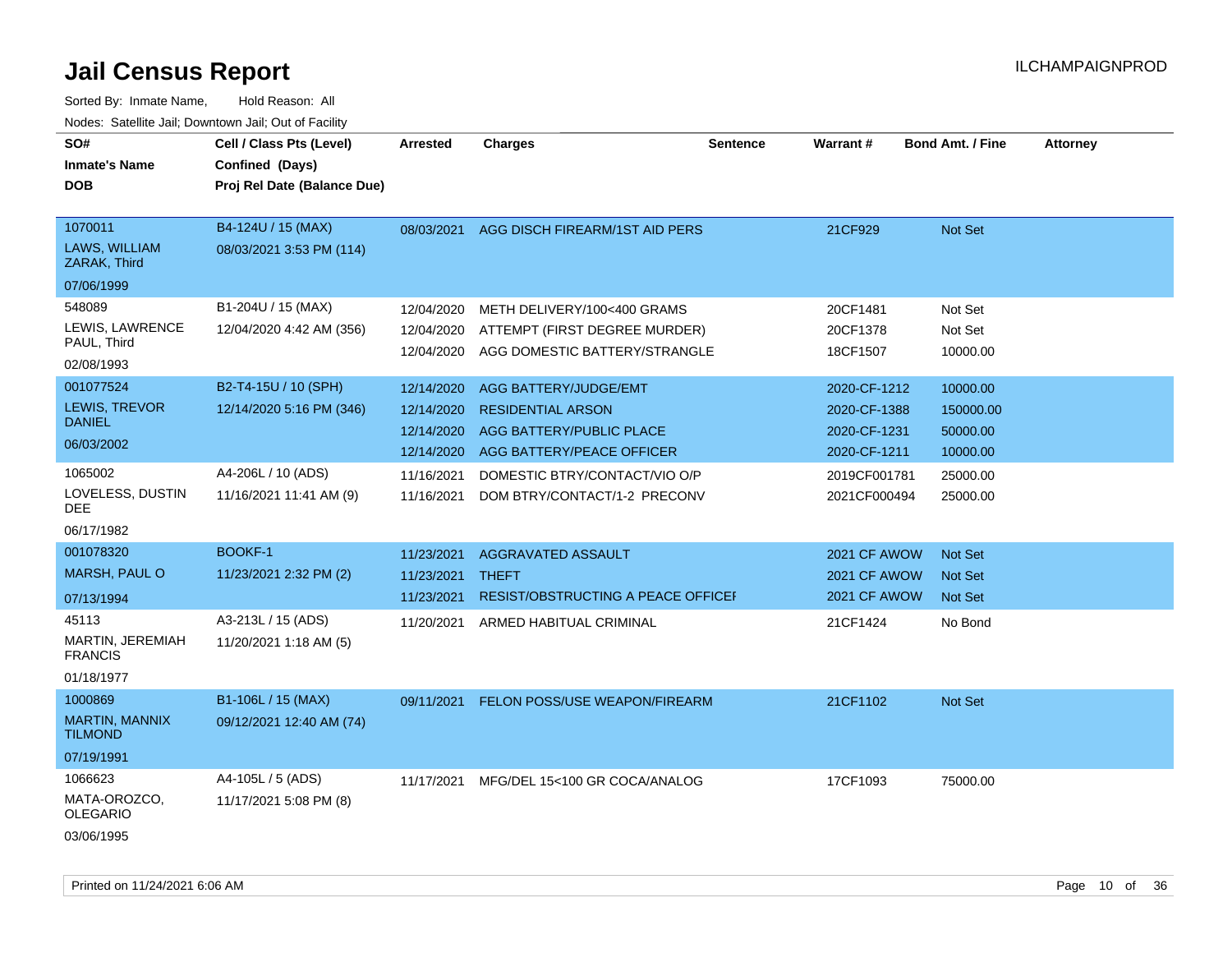| SO#<br><b>Inmate's Name</b><br><b>DOB</b>                      | Cell / Class Pts (Level)<br>Confined (Days)<br>Proj Rel Date (Balance Due) | <b>Arrested</b>                        | <b>Charges</b>                                                                  | <b>Sentence</b> | <b>Warrant#</b>                   | <b>Bond Amt. / Fine</b>       | <b>Attorney</b> |
|----------------------------------------------------------------|----------------------------------------------------------------------------|----------------------------------------|---------------------------------------------------------------------------------|-----------------|-----------------------------------|-------------------------------|-----------------|
| 48792<br><b>MCCLAIN, HURCHEL</b><br><b>JOSEPH</b>              | <b>BOOKH-8 / 10 (ADS)</b><br>11/20/2021 4:11 AM (5)                        | 11/19/2021                             | AGG BATTERY/DISCHARGE FIREARM                                                   |                 | 21CF1425                          | Not Set                       |                 |
| 05/01/1979                                                     |                                                                            |                                        |                                                                                 |                 |                                   |                               |                 |
| 001077938<br>MCGAHA.<br><b>CHRISTOPHER D</b><br>07/27/1991     | BOOKH-2 / 15 (ADS)<br>05/10/2021 7:02 PM (199)                             | 05/10/2021<br>05/11/2021<br>05/27/2021 | AGG KIDNAPING DISCH FIR/HARM<br><b>MURDER</b><br>ESCAPE FROM DEPT OF CORRECTION |                 | 21CF532<br>2021-CF-215<br>21CF600 | Not Set<br>No Bond<br>Not Set |                 |
| 1043071<br><b>MERRELL-</b><br>SUTHERLAND, ALICIA<br>11/26/1972 | A2-220L / 10 (MED)<br>11/08/2021 2:22 AM (17)                              | 11/08/2021<br>11/08/2021               | CRIM DMG/GOVT PROP/<\$500<br><b>CRIM TRESPASS TO STATE LAND</b>                 |                 | 21CF1378<br>2021CM208             | Not Set<br>25000.00           |                 |
| 001077902<br>MOFFETT, CAROLYN<br><b>REENE</b>                  | <b>BOOKH-1 / 5 (ADS)</b><br>11/21/2021 10:31 AM (4)                        | 11/21/2021<br>11/23/2021               | CRIM DAMAGE TO PROPERTY <\$500<br>BATTERY/CAUSE BODILY HARM                     |                 | 21CF1427<br>21CM187               | Not Set<br>Not Set            |                 |
| 10/23/1988<br>1076384<br>09/23/1995                            | A2-120L / 5 (ADS)<br>MURPHY, AZIA CIMONE 10/29/2021 12:49 AM (27)          |                                        | 10/28/2021 RETAIL THEFT/DISP MERCH/<\$300                                       |                 | 21CM149                           | 12500.00                      |                 |
| 001078517<br>NELSON, RORY<br><b>DEMOND</b><br>08/14/1984       | B2-T1-02L / 15 (SPH)<br>10/19/2021 3:55 AM (37)                            |                                        | 10/19/2021 ATTEMPT (FIRST DEGREE MURDER)                                        |                 | 21CF1267                          | Not Set                       |                 |
| 1064809<br>PARKER, ALVIN<br><b>JARELL</b><br>08/24/1982        | B4-221L / 10 (MED)<br>11/03/2021 2:39 PM (22)                              | 11/03/2021<br>11/08/2021               | <b>CRIMINAL TRESPASS TO LAND</b><br>FELON POSS/USE FIREARM PRIOR                |                 | 21CF1318<br>21CF635               | 50000.00<br>25000.00          |                 |
| 37219<br>PEACOCK, BRIAN<br><b>SCOTT</b><br>12/05/1972          | A3-213U / 15 (ADS)<br>11/20/2021 10:37 PM (5)                              | 11/20/2021                             | AGG DOMESTIC BATTERY/STRANGLE                                                   |                 | 21CF1422                          | Not Set                       |                 |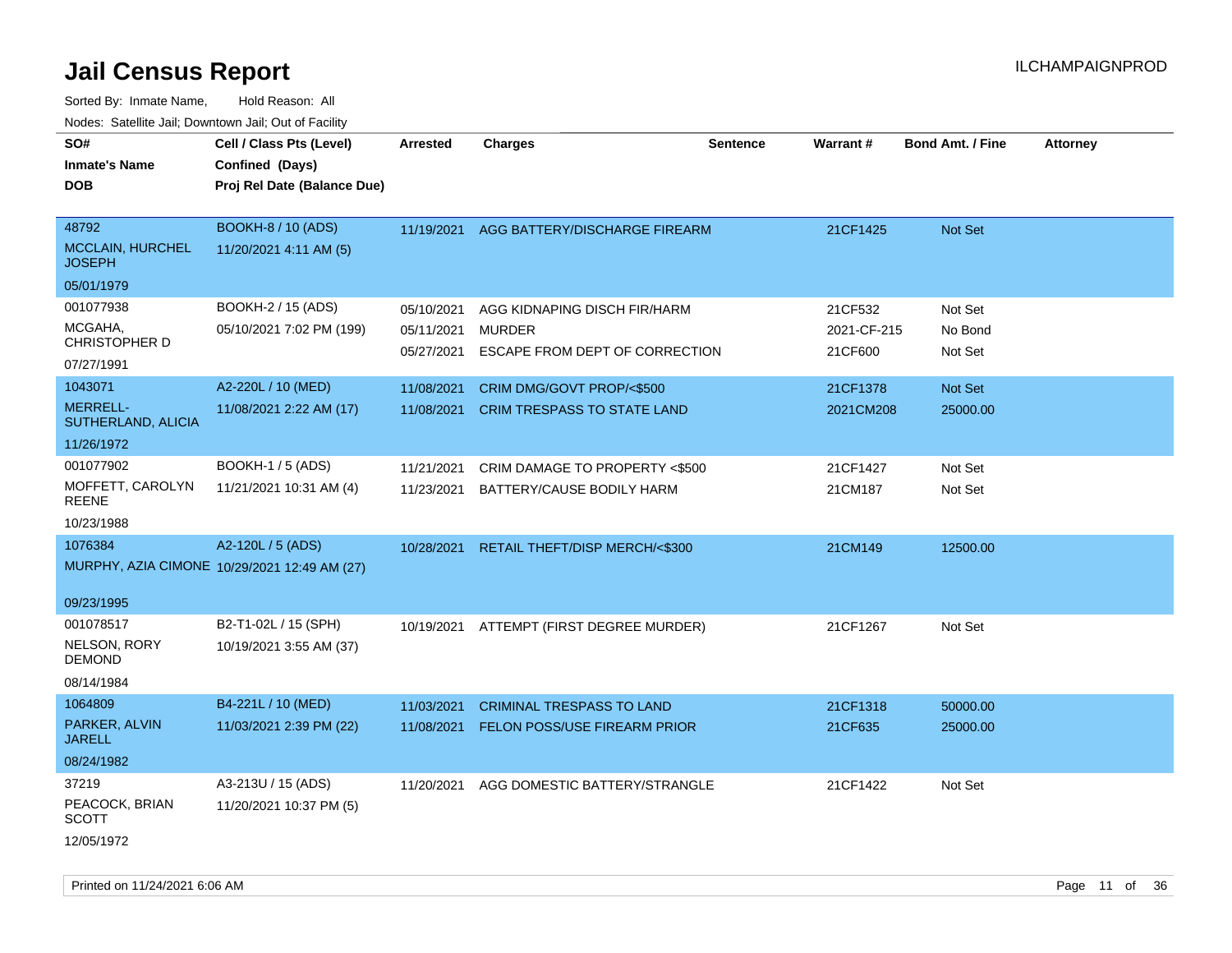| SO#<br><b>Inmate's Name</b><br>DOB                          | Cell / Class Pts (Level)<br>Confined (Days)<br>Proj Rel Date (Balance Due) | <b>Arrested</b> | <b>Charges</b>                     | <b>Sentence</b> | <b>Warrant#</b> | <b>Bond Amt. / Fine</b> | <b>Attorney</b> |
|-------------------------------------------------------------|----------------------------------------------------------------------------|-----------------|------------------------------------|-----------------|-----------------|-------------------------|-----------------|
| 001077249<br>PETRACEK, ROBIN<br><b>DENISE</b>               | BOOKF-2<br>11/23/2021 2:52 AM (2)                                          | 11/23/2021      | AGG BATTERY/PEACE OFFICER          |                 | 21CF1432        | No Bond                 |                 |
| 03/09/1972                                                  |                                                                            |                 |                                    |                 |                 |                         |                 |
| 965211                                                      | BOOKH-3                                                                    | 11/23/2021      | VIOLATE SEX OFFENDER REGIS/2+      |                 | 21CF648         | 25000.00                |                 |
| PINE, DUSTIN LAYNE                                          | 11/23/2021 11:28 PM (2)                                                    | 11/23/2021      | POSS DRUG PARAPHERNALIA            |                 | 19CM806         | 1000.00                 |                 |
|                                                             |                                                                            | 11/23/2021      | POSS ADULT USE CANN IN MOTOR VEHIC |                 | 19CM306         | 1000.00                 |                 |
| 11/30/1988                                                  |                                                                            | 11/23/2021      | MFG/DISTRIB LOOK-ALIKE SUB         |                 | 19CF46          | 3000.00                 |                 |
| 999352                                                      | B3-W5-20L / 10 (MED)                                                       | 09/09/2021      | <b>VIOLATE OP/OTHER PRIOR</b>      |                 | 21CF1092        | Not Set                 |                 |
| PIRLOT, JUSTIN LEE                                          | 09/09/2021 11:28 AM (77)                                                   | 10/23/2021      | <b>FALSE REPORT OF OFFENSE</b>     |                 | 2019CF836       | 5000.00                 |                 |
| 11/08/1982                                                  |                                                                            |                 |                                    |                 |                 |                         |                 |
| 1069524<br>RAY DAVIS, KAMARI<br>DAYVON<br>03/30/2000        | B4-224L / 15 (MAX)<br>08/09/2021 2:44 AM (108)                             | 08/08/2021      | MFG/DEL CANNABIS/30-500 GRAMS      |                 | 21CF953         | Not Set                 |                 |
| 45473                                                       | BOOKH-3                                                                    | 11/23/2021      | CHIL SEX OFFEN/RESIDE DAY CARE     |                 | 21CF1275        | 10000.00                |                 |
| REXROAD, CALVIN<br><b>ALLEN</b>                             | 11/23/2021 6:27 PM (2)                                                     | 11/23/2021      | <b>VIOLATE SEX OFFENDER REGIS</b>  |                 | 21CF546         | 50000.00                |                 |
| 10/04/1970                                                  |                                                                            |                 |                                    |                 |                 |                         |                 |
| 001078602<br>RICHARDSON,<br>JOHNNY LINDAL<br>06/27/2000     | A3-215L / 10 (ADS)<br>11/21/2021 10:00 AM (4)                              | 11/21/2021      | AGGRAVATED DOMESTIC BATTERY        |                 | 21CF1428        | Not Set                 |                 |
| 001078588<br>ROBINSON, RONALD                               | A4-206U / 5 (ADS)<br>11/16/2021 6:20 PM (9)                                | 11/16/2021      | DRVG UNDER INFLU OF ALCOHOL        |                 | 21DT316         | 240.00                  |                 |
| JACK<br>08/29/1976                                          |                                                                            |                 |                                    |                 |                 |                         |                 |
| 979485<br>RODRIGUEZ, JOSHUA<br><b>ANTHONY</b><br>04/06/1990 | B2-T4-16L / 15 (ADS)<br>03/12/2021 1:57 PM (258)                           | 03/12/2021      | PRED CRIM SEX ASLT/VICTIM <13      |                 | 21CF282         | Not Set                 |                 |
|                                                             |                                                                            |                 |                                    |                 |                 |                         |                 |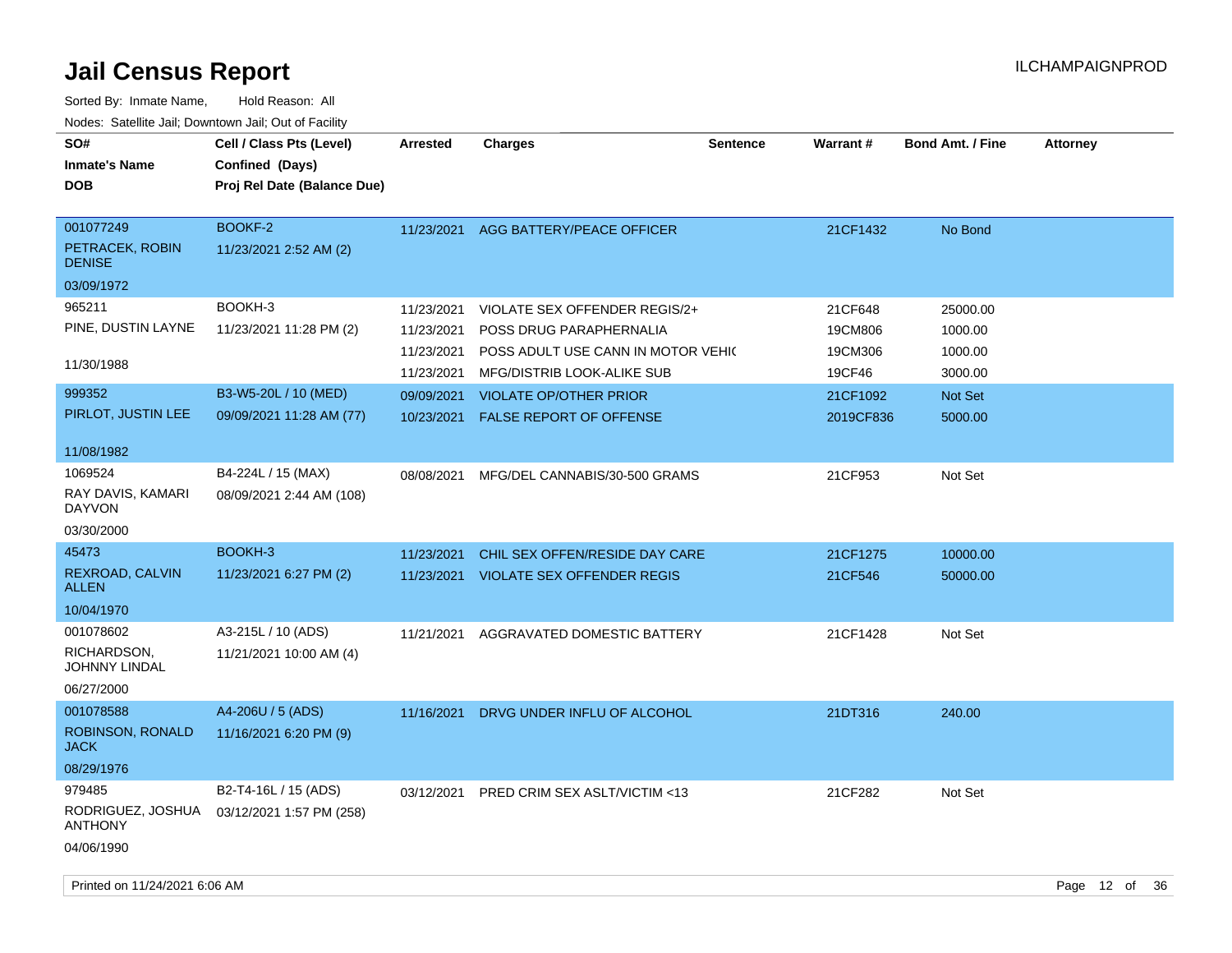| roacs. Catellite Jall, Downtown Jall, Out of Facility |                                                                            |                 |                                     |                 |                 |                         |                 |
|-------------------------------------------------------|----------------------------------------------------------------------------|-----------------|-------------------------------------|-----------------|-----------------|-------------------------|-----------------|
| SO#<br><b>Inmate's Name</b><br><b>DOB</b>             | Cell / Class Pts (Level)<br>Confined (Days)<br>Proj Rel Date (Balance Due) | <b>Arrested</b> | <b>Charges</b>                      | <b>Sentence</b> | <b>Warrant#</b> | <b>Bond Amt. / Fine</b> | <b>Attorney</b> |
|                                                       |                                                                            |                 |                                     |                 |                 |                         |                 |
| 1068592                                               | A3-115L / 15 (ADS)                                                         | 11/12/2021      | <b>BURGLARY</b>                     |                 | 21CF1393        | Not Set                 |                 |
| ROSS, TEVONTAE<br><b>TERRANCE</b>                     | 11/12/2021 8:41 AM (13)                                                    |                 |                                     |                 |                 |                         |                 |
| 12/15/1998                                            |                                                                            |                 |                                     |                 |                 |                         |                 |
| 1071161                                               | B4-124L / 15 (MAX)                                                         | 08/18/2021      | DELIVERY OF OR POSSESSION OF W/ INT |                 | 21CF1008        | No Bond                 |                 |
| SANDERS, MARKELL<br>LAMAR                             | 08/18/2021 6:18 PM (99)                                                    | 08/19/2021      | PAROLE REVOCATION                   |                 | CH2105176       | No Bond                 |                 |
| 02/02/2000                                            |                                                                            |                 |                                     |                 |                 |                         |                 |
| 1047469                                               | B3-W5-18L / 10 (MED)                                                       | 07/03/2021      | CRIMINAL SEX ASSAULT/CONSENT        |                 | 21CF773         | Not Set                 |                 |
| <b>ALLEN</b>                                          | SCHINDLER, RICHARD 07/03/2021 10:25 PM (145)                               |                 |                                     |                 |                 |                         |                 |
| 10/16/1979                                            |                                                                            |                 |                                     |                 |                 |                         |                 |
| 001078441                                             | BOOKF-3 / 15 (ADS)                                                         | 10/01/2021      | ARMED HABITUAL CRIMINAL             |                 | 21CF1182        | Not Set                 |                 |
| SINGLETON, CORRIE<br><b>DERRELL</b>                   | 10/01/2021 12:36 PM (55)                                                   |                 |                                     |                 |                 |                         |                 |
| 05/07/1983                                            |                                                                            |                 |                                     |                 |                 |                         |                 |
| 001078347                                             | A1-125L / 5 (MIN)                                                          | 09/04/2021      | CHILD ABDUCTN/CONCEAL/DETAIN        |                 | 21CF942         | 500000.00               |                 |
| <b>SMITH, CRYSTAL</b><br><b>MARGARET</b>              | 09/04/2021 3:34 PM (82)                                                    |                 |                                     |                 |                 |                         |                 |
| 10/15/1992                                            |                                                                            |                 |                                     |                 |                 |                         |                 |
| 960772                                                | A4-101L / 5 (ADS)                                                          | 11/11/2021      | POSSESSION OF METH< 5 GRAMS         |                 | 2020CF362       | 100000.00               |                 |
| STARK, FARON<br><b>MICHAEL</b>                        | 11/11/2021 10:28 PM (14)                                                   |                 |                                     |                 |                 |                         |                 |
| 05/12/1988                                            |                                                                            |                 |                                     |                 |                 |                         |                 |
| 38305                                                 | B2-T2-06L / 10 (SPH)                                                       | 03/18/2020      | <b>CRIMINAL SEXUAL ABUSE</b>        |                 | 20CF-343        | 500000.00               |                 |
| STOVER, JOSH<br><b>ANDREW</b>                         | 03/18/2020 10:24 AM (617)                                                  |                 |                                     |                 |                 |                         |                 |
| 08/18/1973                                            |                                                                            |                 |                                     |                 |                 |                         |                 |
| 001078436                                             | B2-T1-04L / 10 (SPH)                                                       | 09/30/2021      | CRIMINAL SEX ASSAULT/CONSENT        |                 | 20CF255         | 150000.00               |                 |
| STRONG, CORTEZ                                        | 09/30/2021 2:47 PM (56)                                                    |                 |                                     |                 |                 |                         |                 |
| 04/13/1996                                            |                                                                            |                 |                                     |                 |                 |                         |                 |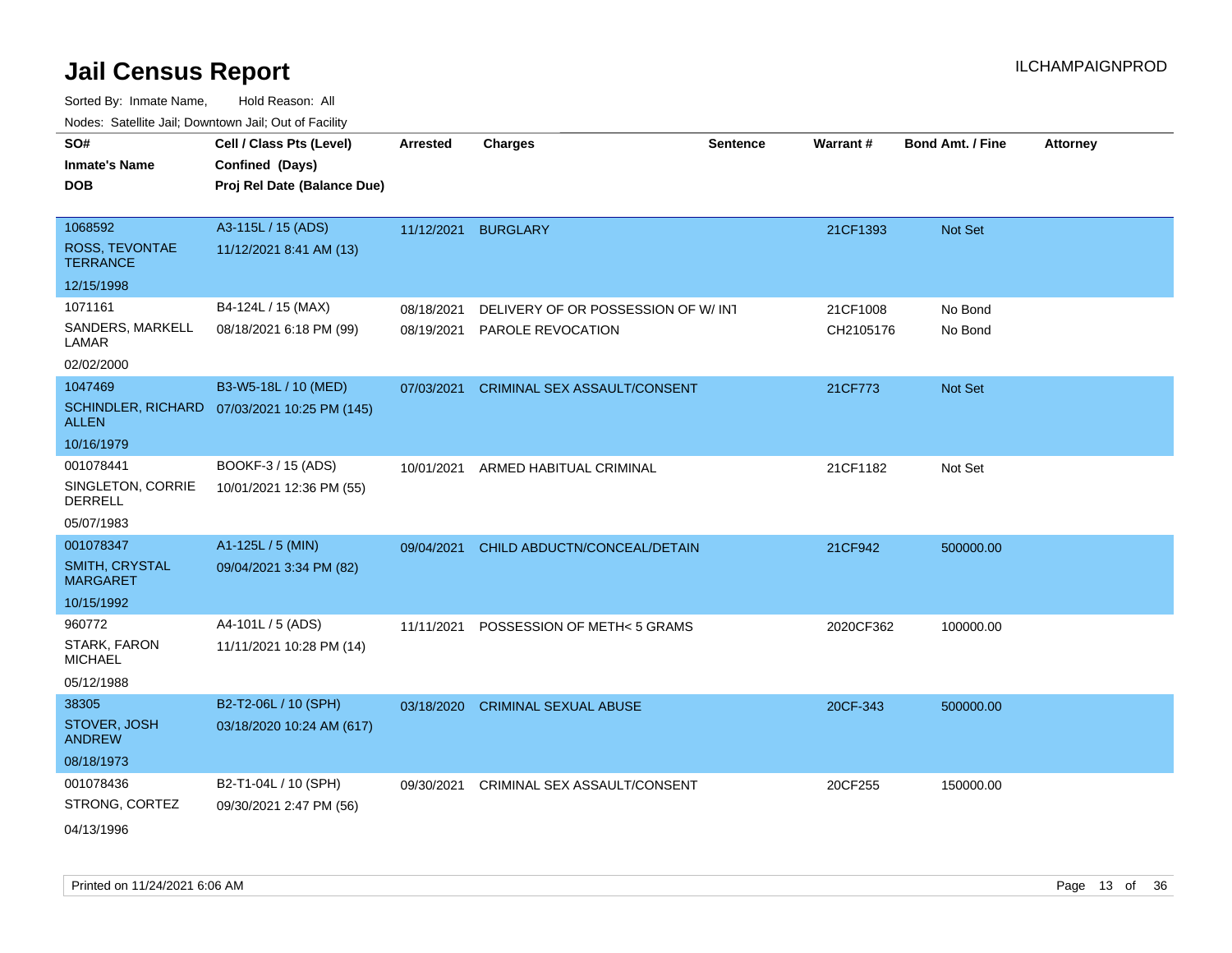| SO#<br><b>Inmate's Name</b><br><b>DOB</b>                       | Cell / Class Pts (Level)<br>Confined (Days)<br>Proj Rel Date (Balance Due) | Arrested   | <b>Charges</b>                    | <b>Sentence</b> | Warrant#  | <b>Bond Amt. / Fine</b> | <b>Attorney</b> |
|-----------------------------------------------------------------|----------------------------------------------------------------------------|------------|-----------------------------------|-----------------|-----------|-------------------------|-----------------|
| 1066794<br><b>TAYLOR, STANLEY</b><br><b>JAMES</b>               | B3-W2-07U / 5 (MIN)<br>09/07/2021 7:01 AM (79)                             |            | 09/07/2021 VIOLATE OP/OTHER PRIOR |                 | 21CF1061  | Not Set                 |                 |
| 01/05/1994                                                      |                                                                            |            |                                   |                 |           |                         |                 |
| 001078471<br>THATCH, OMARION<br><b>DIAMONTE</b><br>09/05/2003   | B4-222L / 10 (MED)<br>10/11/2021 1:26 AM (45)                              | 10/11/2021 | AGG UUW/VEHICLE/<21               |                 | 21CF1210  | 100.00                  |                 |
| 21252                                                           | B4-121U / 15 (MAX)                                                         | 10/18/2021 | MFG/DEL 1<15 GR COCAINE/ANLG      |                 | 2021CF172 | 25000.00                |                 |
| THOMAS, ELIJAH                                                  | 10/18/2021 12:35 AM (38)                                                   |            |                                   |                 |           |                         |                 |
| 07/31/1962                                                      |                                                                            |            |                                   |                 |           |                         |                 |
| 32058<br>THOMPSON, STEVEN<br>ONEAL                              | B4-123U / 15 (MAX)<br>06/14/2021 6:44 AM (164)                             | 06/14/2021 | <b>AGG DISCH FIREARM</b>          |                 | 21CF690   | Not Set                 |                 |
| 03/14/1969                                                      |                                                                            |            |                                   |                 |           |                         |                 |
| 32910<br><b>TULL, CHRISTOPHER</b><br><b>MICHAEL</b>             | B3-W4-14L / 10 (MED)<br>10/04/2021 10:53 PM (52)                           | 10/04/2021 | DOM BTRY/HARM/1-2 PRECONV         |                 | 21CF1189  | <b>Not Set</b>          |                 |
| 04/02/1971                                                      |                                                                            |            |                                   |                 |           |                         |                 |
| 001078529<br>VANHOOK, ALEXIS<br><b>ANNE</b><br>10/25/1998       | A2-122L / 10 (ADS)<br>10/23/2021 5:50 PM (33)                              | 10/23/2021 | ARMED ROBBERY/NO FIREARM          |                 | 21CF1286  | Not Set                 |                 |
| 1070737                                                         | A1-226L / 15 (MAX)                                                         | 10/14/2021 | AGG KIDNAPG/<13/INTEL DISABL      |                 | 2020CF418 | 250000.00               |                 |
| <b>WASHINGTON,</b><br><b>JASTINA VIRGINIA</b>                   | 10/14/2021 12:02 PM (42)                                                   |            |                                   |                 |           |                         |                 |
| 04/11/2000                                                      |                                                                            |            |                                   |                 |           |                         |                 |
| 977140<br><b>WEBSTER, DERRIAL</b><br><b>DEVON</b><br>01/14/1990 | B1-203L / 10 (MED)<br>10/24/2021 2:46 AM (32)                              | 10/24/2021 | ARMED HABITUAL CRIMINAL           |                 | 21CF1289  | Not Set                 |                 |
|                                                                 |                                                                            |            |                                   |                 |           |                         |                 |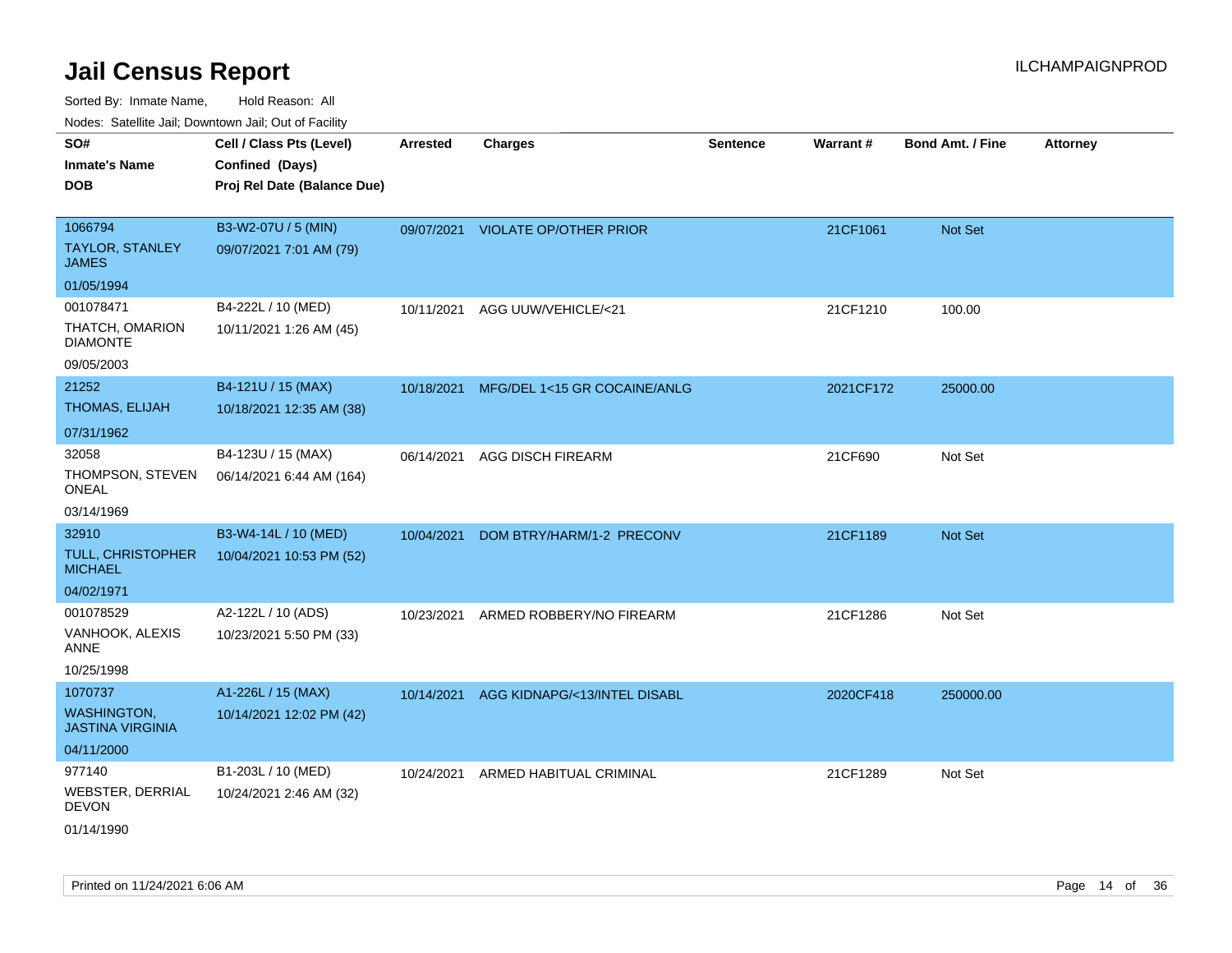| SO#                                        | Cell / Class Pts (Level)    | <b>Arrested</b> | <b>Charges</b>                       | <b>Sentence</b> | Warrant#    | <b>Bond Amt. / Fine</b> | <b>Attorney</b> |
|--------------------------------------------|-----------------------------|-----------------|--------------------------------------|-----------------|-------------|-------------------------|-----------------|
| <b>Inmate's Name</b>                       | Confined (Days)             |                 |                                      |                 |             |                         |                 |
|                                            |                             |                 |                                      |                 |             |                         |                 |
| <b>DOB</b>                                 | Proj Rel Date (Balance Due) |                 |                                      |                 |             |                         |                 |
|                                            |                             |                 |                                      |                 |             |                         |                 |
| 001078328                                  | B1-207U / 15 (MAX)          | 08/30/2021      | <b>FELON POSS/USE WEAPON/FIREARM</b> |                 | 21CF1045    | Not Set                 |                 |
| <b>WHITE, JUSTIN</b><br><b>STEVEN</b>      | 08/30/2021 10:48 AM (87)    |                 |                                      |                 |             |                         |                 |
| 10/25/1995                                 |                             |                 |                                      |                 |             |                         |                 |
| 503631                                     | B4-223U / 10 (MED)          | 11/10/2021      | PAROLE REVOCATION                    |                 | CH2100061   | No Bond                 |                 |
| <b>WILLIAMS, DOUGLAS</b><br>LAMAR          | 11/10/2021 1:11 PM (15)     | 11/10/2021      | AGG BATTERY/USE DEADLY WEAPON        |                 | 20CF1340    | 25000.00                |                 |
| 03/01/1991                                 |                             |                 |                                      |                 |             |                         |                 |
| 638552                                     | B2-DR / 5 (SPH)             | 10/07/2021      | CHILD PORNOGRAPHY/PHOTOGRAPH         |                 | 2021CF1207  | No Bond                 |                 |
| <b>WILLIAMS, MICHAEL</b><br><b>JAMES</b>   | 10/07/2021 12:20 PM (49)    |                 |                                      |                 |             |                         |                 |
| 03/29/1964                                 |                             |                 |                                      |                 |             |                         |                 |
| 1066370                                    | B1-101L / 15 (MAX)          | 07/28/2021      | ARMED VIOLENCE/CATEGORY III          |                 | 2021 CF 882 | Not Set                 |                 |
| <b>WILLIAMS, REONTE</b><br><b>REMIR</b>    | 07/28/2021 5:40 AM (120)    |                 |                                      |                 |             |                         |                 |
| 05/14/1999                                 |                             |                 |                                      |                 |             |                         |                 |
| 001078494                                  | B1-104L / 15 (MAX)          | 10/15/2021      | AGG UNLAWFUL USE OF WEAPON/VEH       |                 | 21CF1254    | No Bond                 |                 |
| <b>WILLIAMS, TAVARAZ</b><br><b>LASHAWN</b> | 10/15/2021 12:17 PM (41)    |                 |                                      |                 |             |                         |                 |
| 04/19/1990                                 |                             |                 |                                      |                 |             |                         |                 |
| <b>Total Satellite Jail: 113</b>           |                             | Males: 94       | Females: 19<br>Unknown: 0            |                 |             |                         |                 |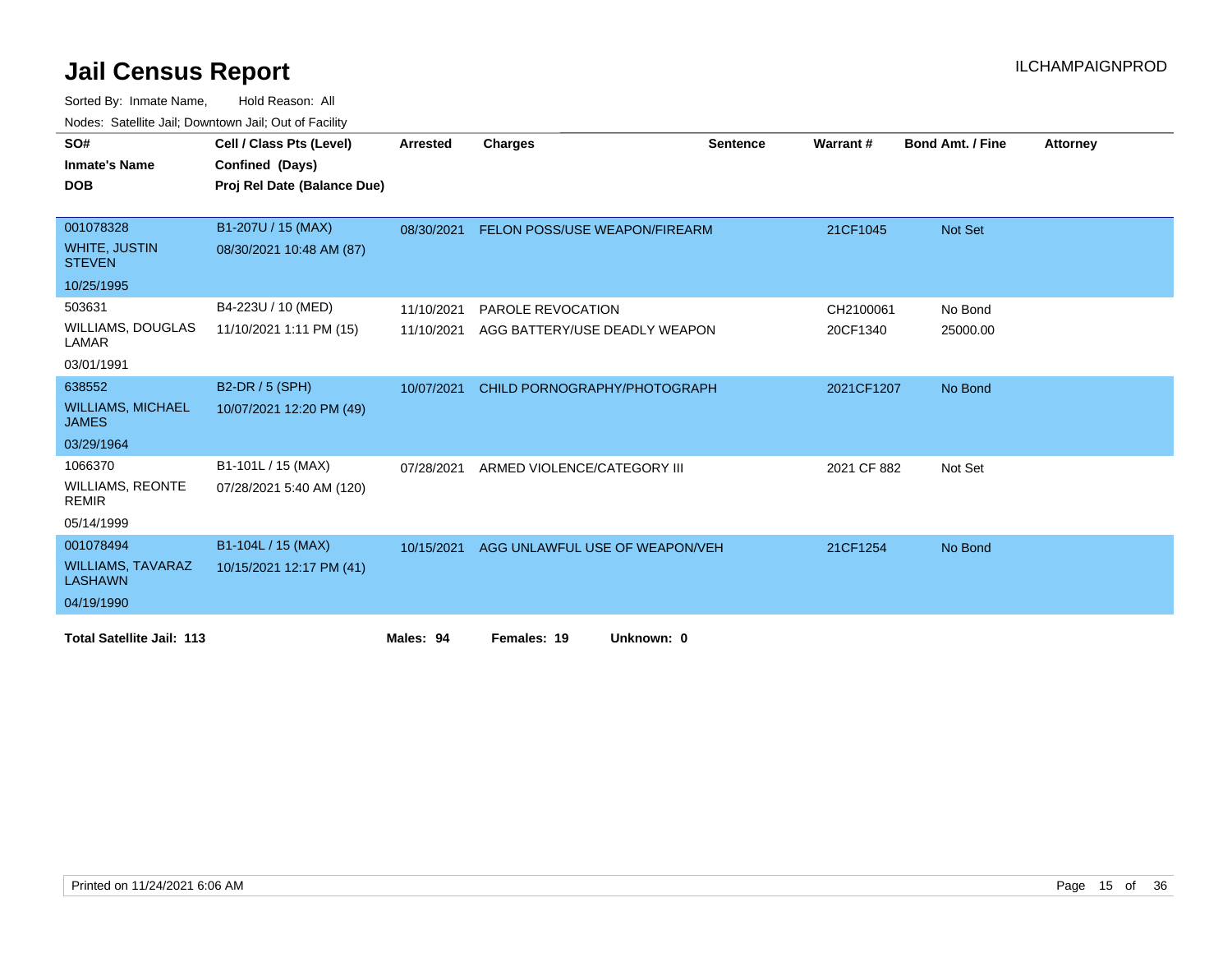| <b>Downtown Jail</b><br>SO#<br><b>Inmate's Name</b><br><b>DOB</b>  | Cell / Class Pts (Level)<br>Confined (Days)<br>Proj Rel Date (Balance Due) | <b>Arrested</b>                                      | <b>Charges</b>                                                                                                       | <b>Sentence</b> | <b>Warrant#</b>                            | <b>Bond Amt. / Fine</b>                                  | <b>Attorney</b> |
|--------------------------------------------------------------------|----------------------------------------------------------------------------|------------------------------------------------------|----------------------------------------------------------------------------------------------------------------------|-----------------|--------------------------------------------|----------------------------------------------------------|-----------------|
| 1073165<br>ACKERMAN, CODY<br><b>JAMES</b><br>02/01/1989            | G4L / 5 (MIN)<br>04/30/2021 4:48 PM (209)                                  | 04/30/2021<br>04/30/2021<br>04/30/2021<br>05/03/2021 | <b>BURGLARY</b><br>UNLWFL POSS/DRIVER/VEH/STOLEN<br>FORGERY/ISSUE/DELIVER DOCUMENT<br>FORGERY/ISSUE/DELIVER DOCUMENT |                 | 21CF516<br>21CF486<br>19CF143<br>2018CF689 | <b>Not Set</b><br>Not Set<br>75000.00<br>2500.00 / 75.00 |                 |
| 517915<br><b>BOXLEY, CHARLES</b><br><b>OMAR</b><br>01/10/1985      | G8U / 5 (MIN)<br>08/03/2021 2:18 PM (114)                                  | 08/03/2021<br>08/03/2021<br>08/03/2021               | <b>BURGLARY</b><br><b>BURGLARY</b><br>FORGERY/ISSUE/DELIVER DOCUMENT                                                 |                 | 21CF289<br>21CF679                         | 20000.00<br>20000.00<br>No Bond                          |                 |
| 995432<br><b>BROWN, JAVON</b><br><b>SHANTEZ</b><br>10/14/1991      | E1L / 10 (ADS)<br>10/22/2021 2:36 AM (34)                                  | 10/22/2021<br>10/22/2021                             | RESIST/OBSTRUCTING A PEACE OFFICEF<br>POSSESS DRUG PARAPHERNALIA                                                     |                 | 21CM489<br>20CM650                         | Not Set<br>10000.00                                      |                 |
| 1075941<br><b>BROWN, LIONEL</b><br><b>TERRELL</b><br>10/19/1981    | G2L / 5 (MIN)<br>10/08/2021 5:16 PM (48)                                   | 10/08/2021                                           | <b>HARASS WITNESS/FAMILY MBR/REP</b>                                                                                 |                 | 2021CF1188                                 | 500000.00                                                |                 |
| 61904<br><b>BURNETT, TIMOTHY</b><br><b>LYNN</b><br>09/09/1983      | D4 / 15 (ADS)<br>10/23/2021 5:43 PM (33)                                   | 10/23/2021                                           | <b>ROBBERY</b>                                                                                                       |                 | 21CF1287                                   | Not Set                                                  |                 |
| 1075361<br><b>COWART, TORREY</b><br>BENJAMEN, Junior<br>11/22/1987 | J6L / 5 (ADS)<br>04/16/2021 9:17 PM (223)                                  | 04/16/2021                                           | <b>BURGLARY</b>                                                                                                      |                 | 21CF414                                    | Not Set                                                  |                 |
| 34111<br><b>CROSSLAND, KEVIN</b><br><b>SHAWN</b><br>10/02/1967     | G6L / 5 (MIN)<br>10/29/2021 10:15 PM (27)                                  | 10/29/2021                                           | OBSTRUCT JUST/DESTROY EVIDENCE                                                                                       |                 | 2018CF1243                                 | 50000.00                                                 |                 |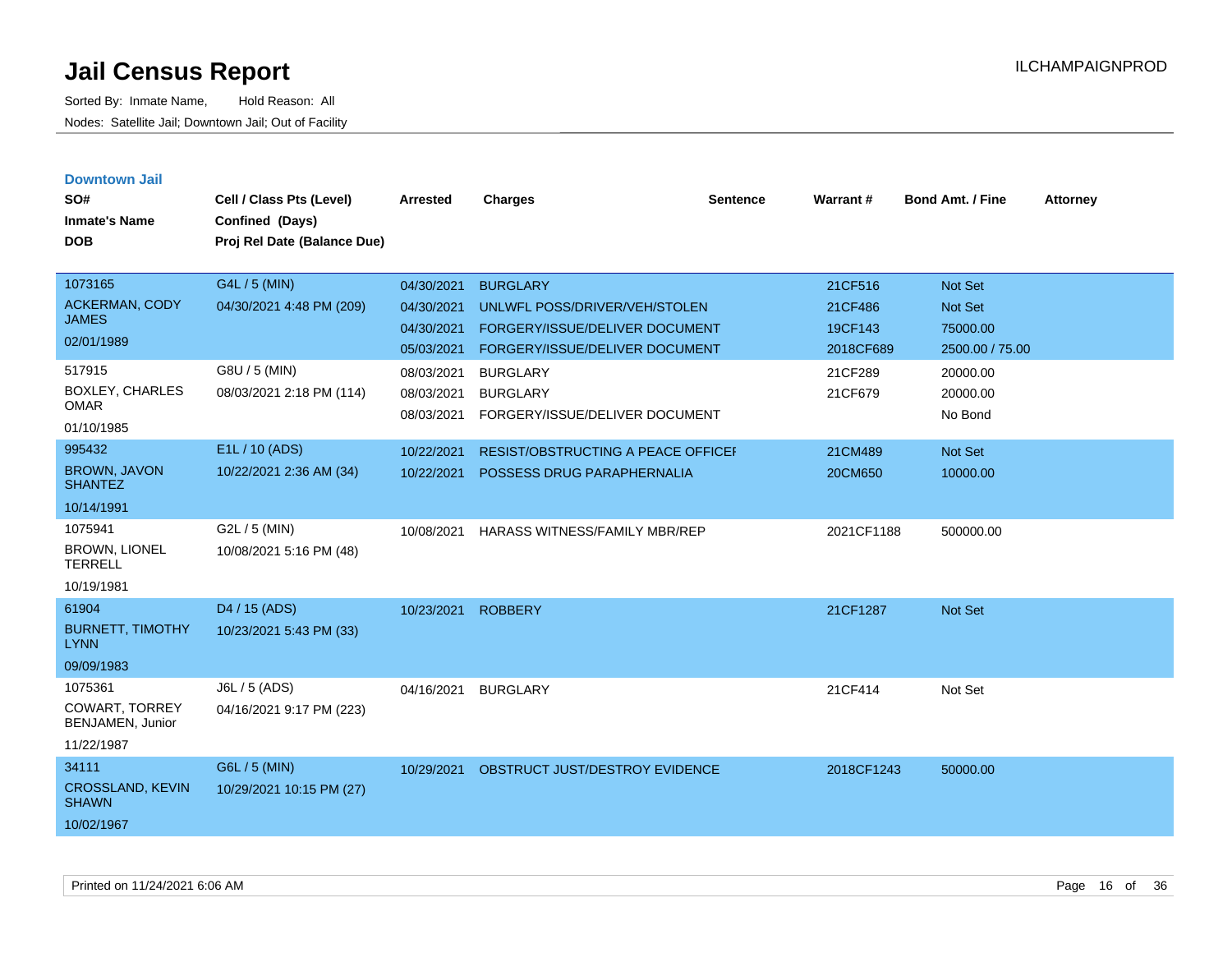Sorted By: Inmate Name, Hold Reason: All Nodes: Satellite Jail; Downtown Jail; Out of Facility

| SO#<br><b>Inmate's Name</b>              | Cell / Class Pts (Level)<br>Confined (Days) | <b>Arrested</b> | <b>Charges</b>                          | <b>Sentence</b> | Warrant#   | <b>Bond Amt. / Fine</b> | <b>Attorney</b> |
|------------------------------------------|---------------------------------------------|-----------------|-----------------------------------------|-----------------|------------|-------------------------|-----------------|
| <b>DOB</b>                               | Proj Rel Date (Balance Due)                 |                 |                                         |                 |            |                         |                 |
| 56063                                    | H4L / 10 (ADS)                              | 09/18/2021      | <b>AGGRAVATED BATTERY</b>               |                 | 21CF1127   | <b>Not Set</b>          |                 |
| <b>DAVIS, DAMIEN</b><br><b>DOMINIQUE</b> | 09/18/2021 4:25 AM (68)                     | 09/19/2021      | <b>AGGRAVATED BATTERY</b>               |                 | 21CF1132   | Not Set                 |                 |
| 02/28/1977                               |                                             |                 |                                         |                 |            |                         |                 |
| 1066719                                  | C5L / 10 (MED)                              | 06/09/2021      | AGG DOMESTIC BATTERY/STRANGLE           |                 | 21CF310    | 100000.00               |                 |
| DAVIS, TAVEON                            | 06/09/2021 10:50 PM (169)                   | 06/09/2021      | RET THEFT/DISP MERCH/>\$300             |                 | 19CF959    | 5000.00                 |                 |
| <b>CORNELIUS</b><br>12/21/1997           |                                             | 06/09/2021      | RETAIL THEFT/DISP MERCH/<\$300          |                 | 19CM897    | 3000.00                 |                 |
| 001078538                                | C4L / 10 (MED)                              | 10/26/2021      | <b>CRIM SEX ASSAULT/FORCE</b>           |                 | 21CF1301   | <b>Not Set</b>          |                 |
| DAWKINS, LEN                             | 10/26/2021 8:18 PM (30)                     |                 |                                         |                 |            |                         |                 |
| 03/23/1987                               |                                             |                 |                                         |                 |            |                         |                 |
| 001078223                                | G9L / 5 (MIN)                               | 11/09/2021      | AGG DUI/NO VALID DL                     |                 | 21CF1382   | Not Set                 |                 |
| DIEGO-MATEO,<br><b>JOAQUIN</b>           | 11/09/2021 10:52 PM (16)                    |                 |                                         |                 |            |                         |                 |
| 01/23/2002                               |                                             |                 |                                         |                 |            |                         |                 |
| 571307                                   | J3L / 15 (ADS)                              | 09/14/2020      | <b>CRIM SEXUAL ABUSE/CONSENT</b>        |                 | 2020CF1026 | <b>Not Set</b>          |                 |
| DOMINGO-<br>CASTANEDA,                   | 09/14/2020 11:19 PM (437)                   | 09/14/2020      | <b>PRED CRIM SEX ASLT/VICTIM &lt;13</b> |                 | 2020CF1025 | <b>Not Set</b>          |                 |
| 09/29/1989                               |                                             |                 |                                         |                 |            |                         |                 |
| 527379                                   | C9U / 15 (ADS)                              | 10/25/2021      | ARMED HABITUAL CRIMINAL                 |                 | 21CF1297   | Not Set                 |                 |
| DRAKE, MARCELL<br>DEON                   | 10/25/2021 5:05 PM (31)                     | 10/27/2021      | AGG DOMESTIC BATTERY/STRANGLE           |                 | 21CF1245   | Not Set                 |                 |
| 04/20/1987                               |                                             |                 |                                         |                 |            |                         |                 |
| 959292                                   | K1 / 15 (ADS)                               | 04/01/2021      | ATTEMPT (FIRST DEGREE MURDER)           |                 | 2020CF565  | 2000000.00              |                 |
| <b>DUNCAN, COREYON</b><br><b>ANTHONY</b> | 04/01/2021 8:46 PM (238)                    |                 |                                         |                 |            |                         |                 |
| 01/17/1989                               |                                             |                 |                                         |                 |            |                         |                 |
| 1053207                                  | K <sub>2</sub> / 15 (SPH)                   | 06/06/2019      | MURDER/INTENT TO KILL/INJURE            |                 | 2019-CF849 | 2000000.00              |                 |
| FAUST, JAQUAVEON<br>LAVELL               | 06/06/2019 2:24 PM (903)                    |                 |                                         |                 |            |                         |                 |
|                                          |                                             |                 |                                         |                 |            |                         |                 |

07/25/1996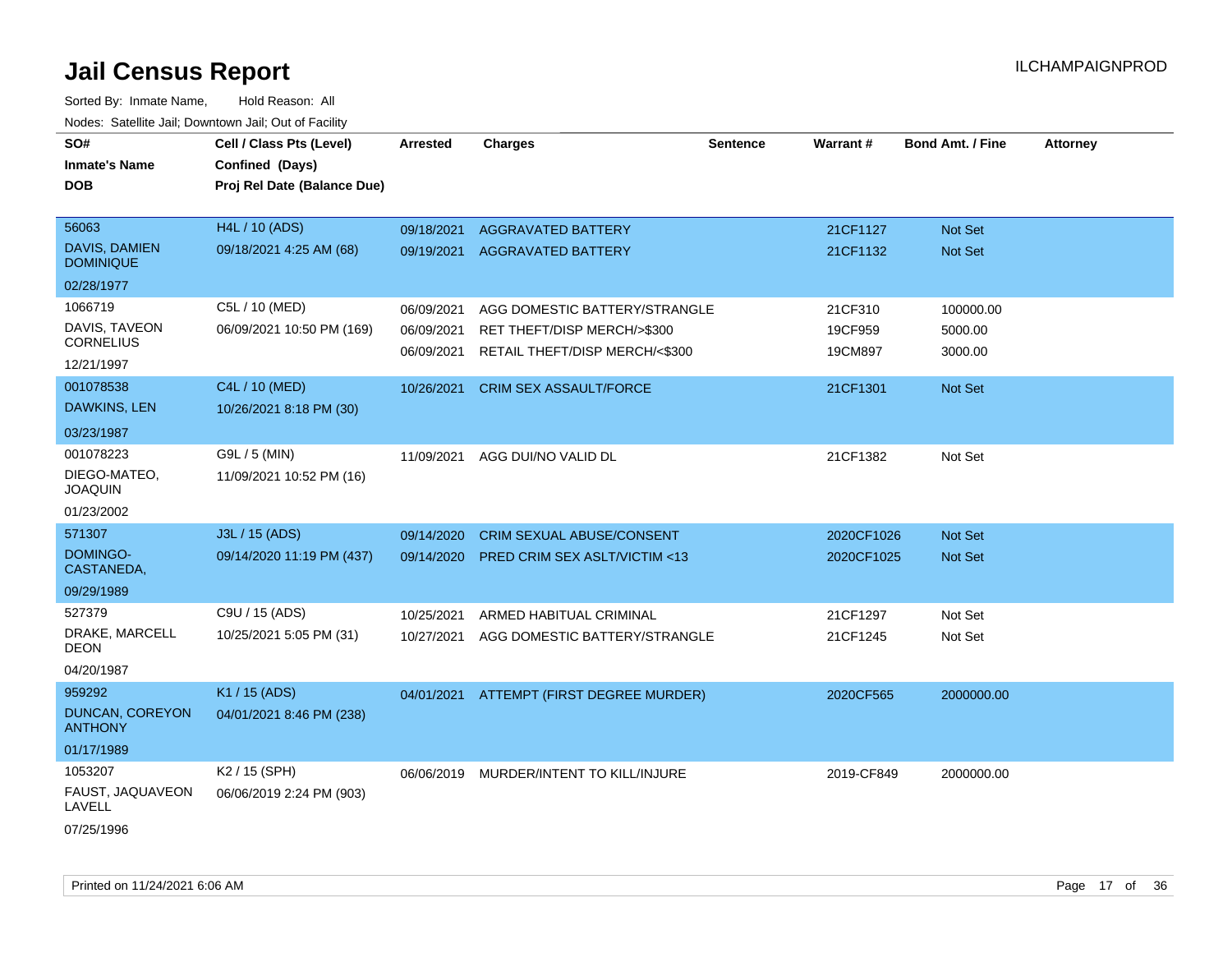| rougs. Calcinic Jan, Downtown Jan, Out of Facility |                                              |                 |                                          |                 |             |                         |                 |
|----------------------------------------------------|----------------------------------------------|-----------------|------------------------------------------|-----------------|-------------|-------------------------|-----------------|
| SO#                                                | Cell / Class Pts (Level)                     | <b>Arrested</b> | <b>Charges</b>                           | <b>Sentence</b> | Warrant#    | <b>Bond Amt. / Fine</b> | <b>Attorney</b> |
| <b>Inmate's Name</b>                               | Confined (Days)                              |                 |                                          |                 |             |                         |                 |
| <b>DOB</b>                                         | Proj Rel Date (Balance Due)                  |                 |                                          |                 |             |                         |                 |
|                                                    |                                              |                 |                                          |                 |             |                         |                 |
| 962759                                             | E6L / 5 (ADS)                                | 07/16/2021      | <b>METH DELIVERY&lt;5 GRAMS</b>          |                 | 21CF833     | Not Set                 |                 |
|                                                    | FINLEY, KEVIN DANTE 07/16/2021 9:44 PM (132) | 07/29/2021      | AGG CRIM SEX ASSAULT/FELONY              |                 | 21CF891     | No Bond                 |                 |
| 12/28/1988                                         |                                              |                 |                                          |                 |             |                         |                 |
| 1068917                                            | H1L / 5 (MIN)                                | 08/11/2021      | VIO ORDER/PRIOR VIO OF ORDER             |                 | 21CF965     | Not Set                 |                 |
| GARCIA, JUAN<br>CARLOS                             | 08/11/2021 9:24 PM (106)                     |                 |                                          |                 |             |                         |                 |
| 10/21/1997                                         |                                              |                 |                                          |                 |             |                         |                 |
| 1071098                                            | F4L / 15 (MAX)                               | 11/06/2021      | AGG CRIM SEX ASSAULT/FIREARM             |                 | 21CF1368    | Not Set                 |                 |
| <b>HARRIS, SHEMAR</b><br><b>HARLEM</b>             | 11/06/2021 8:22 AM (19)                      |                 |                                          |                 |             |                         |                 |
| 07/22/2000                                         |                                              |                 |                                          |                 |             |                         |                 |
| 1073611                                            | G5L / 5 (MIN)                                | 02/09/2021      | DELIVERY OF OR POSSESSION OF W/INT       |                 | 21CF160     | Not Set                 |                 |
| <b>HAYES, CAMERON</b><br><b>TAYLOR MALEEK</b>      | 02/09/2021 3:10 PM (289)                     | 02/09/2021      | MFG 15>100 GR ECSTASY/ANALOG             |                 | 21CF121     | 500000.00               |                 |
| 08/10/1998                                         |                                              |                 |                                          |                 |             |                         |                 |
| 544770                                             | F6L / 10 (MED)                               | 08/14/2021      | AGG DOMESTIC BATTERY/STRANGLE            |                 | 2021CF514   | 25000.00                |                 |
| <b>HAYES, DEVON</b><br><b>JERMAINE</b>             | 08/14/2021 2:56 AM (103)                     | 08/14/2021      | AGGRAVATED DOMESTIC BATTERY              |                 | 21CF977     | No Bond                 |                 |
| 11/07/1987                                         |                                              |                 |                                          |                 |             |                         |                 |
| 1015002                                            | J1L / 10 (ADS)                               | 07/22/2021      | AGGRAVATED BATTERY                       |                 | 2021CF861   | Not Set                 |                 |
| HERRERA, ANDREW<br>WESLEY                          | 07/22/2021 9:17 PM (126)                     |                 |                                          |                 |             |                         |                 |
| 12/17/1993                                         |                                              |                 |                                          |                 |             |                         |                 |
| 1024228                                            | K3 / 15 (SPH)                                |                 | 04/24/2018 *MURDER/INTENT TO KILL/INJURE |                 | 2018-CF1170 | 5000000.00              |                 |
| HILL, JAMONTE<br><b>RASHAD</b>                     | 04/24/2018 4:07 PM (1,311)                   |                 |                                          |                 |             |                         |                 |
| 05/23/1994                                         |                                              |                 |                                          |                 |             |                         |                 |
| 49618                                              | G6U / 5 (MIN)                                | 10/26/2021      | AGG FLEEING POLICE/21 MPH OVER           |                 | 21CF1300    | No Bond                 |                 |
| HITES, STEVEN<br>WAYNE                             | 10/26/2021 7:42 AM (30)                      |                 |                                          |                 |             |                         |                 |
| 12/31/1979                                         |                                              |                 |                                          |                 |             |                         |                 |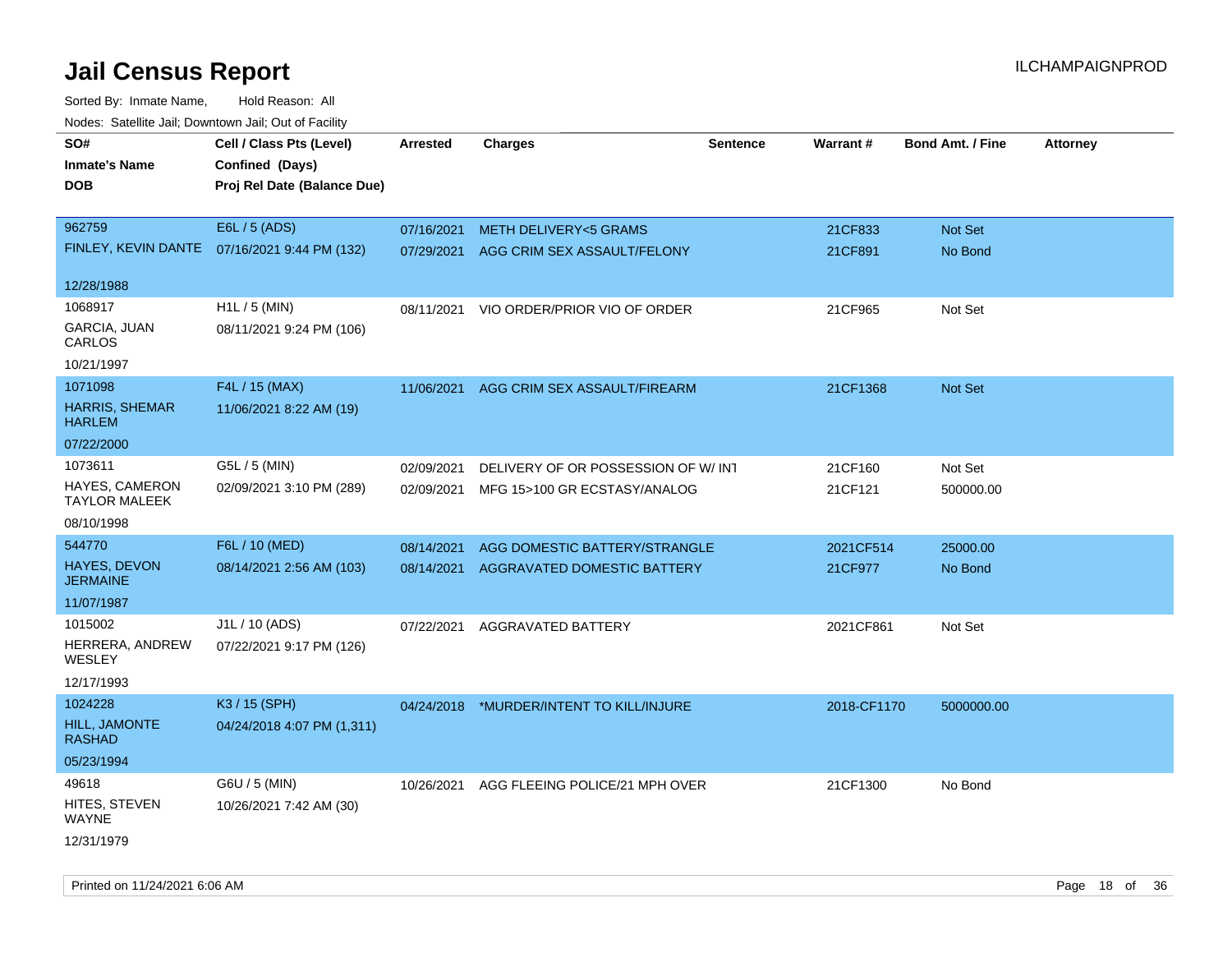Sorted By: Inmate Name, Hold Reason: All Nodes: Satellite Jail; Downtown Jail; Out of Facility

| Nuuts. Saltiille Jall, Downlown Jall, Oul of Facility |                                            |                 |                                    |                 |             |                         |                 |
|-------------------------------------------------------|--------------------------------------------|-----------------|------------------------------------|-----------------|-------------|-------------------------|-----------------|
| SO#                                                   | Cell / Class Pts (Level)                   | <b>Arrested</b> | <b>Charges</b>                     | <b>Sentence</b> | Warrant#    | <b>Bond Amt. / Fine</b> | <b>Attorney</b> |
| <b>Inmate's Name</b>                                  | Confined (Days)                            |                 |                                    |                 |             |                         |                 |
| <b>DOB</b>                                            | Proj Rel Date (Balance Due)                |                 |                                    |                 |             |                         |                 |
|                                                       |                                            |                 |                                    |                 |             |                         |                 |
| 1063119                                               | F1L / 10 (MED)                             | 11/05/2021      | <b>BURGLARY</b>                    |                 | 2018CF877   | 10000.00                |                 |
| HUNT, KHALLEEL<br><b>MALIK</b>                        | 11/05/2021 7:47 AM (20)                    | 11/05/2021      | <b>BURGLARY W/O CAUSING DAMAGE</b> |                 | 2018CF1687  | 10000.00                |                 |
| 03/28/1999                                            |                                            |                 |                                    |                 |             |                         |                 |
| 29206                                                 | $11 / 15$ (MAX)                            | 11/09/2021      | AGGRAVATED BATTERY                 |                 | 21CF1381    | No Bond                 |                 |
| JOHNSON, REUBEN<br><b>MONTE</b>                       | 11/09/2021 11:30 AM (16)                   | 11/16/2021      | PROBATION VIOLATION                |                 | 20CF987     | Not Set                 |                 |
| 04/07/1956                                            |                                            |                 |                                    |                 |             |                         |                 |
| 1073894                                               | E4U / 10 (ADS)                             | 09/09/2021      | VIOLATE SEX OFFENDER REGIS/2+      |                 | 2021CF920   | 10000.00                |                 |
| <b>JOKICH, ANTON VEGO</b>                             | 09/09/2021 2:14 PM (77)                    |                 |                                    |                 |             |                         |                 |
|                                                       |                                            |                 |                                    |                 |             |                         |                 |
| 05/30/1969                                            |                                            |                 |                                    |                 |             |                         |                 |
| 23138                                                 | D1 / 15 (MAX)                              | 06/17/2021      | STALKING/TRANSMITS THREAT          |                 | 18CF1332    | Not Set                 |                 |
| JONES, GLENN                                          | 06/17/2021 12:51 PM (161)                  | 06/17/2021      | AGG CRIM SEXUAL ABUSE/FELONY       |                 | 18-CF-1333  | Not Set                 |                 |
| <b>CLAYTON</b>                                        |                                            |                 |                                    |                 |             |                         |                 |
| 08/17/1958                                            |                                            |                 |                                    |                 |             |                         |                 |
| 1017120                                               | G3U / 5 (MIN)                              | 10/29/2021      | AGG ASLT/USE DDLY WEAPON           |                 | 21CM452     | 2500.00                 |                 |
|                                                       | JONES, JOSHUA LYNN 10/29/2021 3:15 AM (27) | 10/29/2021      | BATTERY/CAUSE BODILY HARM          |                 | 21CM498     | Not Set                 |                 |
| 05/16/1993                                            |                                            |                 |                                    |                 |             |                         |                 |
| 001077231                                             | J5L / 10 (ADS)                             | 11/02/2021      | RECEIVE/POSS/SELL STOLEN VEH       | 6y (DOC)        |             | 15000.00                |                 |
| KOLESAR, JEREMY J                                     | 11/02/2021 5:51 PM (23)                    |                 |                                    |                 |             |                         |                 |
|                                                       |                                            |                 |                                    |                 |             |                         |                 |
| 10/20/1979                                            |                                            |                 |                                    |                 |             |                         |                 |
| 24308                                                 | D <sub>2</sub> / 15 (MAX)                  | 06/03/2021      | <b>ROBBERY</b>                     |                 | 21CF625     | No Bond                 |                 |
| KWIATKOWSKI,<br><b>ROBERT JOHN</b>                    | 06/03/2021 10:40 PM (175)                  |                 |                                    |                 |             |                         |                 |
| 08/08/1963                                            |                                            |                 |                                    |                 |             |                         |                 |
| 37260                                                 | C2U / 10 (ADS)                             | 09/09/2021      | FORGERY/ISSUE DOCUMENT/1 UPC       |                 | 2019 CF 559 | 200000.00               |                 |
| LENARD, DEMETRIUS<br><b>MARQUIS</b>                   | 09/09/2021 1:44 AM (77)                    |                 |                                    |                 |             |                         |                 |
| 07/03/1973                                            |                                            |                 |                                    |                 |             |                         |                 |

Printed on 11/24/2021 6:06 AM Page 19 of 36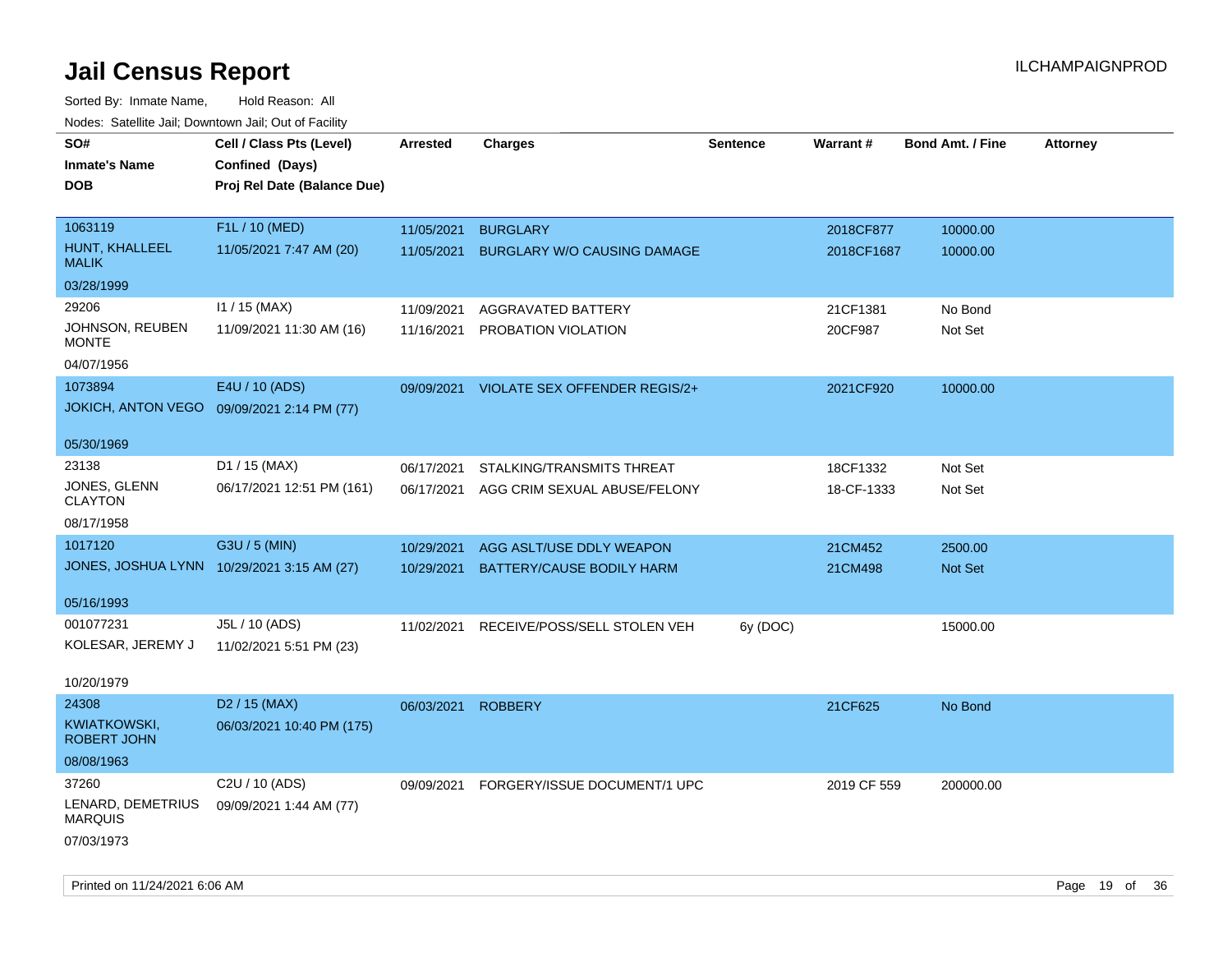Sorted By: Inmate Name, Hold Reason: All

|  | Nodes: Satellite Jail; Downtown Jail; Out of Facility |  |  |  |
|--|-------------------------------------------------------|--|--|--|
|--|-------------------------------------------------------|--|--|--|

| SO#<br><b>Inmate's Name</b><br><b>DOB</b>                  | Cell / Class Pts (Level)<br>Confined (Days)<br>Proj Rel Date (Balance Due) | <b>Arrested</b>          | <b>Charges</b>                                                 | <b>Sentence</b> | <b>Warrant#</b>     | <b>Bond Amt. / Fine</b> | <b>Attorney</b> |
|------------------------------------------------------------|----------------------------------------------------------------------------|--------------------------|----------------------------------------------------------------|-----------------|---------------------|-------------------------|-----------------|
| 29681<br>LENOIR, JOHN<br><b>CHRISTOPHER</b><br>04/20/1966  | J2L / 15 (ADS)<br>07/14/2020 12:51 PM (499)                                | 07/14/2020               | PREDATORY CRIMINAL SEX ASSLT/CHILE                             |                 | 20CF-781            | 250000.00               |                 |
| 001078249<br>MCCLENDON, CALVIN<br>м<br>04/29/1990          | B3 / 10 (MED)<br>08/07/2021 8:56 AM (110)                                  | 08/07/2021               | FELON POSS/USE WEAPON/FIREARM                                  |                 | 21CF947             | Not Set                 |                 |
| 40235<br>MERRIWEATHER,<br><b>MARCUS TODD</b><br>11/28/1967 | G9U / 5 (MIN)<br>10/04/2021 4:41 PM (52)                                   | 10/04/2021               | AGG DUI/4                                                      |                 | 2021CF1145          | 35000.00                |                 |
| 1040273<br>METCALFE, LANELL<br><b>JARON</b><br>09/22/1988  | E5U / 15 (ADS)<br>09/30/2021 11:32 PM (56)                                 | 09/30/2021               | PRED CRIM SEX ASLT/VICTIM <13                                  |                 | 21CF329             | 500000.00               |                 |
| 1075635<br>MILES, DEVLON VON,<br>Junior<br>11/04/2000      | B2 / 10 (ADS)<br>05/11/2021 10:39 PM (198)                                 | 05/11/2021<br>05/11/2021 | AGG DISCHARGE FIREARM/OCC VEH<br>MFG/DEL CANNABIS/30-500 GRAMS |                 | 21CF538<br>20CF1402 | Not Set<br>100000.00    |                 |
| 39106<br>Junior<br>04/12/1973                              | C3L / 10 (SPH)<br>MOORE, ANDREW LEE, 10/12/2021 1:02 AM (44)               | 10/12/2021               | DOMESTIC BATTERY/OTHER PRIOR                                   |                 | 21CF1217            | Not Set                 |                 |
| 1069209<br>MOORE, DEVONTE<br><b>JAMAL</b><br>09/24/1995    | H2L / 10 (ADS)<br>04/07/2021 6:25 PM (232)                                 | 04/07/2021               | AGG BATTERY/GREAT BODILY HARM                                  |                 | 21CF376             | Not Set                 |                 |
| 966887<br>NELSON, DARRYL<br><b>WAYNE</b><br>01/16/1984     | F7L / 15 (MAX)<br>11/05/2021 11:00 AM (20)                                 | 11/05/2021               | DELIVERY OF OR POSSESSION OF W/IN110y/0m/0d (DC 19CF1425       |                 |                     | No Bond                 |                 |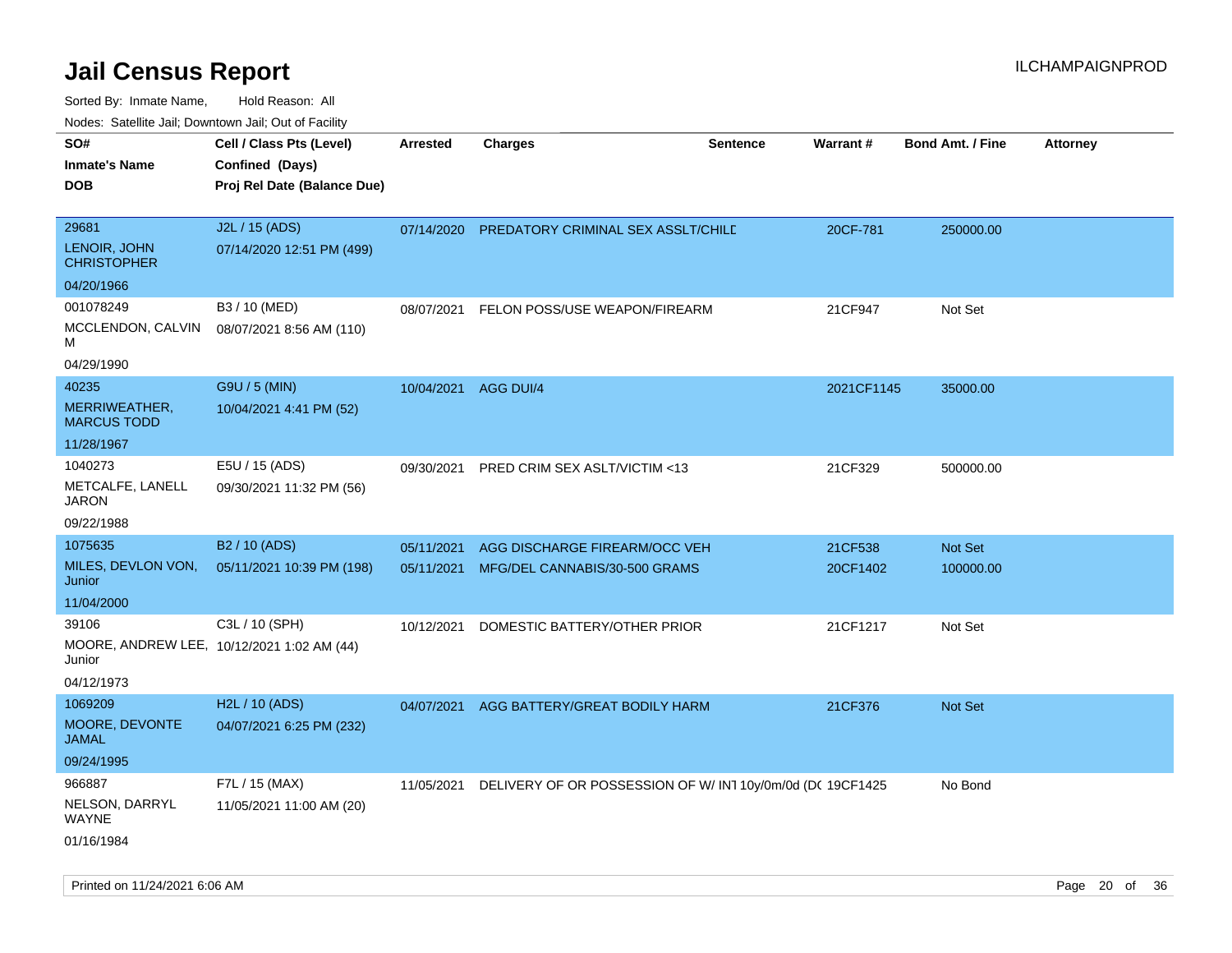| SO#<br><b>Inmate's Name</b><br><b>DOB</b>                 | Cell / Class Pts (Level)<br>Confined (Days)<br>Proj Rel Date (Balance Due) | <b>Arrested</b>                        | <b>Charges</b>                                                                         | <b>Sentence</b> | <b>Warrant#</b>        | <b>Bond Amt. / Fine</b>          | <b>Attorney</b> |
|-----------------------------------------------------------|----------------------------------------------------------------------------|----------------------------------------|----------------------------------------------------------------------------------------|-----------------|------------------------|----------------------------------|-----------------|
| 001078357<br>PETTIGREW, CAREY<br><b>CORNITRIAS DEOBLO</b> | H6L / 15 (ADS)<br>09/17/2021 9:56 AM (69)                                  | 09/17/2021<br>09/17/2021               | ARMED ROBBERY/ARMED W/FIREARM<br>ARMED ROBBERY/ARMED W/FIREARM                         |                 | 21CF1230<br>21CF1128   | <b>Not Set</b><br><b>Not Set</b> |                 |
| 08/31/1986                                                |                                                                            | 09/17/2021                             | ARMED ROBBERY/ARMED W/FIREARM                                                          |                 | 21CF1129               | Not Set                          |                 |
| 1022441<br>PICKENS, DONTRELL                              | H3L / 10 (ADS)                                                             | 10/27/2021                             | AGG BATTERY/PEACE OFFICER                                                              |                 | 2021 CF 12             | No Bond                          |                 |
| DEMAR                                                     | 10/27/2021 1:39 PM (29)                                                    | 10/27/2021                             | AGG BATTERY/PEACE OFFICER                                                              |                 | 2020 CF 1488           | No Bond                          |                 |
| 12/10/1993                                                |                                                                            |                                        |                                                                                        |                 |                        |                                  |                 |
| 1072114<br>ROBINSON, DONNELL<br><b>LEVON</b>              | A1U / 15 (SPH)<br>01/17/2021 2:40 PM (312)                                 | 01/17/2021<br>01/17/2021<br>02/17/2021 | ATTEMPT (FIRST DEGREE MURDER)<br>ARMED ROBBERY/NO FIREARM<br><b>AGGRAVATED BATTERY</b> | 4y (DOC)        | 2021CF65<br>2020CF824  | Not Set<br>75000.00<br>250000.00 |                 |
| 10/23/2000                                                |                                                                            |                                        |                                                                                        |                 |                        |                                  |                 |
| 980761<br>ROBINSON, LEON<br><b>SOLOMON</b><br>10/22/1983  | B1 / 10 (MED)<br>06/07/2021 1:53 AM (171)                                  | 06/07/2021                             | DOMESTIC BATTERY/OTHER PRIOR                                                           | 5y (DOC)        |                        | Not Set                          |                 |
| 1006507                                                   | 14 / 10 (ADS)                                                              | 10/21/2021                             | AGG ASLT/USE DDLY WEAPON                                                               |                 | 21CM123                | 1000.00                          |                 |
| RODGERS, DYLAN<br><b>ROBERT</b>                           | 10/21/2021 12:34 AM (35)                                                   | 10/21/2021<br>10/21/2021               | DOMESTIC BATTERY/OTHER PRIOR<br>PROBATION VIOLATION                                    |                 | 21CF1269<br>2019CF1220 | Not Set<br>10000.00              |                 |
| 12/12/1991                                                |                                                                            |                                        |                                                                                        |                 |                        |                                  |                 |
| 1069960<br>SHELTON, JOSIAH<br><b>TIMOTHY</b>              | G7L / 5 (MIN)<br>09/28/2021 2:04 AM (58)                                   | 09/28/2021                             | IDENTITY THEFT/\$2K-\$10K                                                              |                 | 21CF952                | 10000.00                         |                 |
| 02/23/1980                                                |                                                                            |                                        |                                                                                        |                 |                        |                                  |                 |
| 1034702<br>SOULE, AUSTIN TYLER 10/22/2021 6:49 AM (34)    | F3L / 10 (MED)                                                             | 10/22/2021                             | AGG DOMESTIC BATTERY/STRANGLE                                                          |                 | 21CF1123               | 50000.00                         |                 |
| 03/18/1995                                                |                                                                            |                                        |                                                                                        |                 |                        |                                  |                 |
| 1057312<br>STARKS, RAMEON<br><b>TAHZIER</b>               | G8L<br>11/10/2021 9:51 PM (15)                                             | 11/10/2021                             | <b>HOME INVASION/FIREARM</b>                                                           |                 | 21CF1388               | Not Set                          |                 |
| 12/18/1996                                                |                                                                            |                                        |                                                                                        |                 |                        |                                  |                 |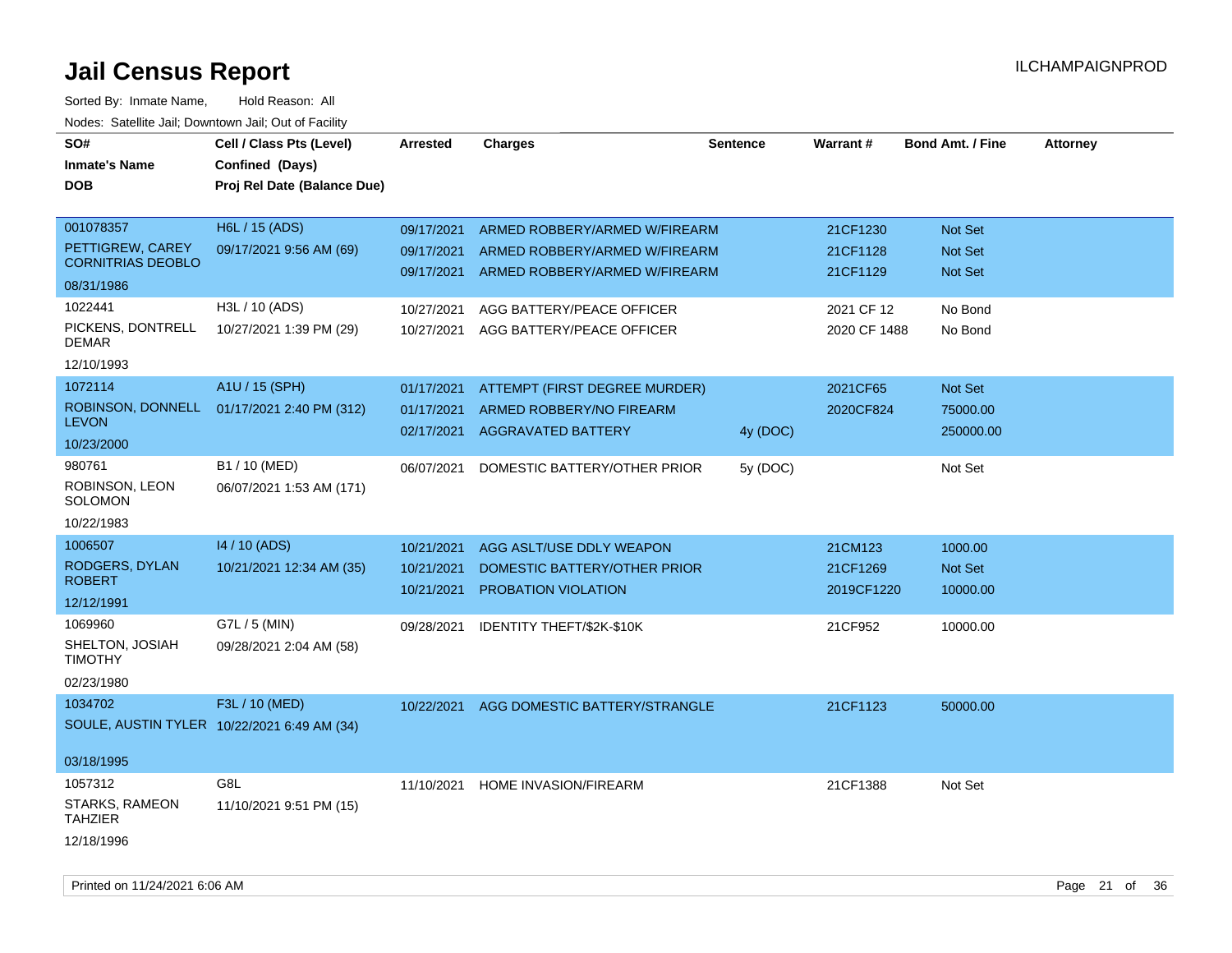| SO#<br><b>Inmate's Name</b>             | Cell / Class Pts (Level)<br>Confined (Days) | Arrested                 | <b>Charges</b>                              | <b>Sentence</b> | Warrant#           | <b>Bond Amt. / Fine</b> | <b>Attorney</b> |
|-----------------------------------------|---------------------------------------------|--------------------------|---------------------------------------------|-----------------|--------------------|-------------------------|-----------------|
| <b>DOB</b>                              | Proj Rel Date (Balance Due)                 |                          |                                             |                 |                    |                         |                 |
|                                         |                                             |                          |                                             |                 |                    |                         |                 |
| 1051104                                 | G1U / 5 (MIN)                               | 05/26/2021               | DRIVING ON REVOKED LICENSE                  |                 | 21TR4000           | Not Set                 |                 |
| STOVER, ANDREW<br><b>WADE</b>           | 05/27/2021 12:59 AM (182)                   | 05/26/2021<br>05/26/2021 | <b>BURGLARY</b><br>METH DELIVERY/5<15 GRAMS |                 | 21CF667<br>21CF598 | Not Set<br>Not Set      |                 |
| 07/20/1994                              |                                             |                          |                                             |                 |                    |                         |                 |
| 1024184                                 | H5L / 10 (ADS)                              | 09/08/2021               | AGG ASLT PEACE OFF/FIRE/ER WRK              |                 | 20CF1051           | No Bond                 |                 |
| SULLIVAN, CODY<br><b>MICHAEL</b>        | 09/08/2021 3:28 PM (78)                     |                          |                                             |                 |                    |                         |                 |
| 08/15/1994                              |                                             |                          |                                             |                 |                    |                         |                 |
| 1035647                                 | I3 / 10 (ADS)                               | 10/29/2021               | CRIM DMG TO PROP \$500-10K                  |                 | 21CF983            | 10000.00                |                 |
| SUMO, DAVID KLON                        | 10/29/2021 6:36 PM (27)                     | 10/29/2021               | CRIM DMG/GOVT PROP/>\$500-\$10K             |                 | 21CF984            | 10000.00                |                 |
| 06/23/1975                              |                                             |                          |                                             |                 |                    |                         |                 |
| 1068839                                 | F8L / 15 (MAX)                              | 08/07/2020               | <b>HOMICIDE</b>                             |                 | 2020-CF851         | 1000000.00              |                 |
| TAYLOR, LONDON<br>JAVON                 | 08/07/2020 10:30 AM (475)                   |                          |                                             |                 |                    |                         |                 |
| 08/16/1999                              |                                             |                          |                                             |                 |                    |                         |                 |
| 1004142                                 | F9L / 15 (MAX)                              | 10/22/2021               | PAROLE REVOCATION                           |                 |                    | Not Set                 |                 |
| TOY, KAYON LARENZ                       | 10/22/2021 1:01 PM (34)                     | 10/27/2021               | POSSESSION OF METH/15<100GRAMS              |                 | 2021CF1298         | 1500000.00              |                 |
| 09/12/1991                              |                                             |                          |                                             |                 |                    |                         |                 |
| 1056971                                 | D6 / 10 (ADS)                               | 08/07/2021               | FELON POSS/USE WEAPON/FIREARM               |                 | 21CF948            | No Bond                 |                 |
| TRAVIS, DENZEL<br><b>DANTRELL</b>       | 08/07/2021 7:36 AM (110)                    | 08/08/2021               | AGG BATTERY/PUBLIC PLACE                    |                 | 2020CF647          | 25000.00                |                 |
| 03/21/1993                              |                                             |                          |                                             |                 |                    |                         |                 |
| 001078250                               | F2L / 10 (MED)                              | 08/07/2021               | <b>FELON POSS WEAPON/BODY ARMOR</b>         |                 | 21CF950            | Not Set                 |                 |
| <b>TRAVIS, JORDAN</b><br><b>TESHAUN</b> | 08/07/2021 10:27 AM (110)                   |                          |                                             |                 |                    |                         |                 |
| 03/03/1996                              |                                             |                          |                                             |                 |                    |                         |                 |
| 969709                                  | G3L / 5 (MIN)                               | 10/29/2021               | CRIM DMG TO PROP \$500-10K                  |                 |                    | Not Set                 |                 |
| TUFTE, BRYCE<br><b>MATTHEW</b>          | 10/29/2021 3:14 PM (27)                     | 10/29/2021               | DRIVING ON SUSPENDED LICENSE                |                 | 20TR2181           | 5000.00                 |                 |
| 05/30/1988                              | 12/20/2021 (0.00)                           |                          |                                             |                 |                    |                         |                 |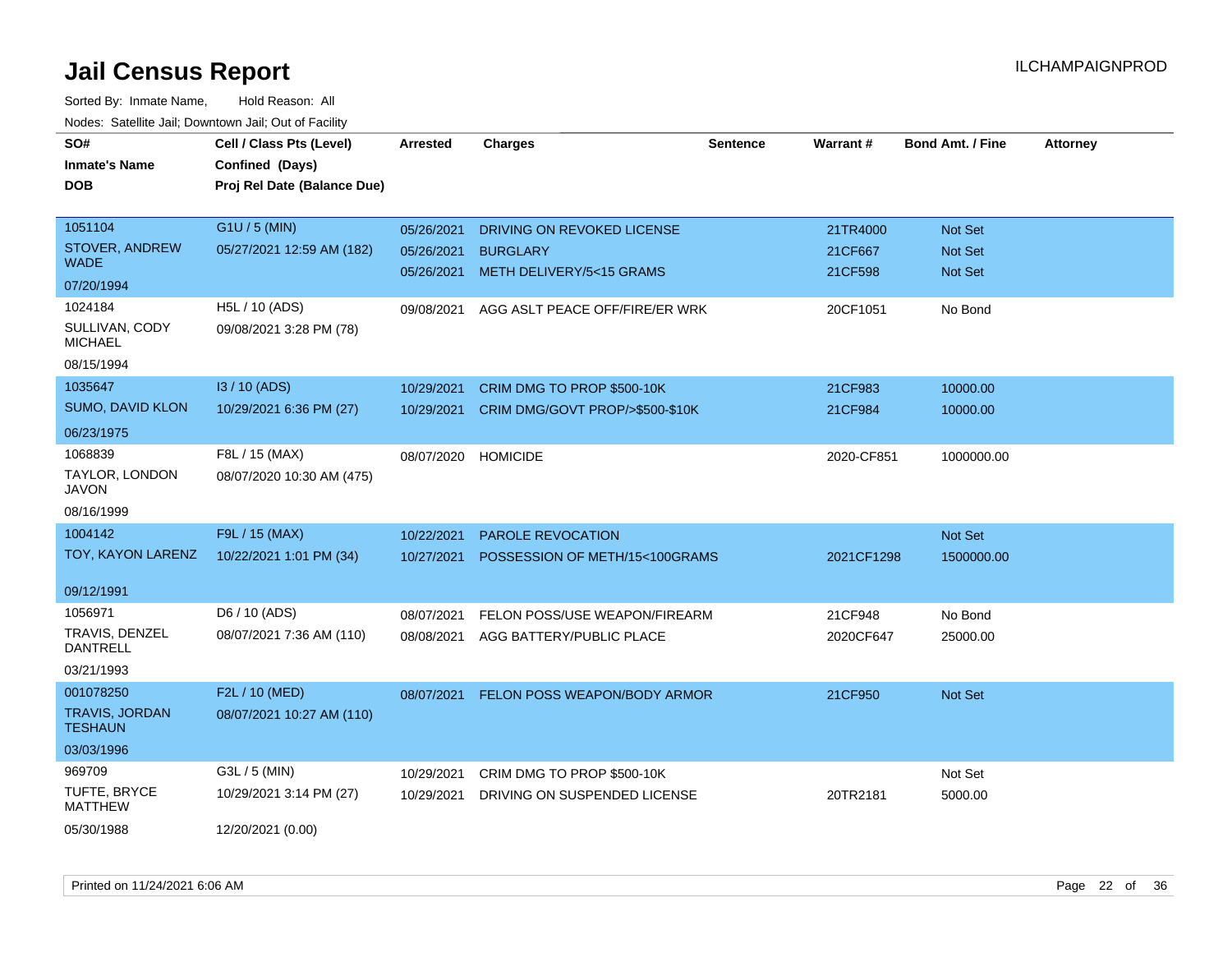Sorted By: Inmate Name, Hold Reason: All Nodes: Satellite Jail; Downtown Jail; Out of Facility

| ivodes. Satellite Jali, Downtown Jali, Out of Facility |                             |                   |                                    |                 |                 |                         |                 |
|--------------------------------------------------------|-----------------------------|-------------------|------------------------------------|-----------------|-----------------|-------------------------|-----------------|
| SO#                                                    | Cell / Class Pts (Level)    | Arrested          | <b>Charges</b>                     | <b>Sentence</b> | <b>Warrant#</b> | <b>Bond Amt. / Fine</b> | <b>Attorney</b> |
| <b>Inmate's Name</b>                                   | Confined (Days)             |                   |                                    |                 |                 |                         |                 |
| <b>DOB</b>                                             | Proj Rel Date (Balance Due) |                   |                                    |                 |                 |                         |                 |
|                                                        |                             |                   |                                    |                 |                 |                         |                 |
| 30108                                                  | J4L / 15 (ADS)              | 07/30/2021 MURDER |                                    |                 | 21CF902         | 2000000.00              |                 |
| VANDYKE, DARYL<br><b>ANTHONY</b>                       | 07/30/2021 8:29 PM (118)    |                   |                                    |                 |                 |                         |                 |
| 10/04/1965                                             |                             |                   |                                    |                 |                 |                         |                 |
| 968681                                                 | D5 / 15 (ADS)               | 08/27/2021        | AGG CRIM SX AB/VIC 13<18/TRUST     |                 | 2020CF499       | 250000.00               |                 |
| WADE, DEMETRIUS<br><b>DARYL</b>                        | 08/27/2021 2:25 AM (90)     | 08/27/2021        | INDIRECT CRIMINAL CONTEMPT         | 5y (DOC)        | 2021CC16        | No Bond                 |                 |
| 01/07/1987                                             |                             |                   |                                    |                 |                 |                         |                 |
| 1070904                                                | G7U / 5 (MIN)               | 10/28/2021        | <b>BURGLARY</b>                    |                 | 2021CF321       | 15000.00                |                 |
| <b>WANKEL, JONAH</b><br><b>JAMES</b>                   | 10/28/2021 3:42 AM (28)     |                   |                                    |                 |                 |                         |                 |
| 12/15/1993                                             |                             |                   |                                    |                 |                 |                         |                 |
| 44836                                                  | E2L / 15 (ADS)              | 11/02/2021        | <b>DISORDERLY CONDUCT</b>          |                 |                 | Not Set                 |                 |
| <b>WESLEY, FRANK</b>                                   | 11/02/2021 4:08 AM (23)     | 11/02/2021        | <b>CRIM TRESPASS TO STATE LAND</b> |                 | 21118875        | Not Set                 |                 |
| LADELL                                                 |                             | 11/02/2021        | <b>THEFT</b>                       |                 |                 | Not Set                 |                 |
| 09/17/1977                                             |                             |                   |                                    |                 |                 |                         |                 |
| 001078511                                              | G5U / 5 (MIN)               | 10/18/2021 WRIT   |                                    |                 | 20CF1318        | No Bond                 |                 |
| WILLIAMS, KANAAN<br><b>AUBREY</b>                      | 10/18/2021 2:21 PM (38)     |                   |                                    |                 |                 |                         |                 |
| 03/17/2000                                             |                             |                   |                                    |                 |                 |                         |                 |
| 1058072                                                | A2U / 15 (SPH)              | 02/25/2021        | ARMED HABITUAL CRIMINAL            |                 |                 | Not Set                 |                 |
| WILLIAMS, KENNETH<br><b>BERNARD</b>                    | 02/25/2021 3:24 PM (273)    |                   |                                    |                 |                 |                         |                 |
| 10/04/1985                                             |                             |                   |                                    |                 |                 |                         |                 |
| 53518                                                  | I5 / 15 (ADS)               | 08/19/2021        | <b>AGGRAVATED BATTERY</b>          |                 | 21CF1014        | <b>Not Set</b>          |                 |
| <b>WILLIAMS, TORREY</b><br><b>TOSHIBA</b>              | 08/19/2021 10:10 AM (98)    | 09/01/2021        | PROBATION VIOLATION                |                 | 20CF381         | Not Set                 |                 |
| 03/30/1975                                             |                             |                   |                                    |                 |                 |                         |                 |
| 996311                                                 | G4U / 5 (MIN)               | 10/29/2021        | DOMESTIC BATTERY/OTHER PRIOR       |                 | 21CF1326        | No Bond                 |                 |
| WILLIAMS,<br>TRAYSHAUN DEVONTA                         | 10/29/2021 10:51 PM (27)    |                   |                                    |                 |                 |                         |                 |
| 02/18/1992                                             |                             |                   |                                    |                 |                 |                         |                 |

Printed on 11/24/2021 6:06 AM Page 23 of 36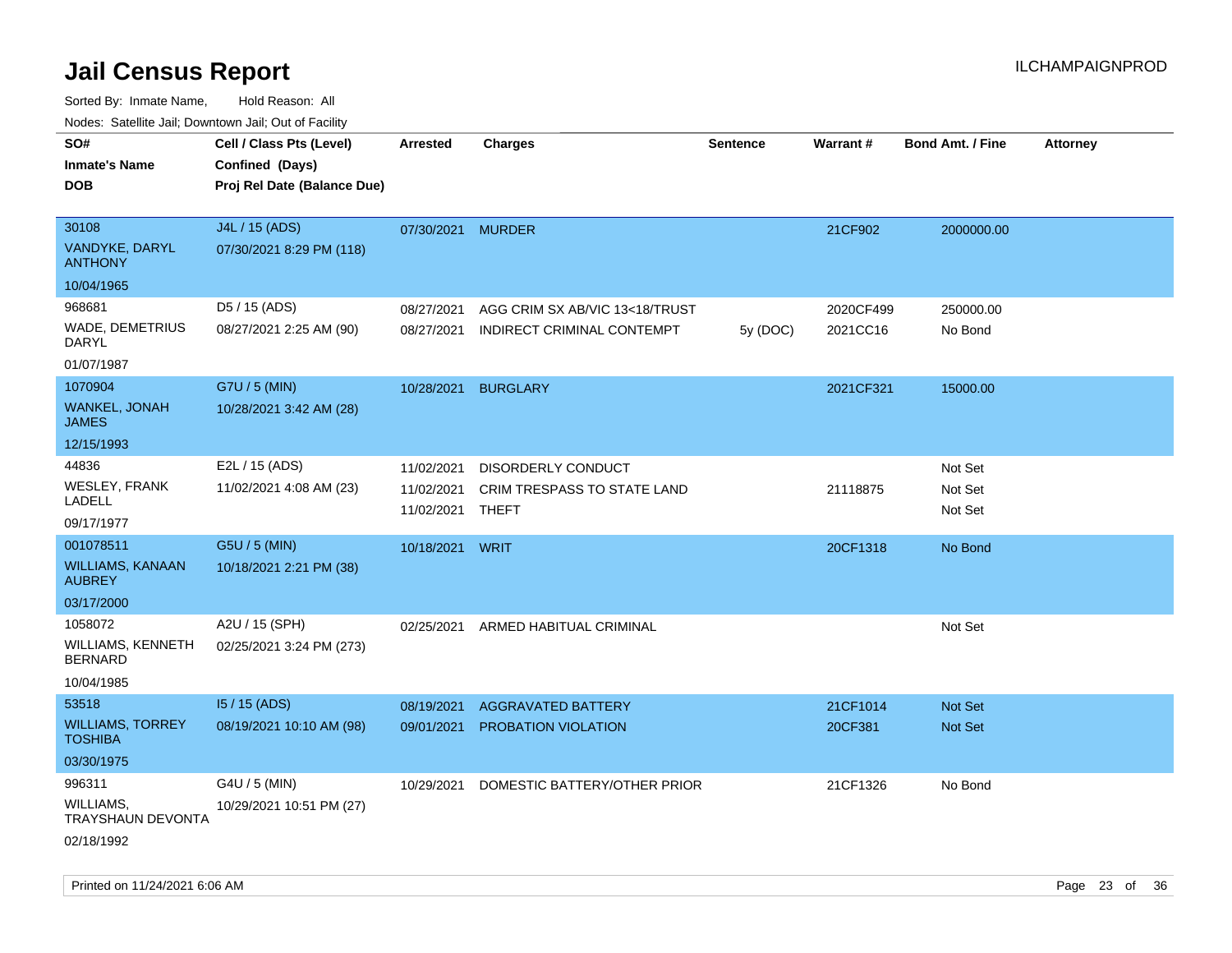| SO#<br><b>Inmate's Name</b><br><b>DOB</b>           | Cell / Class Pts (Level)<br>Confined (Days)<br>Proj Rel Date (Balance Due) | Arrested   | Charges         |            | <b>Sentence</b> | Warrant #   | <b>Bond Amt. / Fine</b> | Attorney |
|-----------------------------------------------------|----------------------------------------------------------------------------|------------|-----------------|------------|-----------------|-------------|-------------------------|----------|
| 9326<br>YOUNG, ANTHONY<br><b>PAUL</b><br>03/13/1954 | $12/5$ (ADS)<br>06/14/2021 12:07 PM (164)                                  | 06/14/2021 | <b>BURGLARY</b> |            |                 | 2020-CF-625 | <b>Not Set</b>          |          |
| <b>Total Downtown Jail: 64</b>                      |                                                                            | Males: 64  | Females: 0      | Unknown: 0 |                 |             |                         |          |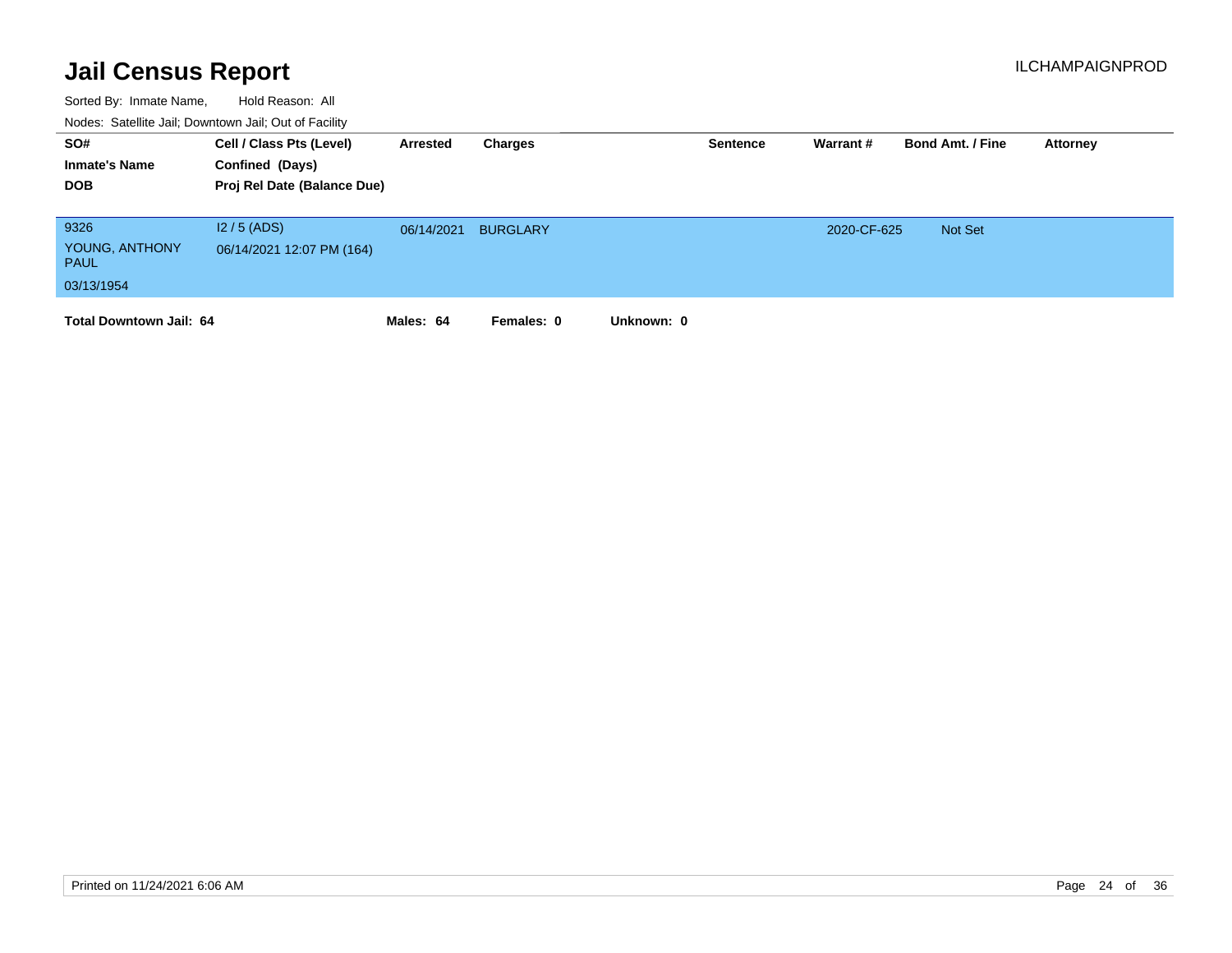|  | <b>Out of Facility</b> |  |
|--|------------------------|--|

| SO#<br><b>Inmate's Name</b><br><b>DOB</b> | Cell / Class Pts (Level)<br>Confined (Days)<br>Proj Rel Date (Balance Due) | <b>Arrested</b> | <b>Charges</b>                   | <b>Sentence</b> | Warrant#   | <b>Bond Amt. / Fine</b> | <b>Attorney</b> |
|-------------------------------------------|----------------------------------------------------------------------------|-----------------|----------------------------------|-----------------|------------|-------------------------|-----------------|
| 61095<br>AMOS, DERRICK<br><b>JAMES</b>    | <b>DEW / 10 (ADS)</b><br>05/02/2021 9:02 PM (207)                          | 05/02/2021      | HOME INVASION/CAUSE INJURY       |                 | 2021CF323  | 100000.00               |                 |
| 06/12/1985                                |                                                                            |                 |                                  |                 |            |                         |                 |
| 19971                                     | <b>EHD</b>                                                                 | 11/09/2021      | DRIVING RVK/SUSP DUI/SSS 4-9     |                 | 2021CF968  | Not Set                 |                 |
| <b>LYNN</b>                               | BARNESKE, RAYMOND 11/09/2021 9:32 AM (16)                                  |                 |                                  |                 |            |                         |                 |
| 08/17/1961                                | 5/6/2022 (0.00)                                                            |                 |                                  |                 |            |                         |                 |
| 516062                                    | <b>DEW / 15 (MAX)</b>                                                      | 02/22/2021      | PHONE HARASSMENT/2+              |                 | 20CF194    | 5000.00                 |                 |
| <b>BENNETT, JOHN</b><br><b>MICHAEL</b>    | 02/22/2021 10:47 AM (276)                                                  | 02/22/2021      | AGG DISCH FIR/VEH/PC OFF/FRMAN   |                 | 21CF210    | No Bond                 |                 |
| 04/30/1986                                |                                                                            |                 |                                  |                 |            |                         |                 |
| 976538                                    | EHD                                                                        | 10/12/2021      | DOMESTIC BATTERY/OTHER PRIOR     |                 | 2020CF1095 | Not Set                 |                 |
|                                           | BLISSIT, WYATT TYRES 10/12/2021 10:05 AM (44)                              |                 |                                  |                 |            |                         |                 |
| 09/05/1989                                | 1/6/2022 (0.00)                                                            |                 |                                  |                 |            |                         |                 |
| 33993                                     | <b>DEW / 10 (MED)</b>                                                      | 06/14/2021      | AGGRAVATED DOMESTIC BATTERY      |                 | 21CF688    | Not Set                 |                 |
| <b>BOOKER, STEPHON</b>                    | 06/14/2021 7:42 PM (164)                                                   | 06/14/2021      | POSSESSING A CONTROLLED SUBSTANC |                 | 21CF657    | Not Set                 |                 |
| <b>MONTELL</b>                            |                                                                            | 06/14/2021      | PAROLE REVOCATION                |                 | CH2103612  | No Bond                 |                 |
| 06/11/1971                                |                                                                            |                 |                                  |                 |            |                         |                 |
| 1074315                                   | DEW / 15 (MAX)                                                             | 07/27/2021      | AGG DISCHARGE FIREARM/VEH/SCH    |                 | 21CF927    | Not Set                 |                 |
| <b>BRIGGS, PATRICK</b><br><b>MONTAY</b>   | 08/03/2021 4:56 PM (114)                                                   |                 |                                  |                 |            |                         |                 |
| 08/05/2001                                |                                                                            |                 |                                  |                 |            |                         |                 |
| 001078065                                 | <b>KAN / 10 (ADS)</b>                                                      | 06/17/2021      | AGG BATTERY/DISCHARGE FIREARM    |                 | 21CF704    | 1000000.00              |                 |
| <b>BROWN, CHARMAN</b><br><b>LAKEEF</b>    | 06/17/2021 12:32 PM (161)                                                  |                 |                                  |                 |            |                         |                 |
| 11/30/2002                                |                                                                            |                 |                                  |                 |            |                         |                 |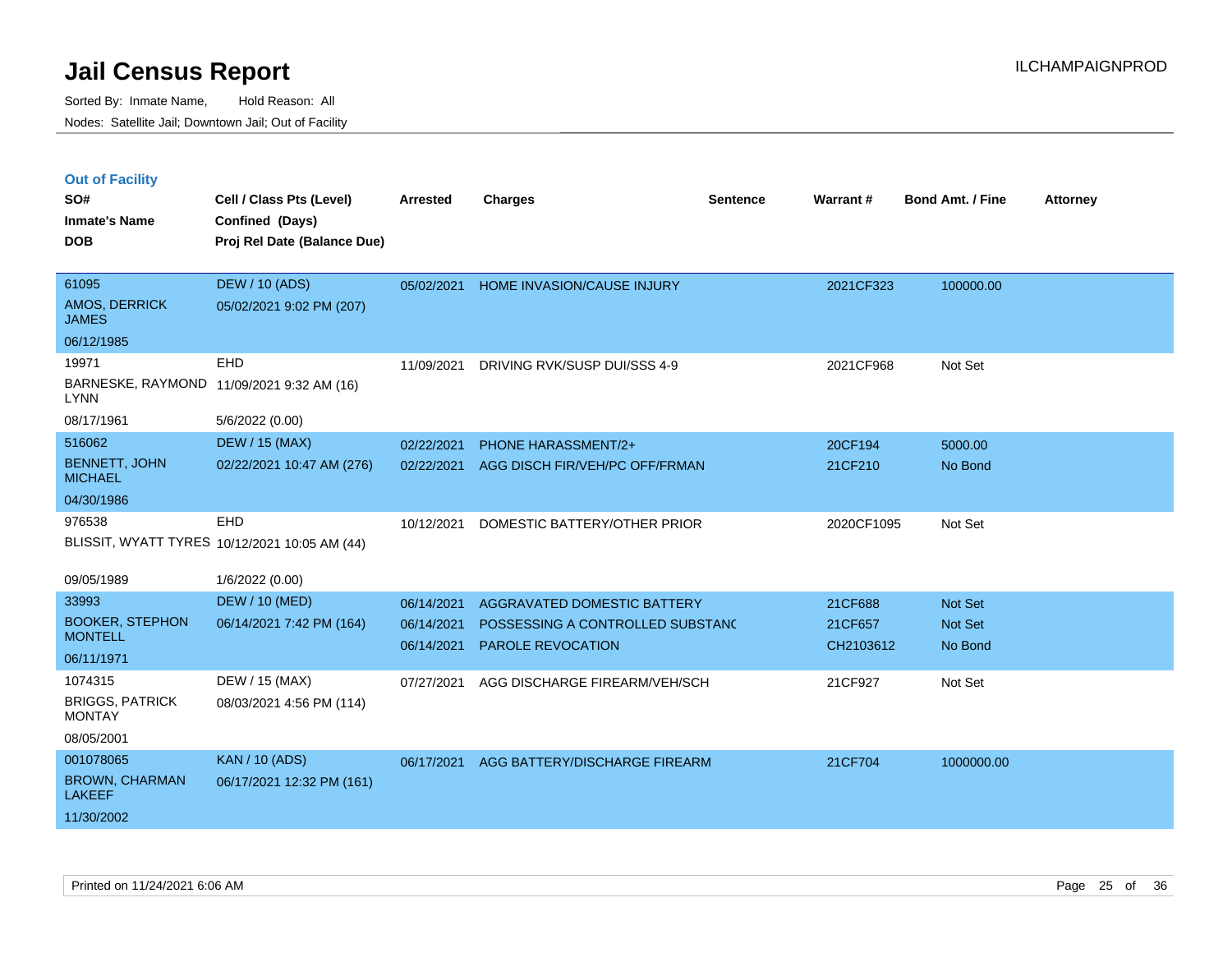| Todoo. Catolino can, Bowritown can, Oat or I domt<br>SO#<br><b>Inmate's Name</b><br><b>DOB</b> | Cell / Class Pts (Level)<br>Confined (Days)<br>Proj Rel Date (Balance Due) | Arrested   | <b>Charges</b>                           | <b>Sentence</b> | Warrant#   | <b>Bond Amt. / Fine</b> | <b>Attorney</b> |
|------------------------------------------------------------------------------------------------|----------------------------------------------------------------------------|------------|------------------------------------------|-----------------|------------|-------------------------|-----------------|
| 1038554                                                                                        | <b>KAN / 15 (MAX)</b>                                                      | 08/18/2021 | ARMED HABITUAL CRIMINAL                  |                 | 21CF1162   | Not Set                 |                 |
| <b>BROWN, CORRION</b><br><b>DEVONTAE</b>                                                       | 08/18/2021 5:40 PM (99)                                                    | 08/18/2021 | DELIVERY OF OR POSSESSION OF W/ INT      |                 | 21CF1009   | No Bond                 |                 |
| 04/19/1995                                                                                     |                                                                            |            |                                          |                 |            |                         |                 |
| 1071662                                                                                        | KAN / 15 (MAX)                                                             | 12/07/2020 | FELON POSS/USE FIREARM PRIOR             | 7y (DOC)        | 20CF1418   | 250000.00               |                 |
| BROWN, JAWON<br>EDWARD                                                                         | 12/14/2020 6:02 PM (346)                                                   |            |                                          |                 |            |                         |                 |
| 04/21/2000                                                                                     |                                                                            |            |                                          |                 |            |                         |                 |
| 1038579                                                                                        | <b>KAN / 15 (MAX)</b>                                                      | 08/18/2021 | FELON POSS/USE WEAPON/FIREARM            |                 | 21CF1010   | <b>Not Set</b>          |                 |
| <b>BROWN, MARKEL</b><br><b>RIKKI</b>                                                           | 08/18/2021 2:05 PM (99)                                                    |            |                                          |                 |            |                         |                 |
| 01/06/1995                                                                                     |                                                                            |            |                                          |                 |            |                         |                 |
| 1003006                                                                                        | KAN / 15 (MAX)                                                             | 08/19/2021 | FELON POSS/USE MACHINE GUN               |                 | 21CF1011   | No Bond                 |                 |
| <b>BROWN, ROCKEITH</b><br><b>JAVONTE</b>                                                       | 08/19/2021 12:55 AM (98)                                                   |            |                                          |                 |            |                         |                 |
| 07/23/1991                                                                                     |                                                                            |            |                                          |                 |            |                         |                 |
| 987334                                                                                         | <b>DEW / 15 (MAX)</b>                                                      |            | 03/10/2021 ATTEMPT (FIRST DEGREE MURDER) |                 | 19CF689    | Not Set                 |                 |
| <b>CAIN, ISAIAH</b><br><b>DEPRIEST</b>                                                         | 03/10/2021 2:22 PM (260)                                                   |            |                                          |                 |            |                         |                 |
| 12/23/1990                                                                                     |                                                                            |            |                                          |                 |            |                         |                 |
| 992962                                                                                         | DEW / 15 (ADS)                                                             | 05/25/2021 | MURDER/INTENT TO KILL/INJURE             |                 | 2018CF1045 | 1000000.00              |                 |
| CAMPBELL, KEITH<br><b>KNAQEEB</b>                                                              | 05/25/2021 1:19 PM (184)                                                   |            |                                          |                 |            |                         |                 |
| 07/22/1991                                                                                     |                                                                            |            |                                          |                 |            |                         |                 |
| 001078576                                                                                      | <b>KAN / 15 (MAX)</b>                                                      | 11/09/2021 | UNLAWFUL USE OF A WEAPON                 |                 | 21CF1383   | Not Set                 |                 |
| CARTER, DEMONDRE<br><b>DAVON</b>                                                               | 11/09/2021 6:01 PM (16)                                                    |            |                                          |                 |            |                         |                 |
| 05/27/2001                                                                                     |                                                                            |            |                                          |                 |            |                         |                 |
| 1064992                                                                                        | KAN / 15 (MAX)                                                             | 09/20/2021 | ARMED VIOLENCE/CATEGORY I                |                 | 21CF1137   | Not Set                 |                 |
| CARTER, KEJUAN<br><b>JAVONTE</b>                                                               | 09/20/2021 11:42 PM (66)                                                   |            |                                          |                 |            |                         |                 |
| 06/27/1998                                                                                     |                                                                            |            |                                          |                 |            |                         |                 |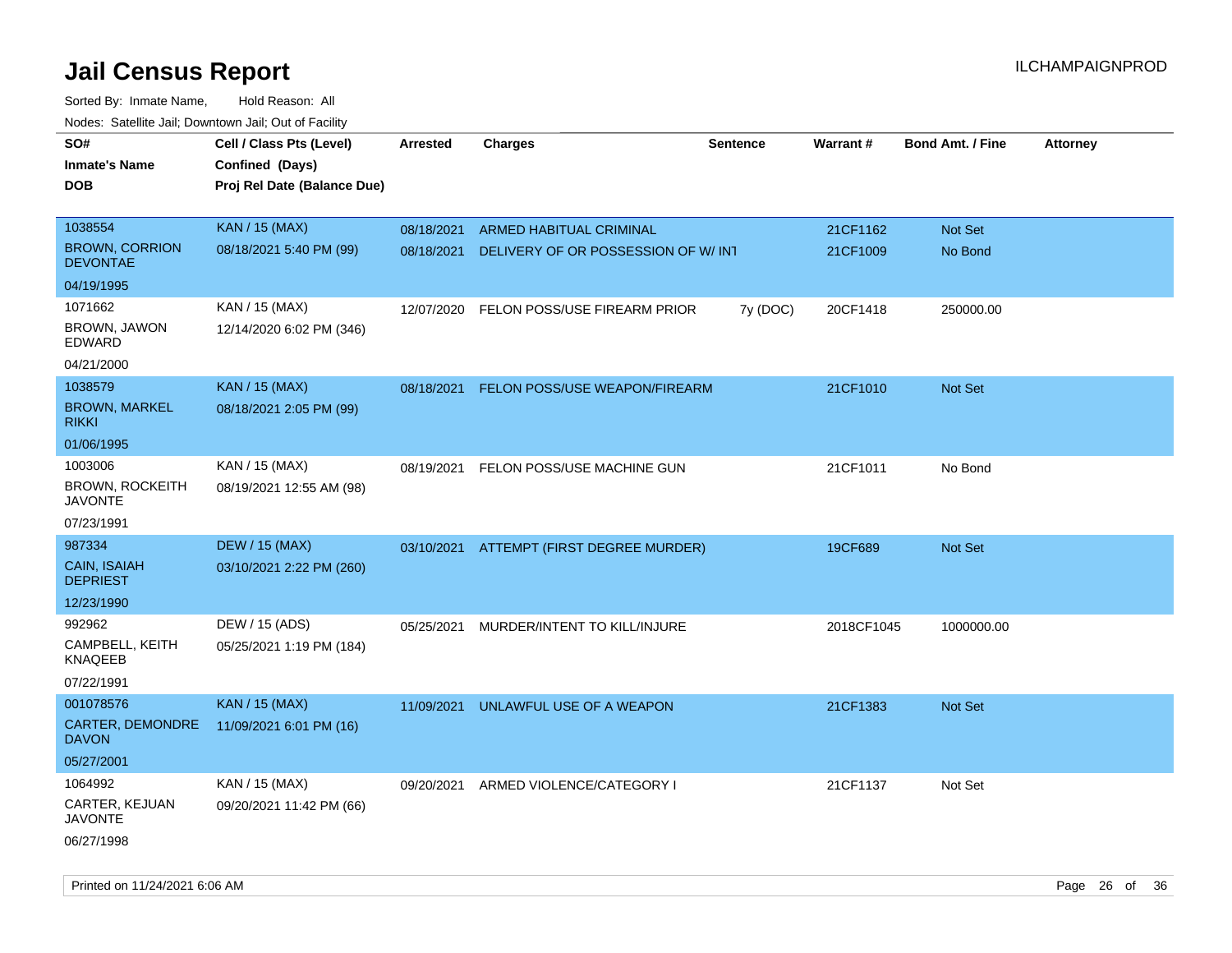Sorted By: Inmate Name, Hold Reason: All Nodes: Satellite Jail; Downtown Jail; Out of Facility

| SO#                                       | Cell / Class Pts (Level)    | Arrested   | <b>Charges</b>                           | <b>Sentence</b> | Warrant #  | <b>Bond Amt. / Fine</b> | <b>Attorney</b> |
|-------------------------------------------|-----------------------------|------------|------------------------------------------|-----------------|------------|-------------------------|-----------------|
| <b>Inmate's Name</b>                      | Confined (Days)             |            |                                          |                 |            |                         |                 |
| <b>DOB</b>                                | Proj Rel Date (Balance Due) |            |                                          |                 |            |                         |                 |
|                                           |                             |            |                                          |                 |            |                         |                 |
| 959420                                    | <b>EHD</b>                  |            | 11/16/2021 AGG DUI/NO VALID DL           |                 | 2021CF673  | Not Set                 |                 |
| <b>CHAPPLE, RAYMOND</b><br><b>DEONTE</b>  | 11/16/2021 9:49 AM (9)      |            |                                          |                 |            |                         |                 |
| 06/30/1988                                | 12/29/2021 (0.00)           |            |                                          |                 |            |                         |                 |
| 1068848                                   | KAN / 15 (MAX)              | 02/06/2020 | MURDER/INTENT TO KILL/INJURE             |                 | 20CF-156   | No Bond                 |                 |
| CHATMAN, MICHAEL<br><b>DAISEAN</b>        | 02/06/2020 5:22 PM (658)    |            |                                          |                 |            |                         |                 |
| 11/12/1999                                |                             |            |                                          |                 |            |                         |                 |
| 001078461                                 | <b>KAN / 10 (MED)</b>       | 10/07/2021 | AGG UNLAWFUL USE WEAPON/PERSON           |                 | 2021CF1209 | No Bond                 |                 |
| <b>COLE, ERIC JOSE</b>                    | 10/08/2021 12:25 AM (48)    | 10/07/2021 | AGG DOMESTIC BATTERY/STRANGLE            |                 | 2021CF1208 | Not Set                 |                 |
| 01/24/2002                                |                             | 10/08/2021 | HARASS WITNESS/FAMILY MBR/REP            |                 | 21CF1218   | Not Set                 |                 |
| 57733                                     | KAN / 15 (SPH)              | 02/25/2020 | <b>HOMICIDE</b>                          |                 | 2020-CF250 | 2000000.00              |                 |
| <b>CRAIG, ANTOINE</b><br><b>DARRELL</b>   | 02/25/2020 4:08 PM (639)    |            | 02/25/2020 FELON POSS/USE WEAPON/FIREARM |                 | 19CF-1827  | 80000.00                |                 |
| 10/09/1982                                |                             |            |                                          |                 |            |                         |                 |
| 001077939                                 | <b>DEW / 10 (MED)</b>       | 05/10/2021 | FIREARM/FOID INVALID/NOT ELIG            |                 | 21CF526    | No Bond                 |                 |
| <b>CROSS, PATRICK</b><br><b>DONTRELLE</b> | 05/10/2021 7:31 PM (199)    | 06/02/2021 | POSS STOLEN VEHICLE > \$25,000           |                 | 21CF612    | Not Set                 |                 |
| 11/07/2001                                |                             |            |                                          |                 |            |                         |                 |
| 62096                                     | EHD                         | 11/16/2021 | DRIVING ON REVOKED LICENSE               |                 | 2020TR9624 | Not Set                 |                 |
| <b>DEES. CHARLES</b><br><b>ANTHONY</b>    | 11/16/2021 11:13 AM (9)     |            |                                          |                 |            |                         |                 |
| 02/24/1981                                | 11/25/2021 (0.00)           |            |                                          |                 |            |                         |                 |
| 1061304                                   | <b>DEW / 15 (MAX)</b>       | 10/11/2021 | <b>ARMED HABITUAL CRIMINAL</b>           |                 | 21CF1226   | No Bond                 |                 |
| <b>DORRIS, KEMION</b>                     | 10/11/2021 7:30 PM (45)     | 10/11/2021 | <b>ARMED HABITUAL CRIMINAL</b>           |                 | 21CF1227   | No Bond                 |                 |
| <b>DAETOCE</b>                            |                             | 10/11/2021 | <b>HOME INVASION/FIREARM</b>             |                 | 21CF1228   | No Bond                 |                 |
| 11/19/1997                                |                             |            |                                          |                 |            |                         |                 |
| 1076663                                   | DEW / 15 (MAX)              | 07/15/2020 | *ARMED HABITUAL CRIMINAL                 |                 | 2020-CF783 | 500000.00               |                 |
| DYE, KENNE YAKIEM                         | 07/15/2020 11:49 AM (498)   |            |                                          |                 |            |                         |                 |

05/30/1988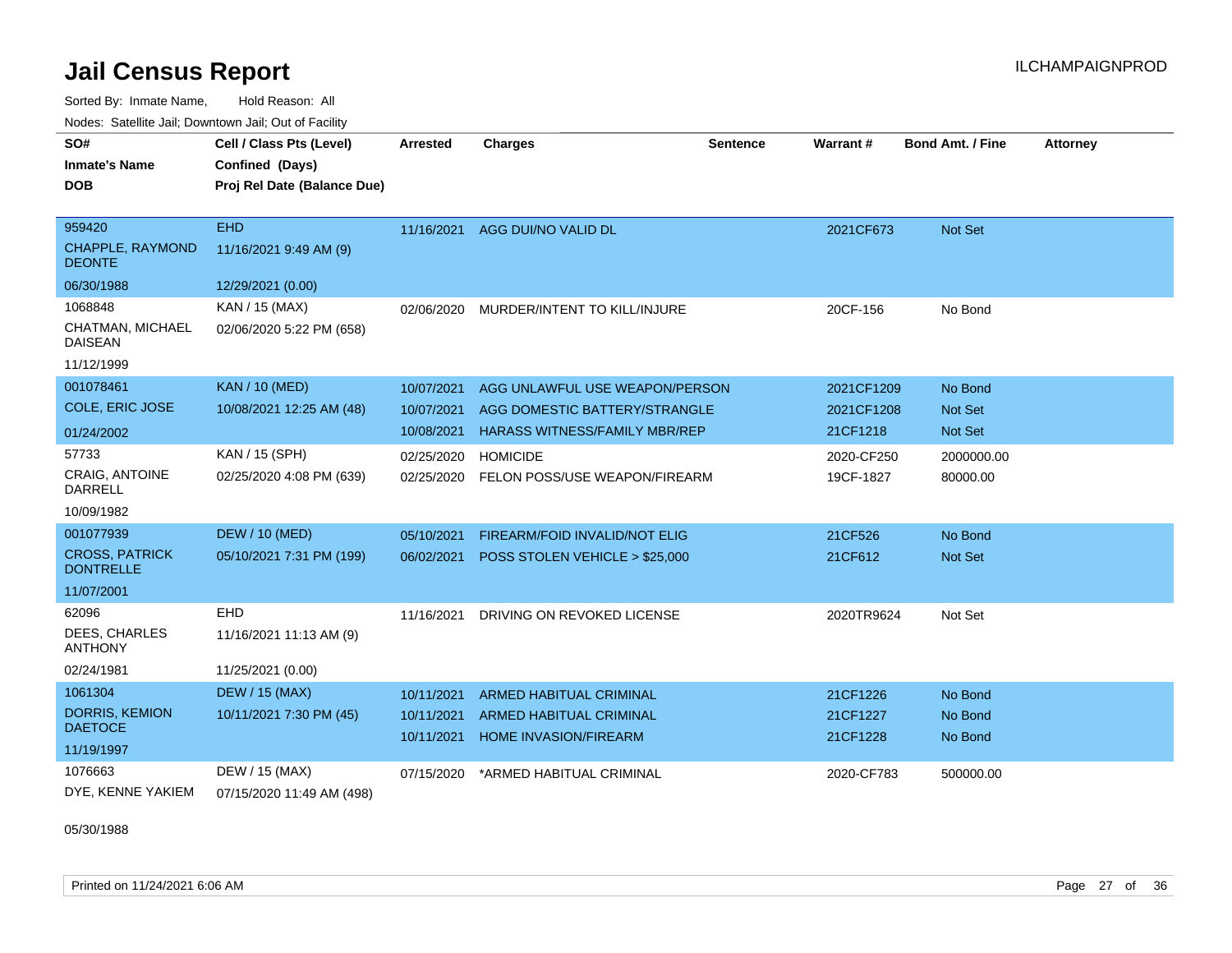| SO#                                    | Cell / Class Pts (Level)    | <b>Arrested</b> | <b>Charges</b>                            | <b>Sentence</b> | <b>Warrant#</b> | <b>Bond Amt. / Fine</b> | <b>Attorney</b> |
|----------------------------------------|-----------------------------|-----------------|-------------------------------------------|-----------------|-----------------|-------------------------|-----------------|
| <b>Inmate's Name</b>                   | Confined (Days)             |                 |                                           |                 |                 |                         |                 |
| <b>DOB</b>                             | Proj Rel Date (Balance Due) |                 |                                           |                 |                 |                         |                 |
| 27428                                  | <b>EHD</b>                  | 09/21/2021      | DRIVING RVK/SUSP DUI/SSS 3RD              |                 | 2020CF1368      | <b>Not Set</b>          |                 |
| <b>FRANKLIN, TYRONE</b><br>Senior      | 09/21/2021 9:27 AM (65)     | 09/21/2021      | DRIVING RVK/SUSP DUI/SSS 3RD              |                 | 2021CF435       | Not Set                 |                 |
| 09/12/1966                             | 12/19/2021 (0.00)           |                 |                                           |                 |                 |                         |                 |
| 60154                                  | <b>EHD</b>                  | 10/20/2021      | AGG DUI/LIC SUSP OR REVOKED               |                 | 2021cf261       | Not Set                 |                 |
| GARCIA-MEZA,<br>CARLOS                 | 10/20/2021 9:23 AM (36)     |                 |                                           |                 |                 |                         |                 |
| 03/06/1983                             | 1/16/2022 (0.00)            |                 |                                           |                 |                 |                         |                 |
| 001077363                              | <b>KAN / 25 (SPH)</b>       | 10/30/2020      | <b>HOME INVASION/FIREARM</b>              |                 | 20CF1202        | 500000.00               |                 |
| <b>GARY, DAKOTA</b><br><b>TREVON</b>   | 10/30/2020 10:41 AM (391)   |                 |                                           |                 |                 |                         |                 |
| 12/31/2001                             |                             |                 |                                           |                 |                 |                         |                 |
| 1013012                                | KAN / 15 (MAX)              | 07/08/2021      | ATTEMPT (FIRST DEGREE MURDER)             |                 | 2021CF790       | 1000000.00              |                 |
| GARY, XAVIER LAMAR                     | 07/08/2021 9:24 AM (140)    | 07/08/2021      | FELON POSS/USE FIREARM PRIOR              |                 | 2020CF650       | 25000.00                |                 |
| 12/14/1991                             |                             | 07/08/2021      | FELON POSS/USE FIREARM PRIOR              |                 | 21CF798         | Not Set                 |                 |
| 1065946                                | <b>KAN / 10 (MED)</b>       | 09/04/2021      | AGG BATTERY/DISCHARGE FIREARM             |                 | 21CF1057        | 750000.00               |                 |
| GODBOLT, DESMOND<br><b>DEVONTAE</b>    | 09/04/2021 1:17 AM (82)     | 09/04/2021      | <b>RESIST/OBSTRUCTING A PEACE OFFICEF</b> |                 | 21CM407         | Not Set                 |                 |
| 11/15/1997                             |                             |                 |                                           |                 |                 |                         |                 |
| 1070118                                | KAN / 15 (MAX)              | 08/31/2021      | AGGRAVATED DOMESTIC BATTERY               |                 | 21CF1049        | No Bond                 |                 |
| GRAHAM, CORTEZ<br><b>LAMON</b>         | 08/31/2021 9:32 PM (86)     | 09/02/2021      | PROBATION VIOLATION                       |                 | 21CF55          | Not Set                 |                 |
| 03/31/1976                             |                             |                 |                                           |                 |                 |                         |                 |
| 1000641                                | <b>KAN / 10 (MED)</b>       | 09/14/2021      | ARMED HABITUAL CRIMINAL                   |                 | 21CF1116        | No Bond                 |                 |
| <b>GRANT, CEDRIC</b><br><b>DYSHAWN</b> | 09/14/2021 6:32 PM (72)     |                 |                                           |                 |                 |                         |                 |
| 01/03/1991                             |                             |                 |                                           |                 |                 |                         |                 |
| 46548                                  | <b>EHD</b>                  | 11/16/2021      | DRIVING RVK/SUSP DUI/SSS 2ND              |                 | 2021CF739       | Not Set                 |                 |
| GRAY, DEMARCO<br><b>COTESS</b>         | 11/16/2021 9:13 AM (9)      |                 |                                           |                 |                 |                         |                 |
| 10/19/1976                             | 12/15/2021 (0.00)           |                 |                                           |                 |                 |                         |                 |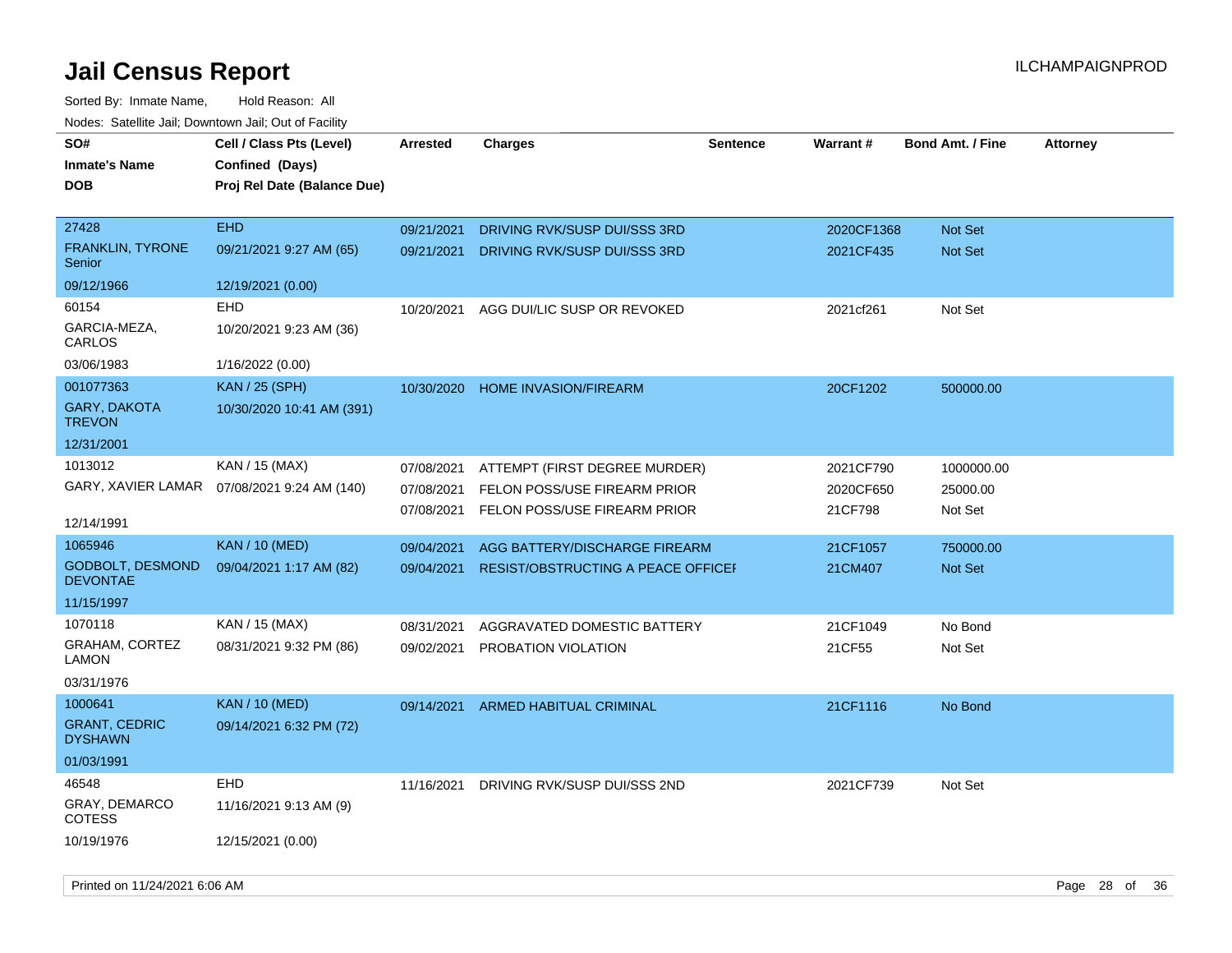| roaco. Calcinio can, Downlown can, Out of Fabilit |                                             |            |                                      |                 |            |                         |                 |
|---------------------------------------------------|---------------------------------------------|------------|--------------------------------------|-----------------|------------|-------------------------|-----------------|
| SO#                                               | Cell / Class Pts (Level)                    | Arrested   | <b>Charges</b>                       | <b>Sentence</b> | Warrant#   | <b>Bond Amt. / Fine</b> | <b>Attorney</b> |
| <b>Inmate's Name</b>                              | Confined (Days)                             |            |                                      |                 |            |                         |                 |
| <b>DOB</b>                                        | Proj Rel Date (Balance Due)                 |            |                                      |                 |            |                         |                 |
|                                                   |                                             |            |                                      |                 |            |                         |                 |
| 1076506                                           | <b>KAN / 15 (MAX)</b>                       | 09/17/2021 | AGG UUW/PERSON/CM THREAT VIOL        |                 | 21CF1131   | <b>Not Set</b>          |                 |
|                                                   | GRAY, JAMARH EMERE 09/17/2021 10:41 AM (69) | 09/20/2021 | <b>DOMESTIC BATTERY</b>              |                 | 21CM430    | Not Set                 |                 |
|                                                   |                                             |            |                                      |                 |            |                         |                 |
| 06/21/2003                                        |                                             |            |                                      |                 |            |                         |                 |
| 1041176                                           | DEW / 15 (MAX)                              | 10/05/2021 | PAROLE REVOCATION                    |                 |            | Not Set                 |                 |
| HART, DAVEON<br>LATTEEF                           | 10/05/2021 10:35 AM (51)                    | 10/06/2021 | AGGRAVATED DOMESTIC BATTERY          |                 |            | Not Set                 |                 |
| 03/15/1996                                        |                                             |            |                                      |                 |            |                         |                 |
| 1045186                                           | <b>DEW / 15 (MAX)</b>                       | 08/16/2021 | ARMED VIOLENCE/CATEGORY I            |                 | 21CF934    | 1000000.00              |                 |
| HOLBROOK, JOHNNIE                                 | 08/16/2021 11:07 AM (101)                   | 08/16/2021 | <b>FELON POSS/USE WEAPON/FIREARM</b> |                 | 19CF968    | <b>Not Set</b>          |                 |
| <b>MATHIS</b>                                     |                                             | 08/16/2021 | AGG FLEEING POLICE/21 MPH OVER       |                 | 21CF988    | <b>Not Set</b>          |                 |
| 07/19/1996                                        |                                             | 08/16/2021 | <b>FELON POSS/USE WEAPON/FIREARM</b> |                 | 21CF989    | Not Set                 |                 |
| 001078146                                         | DEW / 15 (MAX)                              | 07/09/2021 | AGG BATTERY/DISCHARGE FIREARM        |                 | 21CF795    | 1000000.00              |                 |
| HUNT, TEIGAN                                      | 07/09/2021 12:41 PM (139)                   | 07/09/2021 | ARMED ROBBERY/ARMED W/FIREARM        |                 | 21CF806    | Not Set                 |                 |
| <b>JAZAIREO</b>                                   |                                             |            |                                      |                 |            |                         |                 |
| 05/14/2003                                        |                                             |            |                                      |                 |            |                         |                 |
| 989743                                            | <b>DEW / 15 (ADS)</b>                       | 04/13/2021 | AGG DISCHARGE FIREARM/VEH/SCH        |                 | 21CF400    | <b>Not Set</b>          |                 |
| <b>JACKSON, STEVE</b>                             | 04/13/2021 2:45 AM (226)                    | 04/13/2021 | AGGRAVATED DOMESTIC BATTERY          |                 | 21CF399    | <b>Not Set</b>          |                 |
| <b>ALLEN</b>                                      |                                             |            |                                      |                 |            |                         |                 |
| 06/04/1991                                        |                                             |            |                                      |                 |            |                         |                 |
| 50495                                             | EHD                                         | 08/10/2021 | DRIVING RVK/SUSP DUI/SSS 10-14       |                 | 2020CF997  | Not Set                 |                 |
| JENKINS, ARNOLD<br><b>FARRIS</b>                  | 08/10/2021 9:08 AM (107)                    | 08/10/2021 | DRIVING RVK/SUSP DUI/SSS 10-14       |                 | 2019CF1363 | Not Set                 |                 |
| 04/19/1962                                        | 2/4/2022 (0.00)                             |            |                                      |                 |            |                         |                 |
| 001077709                                         | <b>EHD</b>                                  | 07/06/2021 | DRIVING RVK/SUSP DUI/SSS 4-9         |                 | 2021CF167  | <b>Not Set</b>          |                 |
| JINKINS, DEWAYNE<br><b>ALLEN</b>                  | 07/06/2021 9:00 AM (142)                    |            |                                      |                 |            |                         |                 |
| 01/02/1967                                        | 1/1/2022 (0.00)                             |            |                                      |                 |            |                         |                 |
| 1076450                                           | DEW / 15 (MAX)                              | 06/25/2020 | MURDER/INTENT TO KILL/INJURE         |                 | 2020-CF703 | 750000.00               |                 |
| JONES, CARLOS<br><b>ANTONIO</b>                   | 06/25/2020 2:13 PM (518)                    | 11/02/2020 | <b>HOME INVASION/FIREARM</b>         |                 | 20CF1204   | 500000.00               |                 |
| 11/18/2001                                        |                                             |            |                                      |                 |            |                         |                 |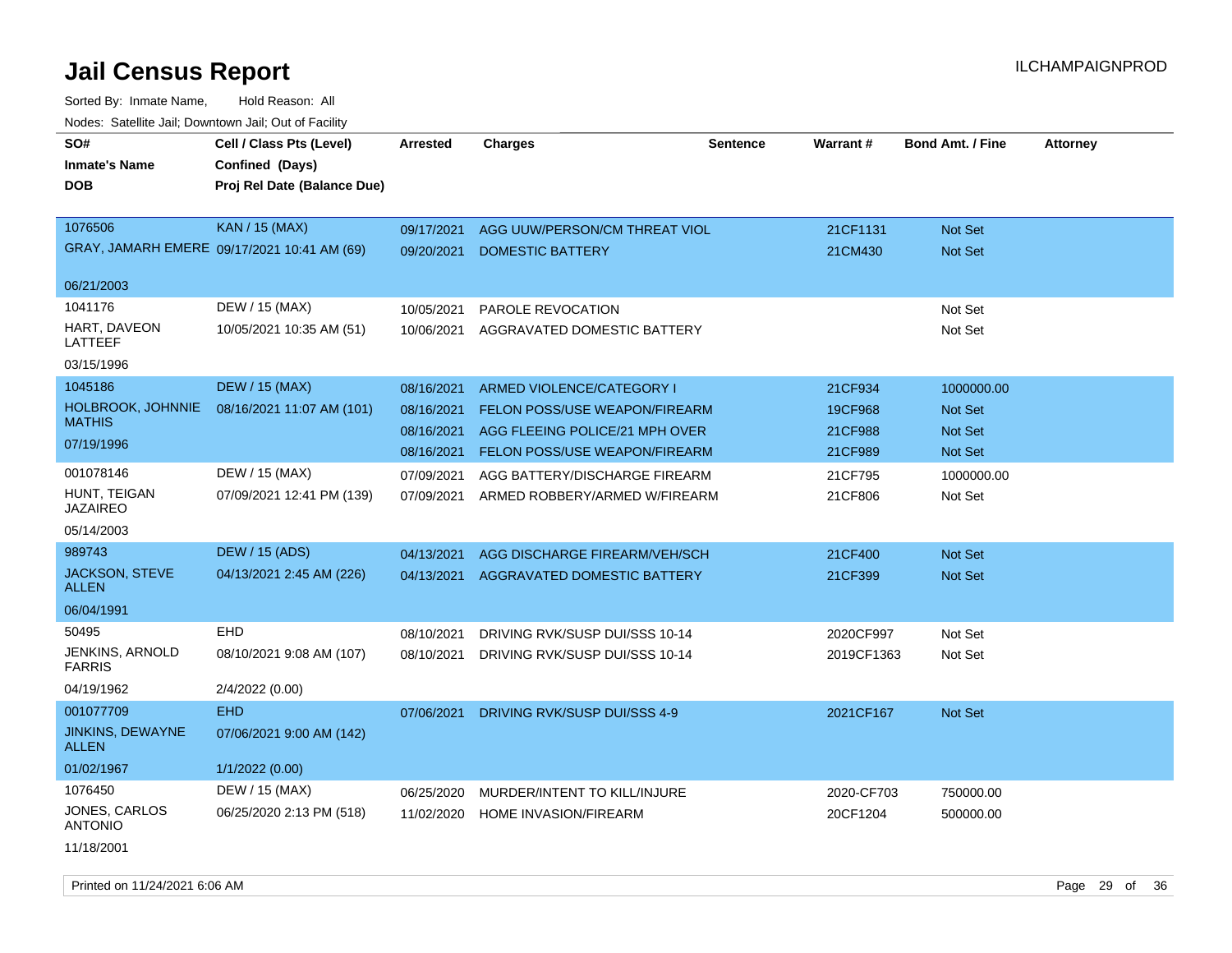| rougs. Calcing Jan, Downtown Jan, Out of Facility |                                                                            |                 |                                   |                 |                 |                         |                 |
|---------------------------------------------------|----------------------------------------------------------------------------|-----------------|-----------------------------------|-----------------|-----------------|-------------------------|-----------------|
| SO#<br><b>Inmate's Name</b><br><b>DOB</b>         | Cell / Class Pts (Level)<br>Confined (Days)<br>Proj Rel Date (Balance Due) | <b>Arrested</b> | <b>Charges</b>                    | <b>Sentence</b> | <b>Warrant#</b> | <b>Bond Amt. / Fine</b> | <b>Attorney</b> |
|                                                   |                                                                            |                 |                                   |                 |                 |                         |                 |
| 001077877                                         | <b>DEW / 10 (MED)</b>                                                      | 04/24/2021      | AGG DISCHARGE FIREARM/OCC BLDG    |                 | 21CF459         | Not Set                 |                 |
| <b>JORDAN, PATRICK</b><br><b>RODEL</b>            | 04/24/2021 3:53 PM (215)                                                   |                 |                                   |                 |                 |                         |                 |
| 10/22/2002                                        |                                                                            |                 |                                   |                 |                 |                         |                 |
| 998873                                            | EHD                                                                        | 10/12/2021      | DRIVING RVK/SUSP DUI/SSS 3RD      |                 | 2021CF235       | Not Set                 |                 |
| KINCAID, AMANDA<br><b>MICHELLE</b>                | 10/12/2021 11:31 AM (44)                                                   |                 |                                   |                 |                 |                         |                 |
| 01/07/1990                                        | 1/9/2022 (0.00)                                                            |                 |                                   |                 |                 |                         |                 |
| 001078401                                         | <b>DEW / 10 (ADS)</b>                                                      | 09/19/2021      | UNLAWFUL VEHICULAR INVASION       |                 | 21CF1134        | Not Set                 |                 |
| <b>KNIGHT, ERIC</b>                               | 09/19/2021 7:32 PM (67)                                                    | 09/19/2021      | <b>HRSMT/THREATEN PERSON/KILL</b> |                 | 2021CF561       | 50000.00                |                 |
| 07/11/1991                                        |                                                                            | 09/21/2021      | <b>BURGLARY</b>                   |                 | 21CF1139        | Not Set                 |                 |
| 1064445                                           | DEW / 15 (MAX)                                                             | 04/23/2021      | FELON POSS/USE FIREARM/PAROLE     |                 | 21CF899         | Not Set                 |                 |
| LARUE, TERENCE                                    | 04/23/2021 11:18 AM (216)                                                  | 04/23/2021      | AGG DISCHARGE FIREARM/OCC VEH     |                 | 2021CF295       | 500000.00               |                 |
| TRAMEL                                            |                                                                            | 04/23/2021      | POSSESS 15<100 GRAMS COCAINE      |                 | 19CF1052        | 10000.00                |                 |
| 12/23/1998                                        |                                                                            |                 |                                   |                 |                 |                         |                 |
| 001078237                                         | <b>KAN / 15 (ADS)</b>                                                      | 08/03/2021      | AGG DISCHARGE FIREARM/OCC VEH     |                 | 21CF928         | No Bond                 |                 |
| LAWS, TERON<br><b>RAMONTE</b>                     | 08/03/2021 6:29 PM (114)                                                   |                 |                                   |                 |                 |                         |                 |
| 04/03/2001                                        |                                                                            |                 |                                   |                 |                 |                         |                 |
| 001078470                                         | DEW / 15 (MAX)                                                             | 10/10/2021      | MURDER/INTENT TO KILL/INJURE      |                 | 21CF1221        | Not Set                 |                 |
| LEE, AMAHRION<br><b>JA'MERE</b>                   | 10/10/2021 1:23 PM (46)                                                    |                 |                                   |                 |                 |                         |                 |
| 11/05/2002                                        |                                                                            |                 |                                   |                 |                 |                         |                 |
| 001078170                                         | <b>KAN / 10 (MED)</b>                                                      | 09/07/2021      | AGG UNLAWFUL USE OF WEAPON/VEH    |                 | 21CF1060        | Not Set                 |                 |
| LEMONS, DEANGELO<br><b>DEVELLE</b>                | 09/07/2021 12:49 AM (79)                                                   |                 |                                   |                 |                 |                         |                 |
| 05/29/2003                                        |                                                                            |                 |                                   |                 |                 |                         |                 |
| 56792                                             | DEW / 10 (MED)                                                             | 02/02/2021      | ARMED HABITUAL CRIMINAL           |                 | 2021CF141       | 500000.00               |                 |
| LILLARD, LAWRENCE<br><b>TYRONE</b>                | 02/02/2021 2:11 PM (296)                                                   | 02/22/2021      | DRIVING ON REVOKED LICENSE        |                 | 21TR426         | 5000.00                 |                 |
| 10/20/1982                                        |                                                                            |                 |                                   |                 |                 |                         |                 |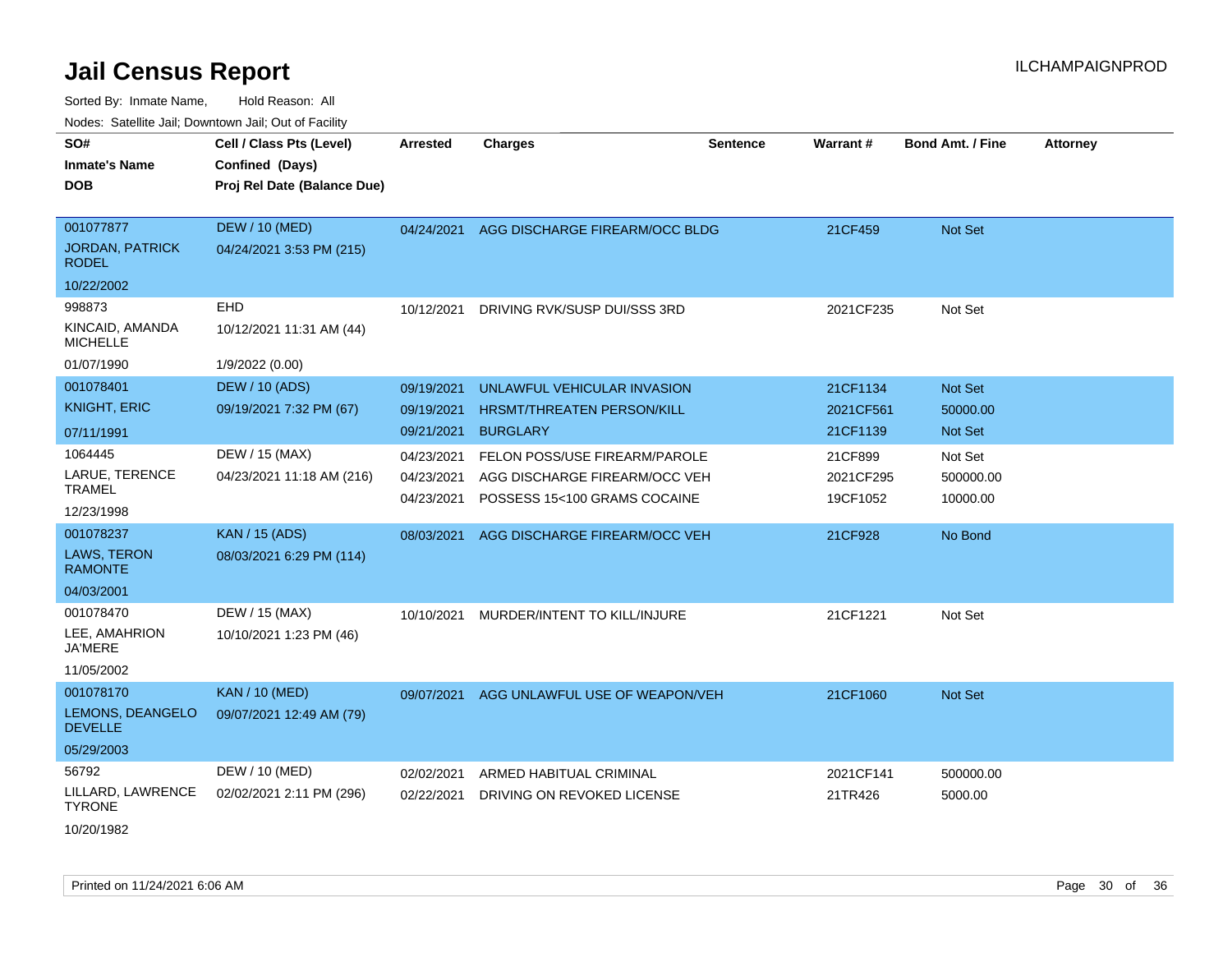Sorted By: Inmate Name, Hold Reason: All Nodes: Satellite Jail; Downtown Jail; Out of Facility

| SO#<br><b>Inmate's Name</b><br><b>DOB</b>       | Cell / Class Pts (Level)<br>Confined (Days)<br>Proj Rel Date (Balance Due) | <b>Arrested</b> | <b>Charges</b>                           | <b>Sentence</b> | Warrant#     | <b>Bond Amt. / Fine</b> | <b>Attorney</b> |
|-------------------------------------------------|----------------------------------------------------------------------------|-----------------|------------------------------------------|-----------------|--------------|-------------------------|-----------------|
| 964047                                          | <b>EHD</b>                                                                 | 11/16/2021      | DRIVING ON REVOKED LICENSE               |                 | 2021TR1346   | Not Set                 |                 |
| LODEN, ROBERT<br><b>WAYNE</b>                   | 11/16/2021 8:29 AM (9)                                                     |                 |                                          |                 |              |                         |                 |
| 08/10/1989                                      | 11/25/2021 (0.00)                                                          |                 |                                          |                 |              |                         |                 |
| 001078407                                       | EHD                                                                        | 09/21/2021      | DRIVING ON SUSPENDED LICENSE             |                 | 2019TR16777  | Not Set                 |                 |
| LOVE, BRANDON<br><b>TERRELL</b>                 | 09/21/2021 11:26 AM (65)                                                   |                 |                                          |                 |              |                         |                 |
| 06/13/1994                                      | 12/19/2021 (0.00)                                                          |                 |                                          |                 |              |                         |                 |
| 46837                                           | <b>KAN / 15 (MAX)</b>                                                      | 09/07/2021      | <b>RESIDENTIAL BURGLARY</b>              |                 | 2019-CF-1207 | 25000.00                |                 |
| MARCRUM, JEFFERY<br>LEE                         | 09/07/2021 11:43 AM (79)                                                   |                 |                                          |                 |              |                         |                 |
| 11/17/1968                                      |                                                                            |                 |                                          |                 |              |                         |                 |
| 001078575                                       | KAN / 10 (MED)                                                             | 11/09/2021      | <b>GUNRUNNING</b>                        |                 | 21CF1330     | 750000.00               |                 |
| MCLAURIN, KEYON A                               | 11/09/2021 12:41 PM (16)                                                   |                 |                                          |                 |              |                         |                 |
| 11/19/2002                                      |                                                                            |                 |                                          |                 |              |                         |                 |
| 1011046                                         | <b>KAN</b> / 15 (ADS)                                                      |                 | 04/10/2021 ATTEMPT (FIRST DEGREE MURDER) |                 | 21CF392      | <b>Not Set</b>          |                 |
| <b>MILES, DARRION</b><br><b>ANTONIO KEVONTA</b> | 04/11/2021 12:46 AM (228)                                                  |                 |                                          |                 |              |                         |                 |
| 03/18/1990                                      |                                                                            |                 |                                          |                 |              |                         |                 |
| 001077278                                       | DEW / 15 (MAX)                                                             | 10/06/2020      | MURDER/INTENT TO KILL/INJURE             |                 | 2020CF146    | 2000000.00              |                 |
| MILLER, D'ANDRE                                 | 10/06/2020 12:49 PM (415)                                                  | 10/06/2020      | AGG FLEEING POLICE/21 MPH OVER           |                 | 2019CF1171   | 50000.00                |                 |
| 09/08/1986                                      |                                                                            |                 |                                          |                 |              |                         |                 |
| 963426                                          | <b>EHD</b>                                                                 | 09/14/2021      | ACCIDENT INJURY/DEATH/11-403             |                 | 2020CF1367   | <b>Not Set</b>          |                 |
| MITCHELL, MARCELL<br><b>MARTELL</b>             | 09/14/2021 9:03 AM (72)                                                    |                 |                                          |                 |              |                         |                 |
| 12/19/1987                                      | 12/10/2021 (0.00)                                                          |                 |                                          |                 |              |                         |                 |
| 1026477                                         | KAN / 15 (ADS)                                                             | 09/21/2021      | AGG DISCHARGE FIREARM/OCC VEH            |                 | 21CF1138     | Not Set                 |                 |
| NEWBILL, DEVONTRE<br><b>LAMONT</b>              | 09/21/2021 2:27 AM (65)                                                    | 09/22/2021      | PROBATION VIOLATION                      |                 | 20CF577      | Not Set                 |                 |

11/22/1993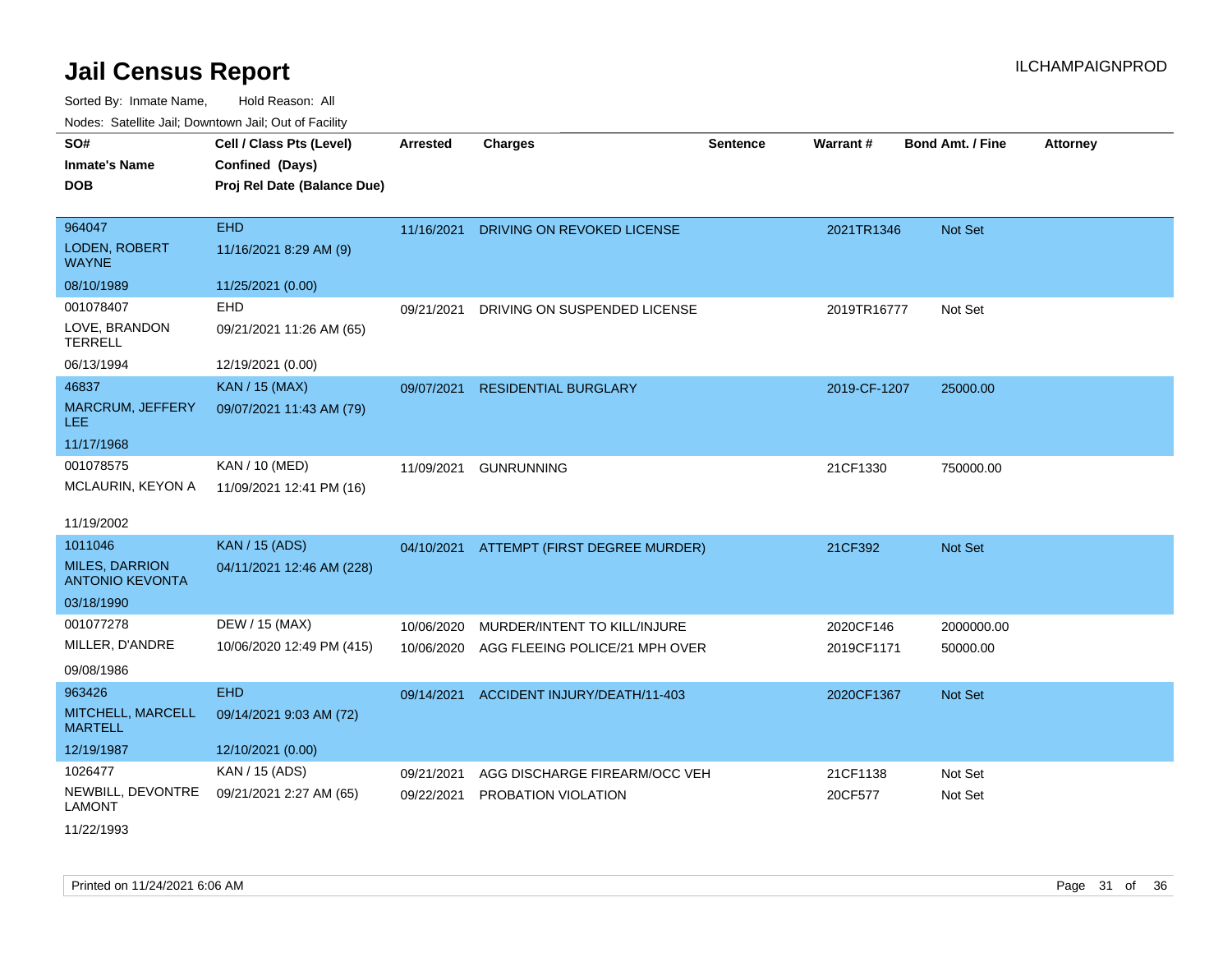Sorted By: Inmate Name, Hold Reason: All

Nodes: Satellite Jail; Downtown Jail; Out of Facility

| SO#<br><b>Inmate's Name</b><br><b>DOB</b>      | Cell / Class Pts (Level)<br>Confined (Days)<br>Proj Rel Date (Balance Due) | <b>Arrested</b> | <b>Charges</b>                           | <b>Sentence</b> | <b>Warrant#</b> | <b>Bond Amt. / Fine</b> | <b>Attorney</b> |
|------------------------------------------------|----------------------------------------------------------------------------|-----------------|------------------------------------------|-----------------|-----------------|-------------------------|-----------------|
| 1072907<br>NIKOLAEV, YEVGENIY                  | <b>KAN</b><br>07/14/2021 10:10 PM (134)                                    |                 | 07/14/2021 ATTEMPT (FIRST DEGREE MURDER) |                 | 2021-CF-832     | 2000000.00              |                 |
| 10/06/1983                                     |                                                                            |                 |                                          |                 |                 |                         |                 |
| 001078558<br>PARRISH, DOMINIC<br><b>WALTER</b> | DEW / 10 (MED)<br>11/03/2021 1:25 PM (22)                                  | 11/03/2021      | UNLAWFUL USE OF A WEAPON                 |                 | 21CF1352        | Not Set                 |                 |
| 08/23/2001                                     |                                                                            |                 |                                          |                 |                 |                         |                 |
| 001077928                                      | <b>EHD</b>                                                                 | 09/01/2021      | AGG DOMESTIC BATTERY/STRANGLE            |                 | 2021CF515       | Not Set                 |                 |
| PATTON, MICHAEL<br><b>RYAN</b>                 | 09/01/2021 9:43 AM (85)                                                    |                 |                                          |                 |                 |                         |                 |
| 08/15/1994                                     | 12/31/2021 (0.00)                                                          |                 |                                          |                 |                 |                         |                 |
| 001078063                                      | DEW / 15 (MAX)                                                             | 06/15/2021      | AGG CRIM SEX ASSAULT/WEAPON              |                 | 2021CF678       | 1000000.00              |                 |
|                                                | PERRY, ROBERT Junior 06/15/2021 4:37 PM (163)                              | 06/15/2021      | ROBBERY                                  |                 | 2021CF159       | 25000.00                |                 |
| 12/21/1990                                     |                                                                            |                 |                                          |                 |                 |                         |                 |
| 1072761                                        | <b>EHD</b>                                                                 | 11/03/2021      | DRIVING ON SUSPENDED LICENSE             |                 | 2020TR5958      | Not Set                 |                 |
| POWELL, KYESHA<br><b>MONAE</b>                 | 11/03/2021 10:01 AM (22)                                                   |                 |                                          |                 |                 |                         |                 |
| 07/14/2000                                     | 12/17/2021 (0.00)                                                          |                 |                                          |                 |                 |                         |                 |
| 001077614                                      | KAN / 15 (MAX)                                                             | 01/17/2021      | ATTEMPT (FIRST DEGREE MURDER)            |                 | 21CF66          | Not Set                 |                 |
| <b>DEVON</b>                                   | ROBINSON, DONTRELL 01/17/2021 3:08 PM (312)                                |                 |                                          |                 |                 |                         |                 |
| 09/22/2002                                     |                                                                            |                 |                                          |                 |                 |                         |                 |
| 1061216                                        | <b>KAN / 10 (MED)</b>                                                      | 06/22/2021      | <b>HOME INVASION/FIREARM</b>             |                 | 21CF727         | Not Set                 |                 |
| <b>RUNGE, ANDRE</b><br><b>MARSEAN</b>          | 06/22/2021 4:42 PM (156)                                                   |                 |                                          |                 |                 |                         |                 |
| 12/05/1997                                     |                                                                            |                 |                                          |                 |                 |                         |                 |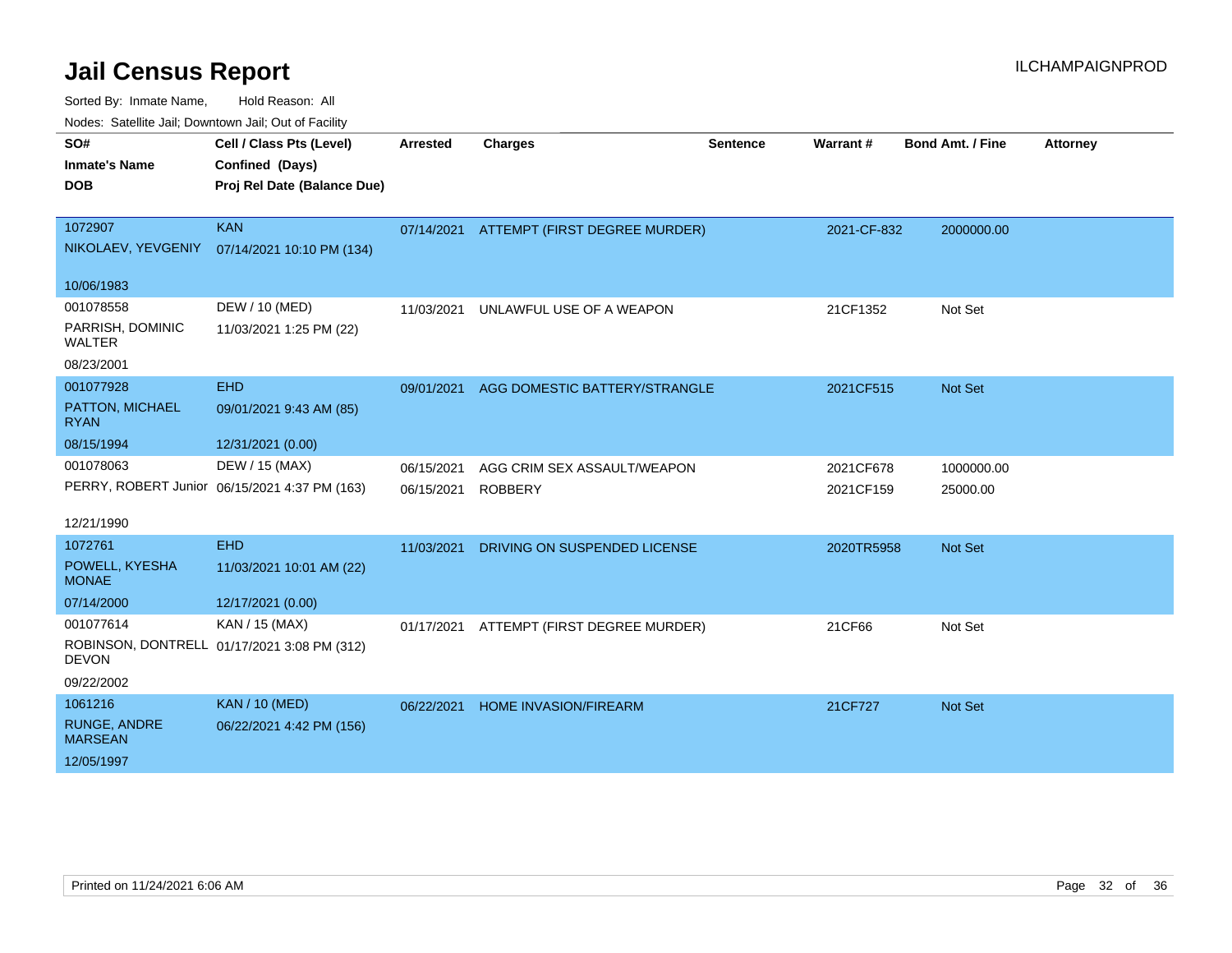| SO#<br><b>Inmate's Name</b><br><b>DOB</b> | Cell / Class Pts (Level)<br>Confined (Days)<br>Proj Rel Date (Balance Due) | <b>Arrested</b> | <b>Charges</b>                           | <b>Sentence</b> | Warrant#    | <b>Bond Amt. / Fine</b> | <b>Attorney</b> |
|-------------------------------------------|----------------------------------------------------------------------------|-----------------|------------------------------------------|-----------------|-------------|-------------------------|-----------------|
|                                           |                                                                            |                 |                                          |                 |             |                         |                 |
| 650295                                    | <b>PIA / 50 (MAX)</b>                                                      | 04/22/2020      | <b>CRIMINAL SEXUAL ASSAULT</b>           |                 | 2020-CF407  | 750000.00               |                 |
| SANDAGE, JERALD<br><b>EUGENE</b>          | 04/22/2020 6:30 AM (582)                                                   | 04/22/2020      | <b>CRIMINAL SEXUAL ASSAULT</b>           |                 | 2020-CF408  | 750000.00               |                 |
|                                           |                                                                            | 04/22/2020      | <b>CRIMINAL SEXUAL ABUSE</b>             |                 | 2020-CF409  | 750000.00               |                 |
| 06/07/1971                                |                                                                            | 04/22/2020      | <b>CRIMINAL SEXUAL ASSAULT</b>           |                 | 2020-CF410  | 750000.00               |                 |
|                                           |                                                                            | 04/22/2020      | <b>OFFICIAL MISCONDUCT</b>               |                 | 2019-CF1811 | 25000.00                |                 |
| 1062194                                   | DEW / 15 (MAX)                                                             | 02/27/2020      | MURDER/OTHER FORCIBLE FELONY             |                 | 20CF-247    | 1000000.00              |                 |
| SIMMONS, MICHAEL<br>JAMAL                 | 02/27/2020 1:11 PM (637)                                                   | 09/23/2020      | AGG BATTERY/DISCHARGE FIREARM            |                 | 20CF1061    | Not Set                 |                 |
| 11/03/1997                                |                                                                            |                 |                                          |                 |             |                         |                 |
| 001078115                                 | <b>KAN / 15 (MAX)</b>                                                      | 07/01/2021      | ARMED VIOLENCE/CATEGORY I                |                 | 21CF772     | Not Set                 |                 |
| <b>SMITH, JAMES</b><br>NASHAUN, Junior    | 07/01/2021 2:44 PM (147)                                                   | 07/30/2021      | DRIVING ON SUSPENDED LICENSE             |                 | 21TR5804    | 1500.00                 |                 |
| 09/18/2000                                |                                                                            |                 |                                          |                 |             |                         |                 |
| 55331                                     | DEW / 15 (MAX)                                                             | 07/31/2021      | ARMED HABITUAL CRIMINAL                  | 10y/0m/0d (DC   |             | Not Set                 |                 |
| SMITH, TARRIO<br><b>TERRELLE</b>          | 07/31/2021 2:22 AM (117)                                                   |                 |                                          |                 |             |                         |                 |
| 04/25/1982                                |                                                                            |                 |                                          |                 |             |                         |                 |
| 001077868                                 | <b>DEW / 15 (MAX)</b>                                                      | 04/21/2021      | ARMED ROBBERY/ARMED W/FIREARM            |                 | 21CF445     | <b>Not Set</b>          |                 |
| SPEARMENT,<br><b>KENTRELL</b>             | 04/21/2021 9:48 PM (218)                                                   |                 | 08/19/2021 FLEEING/ATTEMPT ELUDE OFFICER |                 | 2021TR1053  | 1000.00                 |                 |
| 01/21/2002                                |                                                                            |                 |                                          |                 |             |                         |                 |
| 759816                                    | EHD                                                                        | 11/17/2021      | AGG DUI/3                                |                 | 2021CF382   | Not Set                 |                 |
| ST AUBIN, LACY<br><b>NICOLE</b>           | 11/17/2021 10:17 AM (8)                                                    |                 |                                          |                 |             |                         |                 |
| 07/20/1984                                | 11/30/2021 (0.00)                                                          |                 |                                          |                 |             |                         |                 |
| 001077854                                 | <b>EHD</b>                                                                 | 09/15/2021      | DRIVING RVK/SUSP DUI/SSS 4-9             |                 | 2021CF306   | <b>Not Set</b>          |                 |
| STUKINS, DANNY RAY                        | 09/15/2021 10:17 AM (71)                                                   |                 |                                          |                 |             |                         |                 |
| 07/05/1985                                | 3/13/2022 (0.00)                                                           |                 |                                          |                 |             |                         |                 |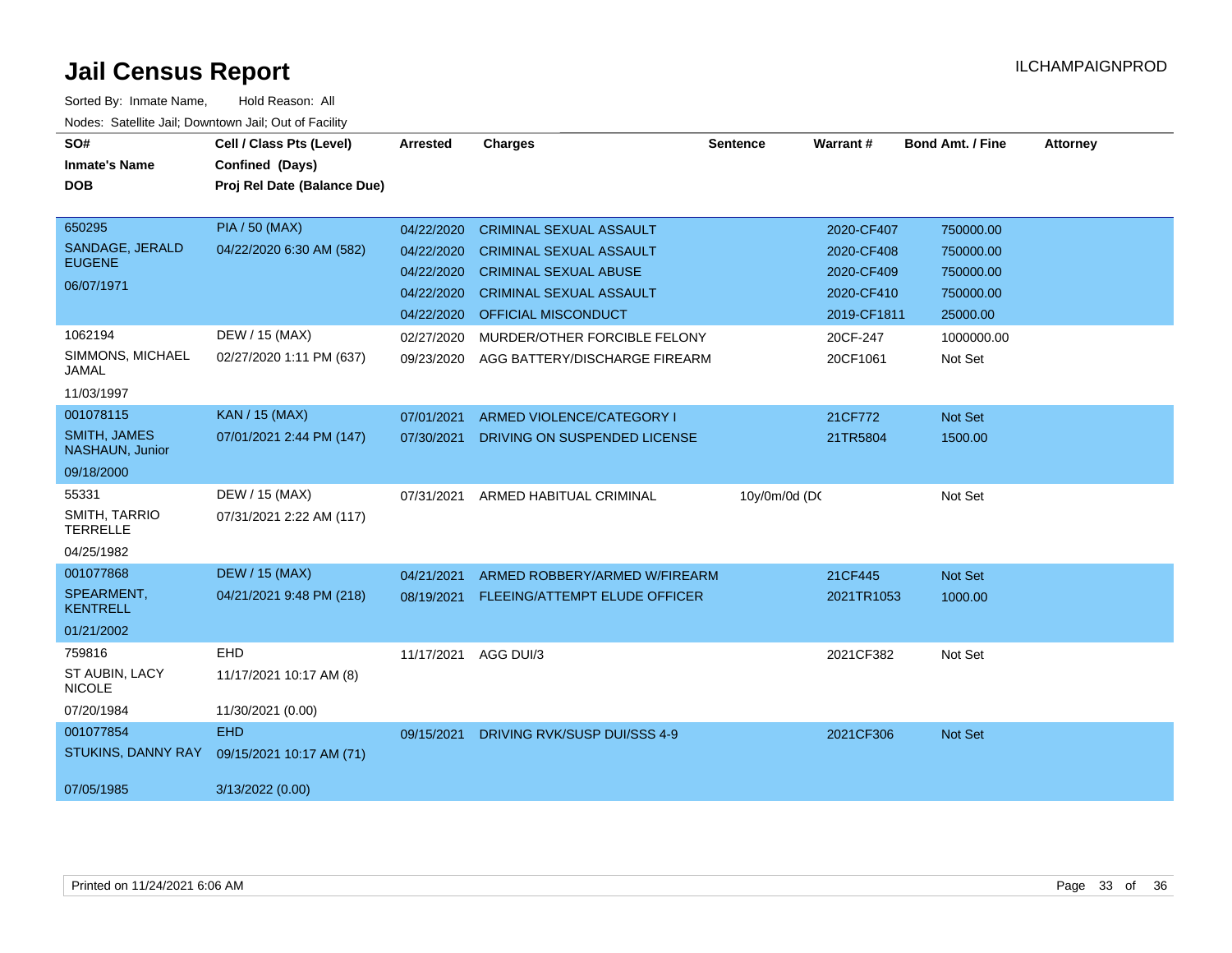| roaco. Catolino dall, Downtown dall, Out of Fability |                                              |                 |                                          |          |            |                         |                 |
|------------------------------------------------------|----------------------------------------------|-----------------|------------------------------------------|----------|------------|-------------------------|-----------------|
| SO#                                                  | Cell / Class Pts (Level)                     | <b>Arrested</b> | <b>Charges</b>                           | Sentence | Warrant#   | <b>Bond Amt. / Fine</b> | <b>Attorney</b> |
| <b>Inmate's Name</b>                                 | Confined (Days)                              |                 |                                          |          |            |                         |                 |
| <b>DOB</b>                                           | Proj Rel Date (Balance Due)                  |                 |                                          |          |            |                         |                 |
|                                                      |                                              |                 |                                          |          |            |                         |                 |
| 1046632                                              | <b>KAN / 15 (MAX)</b>                        |                 | 09/14/2021 ARMED VIOLENCE/CATEGORY II    |          | 21CF912    | 750000.00               |                 |
|                                                      | TATE, JAVON MARQUIS 09/14/2021 12:10 PM (72) |                 |                                          |          |            |                         |                 |
| 08/10/1996                                           |                                              |                 |                                          |          |            |                         |                 |
| 949990                                               | DEW / 15 (MAX)                               | 07/27/2021      | AGG DISCHARGE FIREARM/OCC VEH            |          | 2021CF829  | 750000.00               |                 |
| THATCH, CALVIN<br><b>ANTHONY</b>                     | 07/27/2021 5:12 PM (121)                     | 07/27/2021      | WARRANT OUT OF COUNTY                    |          | 21TR49     | 1500.00                 |                 |
| 07/09/1986                                           |                                              |                 |                                          |          |            |                         |                 |
| 001077662                                            | <b>DEW / 15 (MAX)</b>                        |                 | 02/03/2021 ARMED ROBBERY/ARMED W/FIREARM |          | 21CF123    | 250000.00               |                 |
| TIPSORD, NOAH LEE                                    | 02/03/2021 4:33 PM (295)                     |                 |                                          |          |            |                         |                 |
| 08/14/1998                                           |                                              |                 |                                          |          |            |                         |                 |
| 1033031                                              | KAN / 15 (MAX)                               | 08/19/2020      | *AGG BATTERY W/FIREARM/PERSON            |          | 2020-CF923 | 500000.00               |                 |
| TOMS, ANDREW<br><b>CHUCKY</b>                        | 08/19/2020 5:59 PM (463)                     |                 |                                          |          |            |                         |                 |
| 09/28/1978                                           |                                              |                 |                                          |          |            |                         |                 |
| 27007                                                | <b>KAN</b> / 15 (MAX)                        | 09/19/2021      | DOMESTIC BATTERY/OTHER PRIOR             |          | 21CF1133   | No Bond                 |                 |
| <b>TUELL, ROBERT</b><br><b>STEPHEN</b>               | 09/19/2021 9:51 AM (67)                      |                 |                                          |          |            |                         |                 |
| 09/25/1967                                           |                                              |                 |                                          |          |            |                         |                 |
| 001078263                                            | KAN / 10 (ADS)                               | 08/11/2021      | AGG BATTERY/PUBLIC PLACE                 |          | 2020CF420  | 7500.00                 |                 |
| TURK, BRANDON<br><b>LARSHAWN</b>                     | 08/11/2021 6:23 PM (106)                     | 08/11/2021      | RECEIVE/POSS/SELL STOLEN VEH             |          | 2020CF928  | 200000.00               |                 |
| 10/18/1995                                           |                                              |                 |                                          |          |            |                         |                 |
| 64700                                                | <b>KAN / 10 (MED)</b>                        | 09/07/2021      | UNLAWFUL USE OF A WEAPON                 |          | 21CF1074   | Not Set                 |                 |
| TURNER, ADAM<br><b>ANTONIO</b>                       | 09/08/2021 12:49 AM (78)                     |                 |                                          |          |            |                         |                 |
| 08/29/1985                                           |                                              |                 |                                          |          |            |                         |                 |
| 001078386                                            | KAN / 10 (MED)                               | 09/14/2021      | POSSESSION OF STOLEN FIREARM             |          | 2021CF1099 | 250000.00               |                 |
| TURNER, AMARIO                                       | 09/14/2021 11:42 PM (72)                     |                 |                                          |          |            |                         |                 |
| 09/23/2002                                           |                                              |                 |                                          |          |            |                         |                 |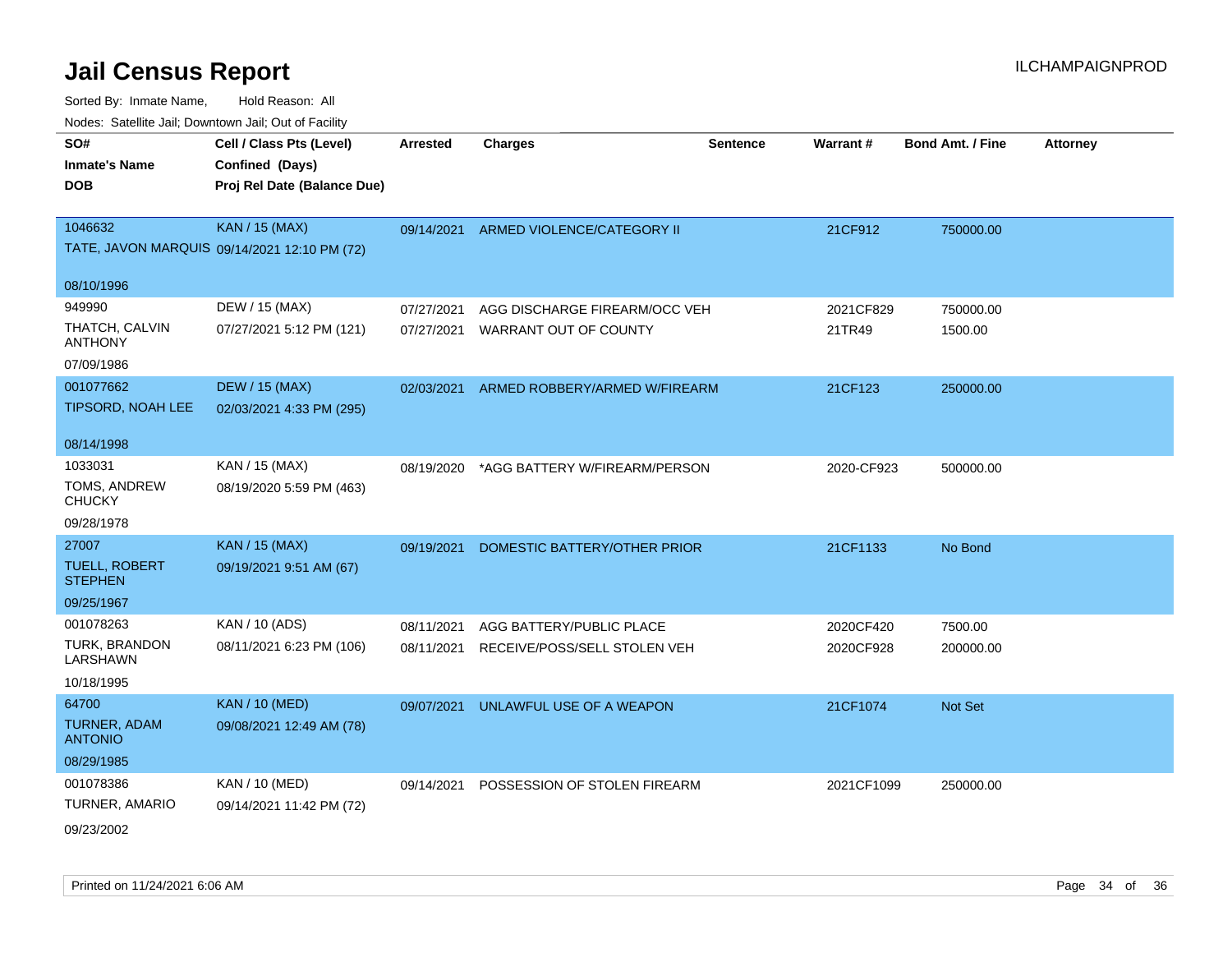| nouco. Catolino call, Downtown call, Out of Fabilit |                             |                 |                                      |                 |                 |                         |                 |
|-----------------------------------------------------|-----------------------------|-----------------|--------------------------------------|-----------------|-----------------|-------------------------|-----------------|
| SO#                                                 | Cell / Class Pts (Level)    | <b>Arrested</b> | <b>Charges</b>                       | <b>Sentence</b> | <b>Warrant#</b> | <b>Bond Amt. / Fine</b> | <b>Attorney</b> |
| <b>Inmate's Name</b>                                | Confined (Days)             |                 |                                      |                 |                 |                         |                 |
| <b>DOB</b>                                          | Proj Rel Date (Balance Due) |                 |                                      |                 |                 |                         |                 |
|                                                     |                             |                 |                                      |                 |                 |                         |                 |
| 1050636                                             | <b>KAN / 15 (MAX)</b>       | 09/24/2021      | <b>FELON POSS/USE WEAPON/FIREARM</b> |                 | 21CF1154        | <b>Not Set</b>          |                 |
| TURNER, TIMOTHY<br><b>SEANTEZ</b>                   | 09/24/2021 9:18 PM (62)     |                 |                                      |                 |                 |                         |                 |
| 09/27/1994                                          |                             |                 |                                      |                 |                 |                         |                 |
| 1040925                                             | KAN / 10 (MED)              | 10/05/2021      | AGG BATTERY/DISCHARGE FIREARM        |                 | 2021CF1105      | 1000000.00              |                 |
| WEATHERALL,<br><b>JOHNNY EARL JAMES</b>             | 10/05/2021 4:17 PM (51)     |                 |                                      |                 |                 |                         |                 |
| 04/29/1994                                          |                             |                 |                                      |                 |                 |                         |                 |
| 1062558                                             | <b>DEW / 10 (MED)</b>       | 10/02/2021      | FELON POSS/USE WEAPON/FIREARM        |                 | 21CF1185        | <b>Not Set</b>          |                 |
| <b>WELLS, JIAMANTE</b><br><b>AMORE</b>              | 10/02/2021 8:29 PM (54)     |                 |                                      |                 |                 |                         |                 |
| 09/02/1995                                          |                             |                 |                                      |                 |                 |                         |                 |
| 1002033                                             | KAN / 15 (MAX)              | 09/08/2021      | <b>OBSTRCT JUSTICE/LEAVE STATE</b>   |                 | 2021-CF-AWOW    | Not Set                 |                 |
| <b>WEST, ANTONIO</b>                                | 09/08/2021 11:01 PM (78)    | 09/08/2021      | ARMED VIOLENCE/CATEGORY I            |                 | 2021-CF-AWOW    | Not Set                 |                 |
| <b>DEONTA</b>                                       |                             | 09/08/2021      | DRIVING ON SUSPENDED LICENSE         |                 | 2019-TR-11944   | 5000.00                 |                 |
| 04/15/1992                                          |                             | 09/08/2021      | ARMED ROBBERY/ARMED W/FIREARM        |                 | 2020-CF-1406    | 500000.00               |                 |
|                                                     |                             | 09/08/2021      | AGG UNLAWFUL USE OF WEAPON/VEH       |                 | 2021-CF-AWOW    | Not Set                 |                 |
| 1022068                                             | <b>DEW / 15 (ADS)</b>       | 10/10/2021      | <b>FELON POSS/USE WEAPON/FIREARM</b> |                 | 21CF1212        | <b>Not Set</b>          |                 |
| <b>WILKINS, MICHAEL</b><br>CARL                     | 10/10/2021 5:07 AM (46)     |                 |                                      |                 |                 |                         |                 |
| 07/10/1992                                          |                             |                 |                                      |                 |                 |                         |                 |
| 001077508                                           | DEW / 15 (ADS)              | 12/10/2020      | MURDER/STRONG PROB KILL/INJURE       |                 | 2020CF1293      | No Bond                 |                 |
| <b>WILLIAMS, CALVIN</b><br><b>TIMOTHY</b>           | 12/10/2020 8:55 PM (350)    |                 |                                      |                 |                 |                         |                 |
| 10/23/2002                                          |                             |                 |                                      |                 |                 |                         |                 |
| 539662                                              | <b>KAN / 10 (MED)</b>       | 08/14/2021      | AGGRAVATED BATTERY                   |                 | 21CF979         | No Bond                 |                 |
| <b>WILLIAMS, JAVONTAE</b>                           | 08/14/2021 1:28 AM (103)    | 08/14/2021      | AGGRAVATED DOMESTIC BATTERY          |                 | 2020CF1098      | 25000.00                |                 |
| <b>DEMAR</b>                                        |                             | 08/14/2021      | DOM BTRY/CONTACT/1-2 PRECONV         |                 | 2021CF770       | 250000.00               |                 |
| 07/28/1991                                          |                             | 08/14/2021      | <b>CITY OV ARREST</b>                |                 | 2017OV893       | 1000.00                 |                 |